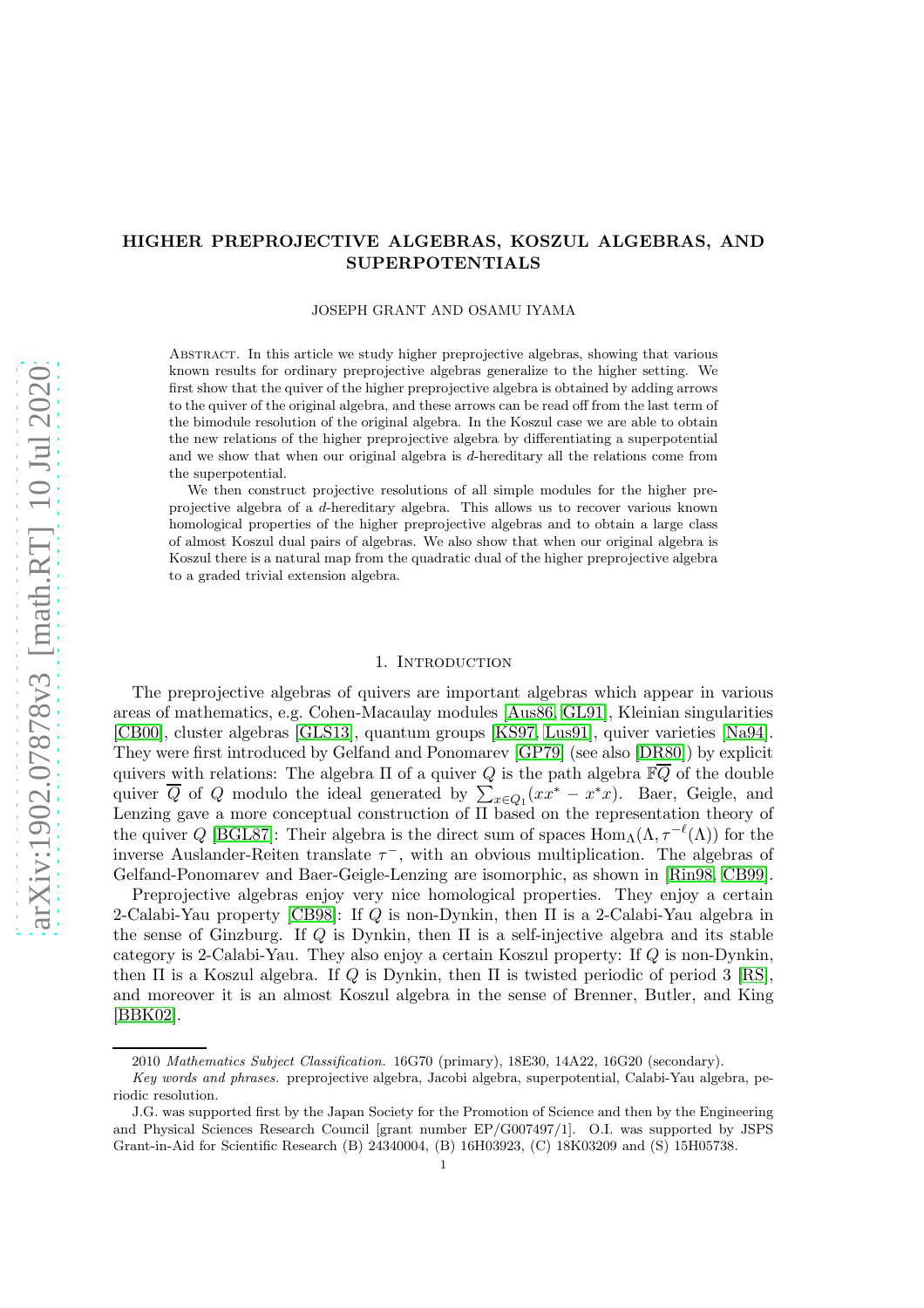Recently, an analogue of preprojective algebras was studied in cluster theory [\[Kel11\]](#page-34-5) and higher-dimensional Auslander-Reiten theory [\[Iya07\]](#page-34-6). For a finite dimensional algebra  $Λ$  of global dimension d, its preprojective algebra is defined as  $Hom_\Lambda(Λ, \tau_d^{-\ell}(Λ))$ , where  $\tau_d$  and  $\tau_d^$  $a_d^-$  are higher analogues of the Auslander-Reiten translates. This algebra is the 0-th cohomology of the  $(d + 1)$ -Calabi-Yau completion [\[Kel11\]](#page-34-5), which is a  $(d + 1)$ -Calabi-Yau differential graded algebra. When  $\Lambda$  is a so-called d-hereditary algebra, its higher preprojective algebra enjoys nice homological properties, including the  $(d+1)$ -Calabi-Yau property [\[AO14,](#page-33-7) [HI11,](#page-34-7) [IO11,](#page-34-8) [IO13,](#page-34-9) [HIO14\]](#page-34-10). Higher preprojective algebras also appear in conformal field theory [\[EP12a,](#page-34-11) [EP12b\]](#page-34-12) and in commutative and non-commutative algebraic geometry [\[BH,](#page-33-8) [BHI,](#page-33-9) [BS10,](#page-33-10) [HIMO14,](#page-34-13) [Mi12,](#page-34-14) [MM11\]](#page-35-3) where they are non-commutative analogues of anticanonical bundles.

A natural question arises: can we describe these higher preprojective algebras by quivers and relations, generalizing the description of Gelfand and Ponomarev? This is important in practice since having a description by a quiver and relations often makes calculations much easier to perform. When  $\Lambda$  has global dimension exactly 2, the higher preprojective algebra is isomorphic to the Jacobi algebra of a certain quiver with potential [\[Kel11,](#page-34-5) [HI11\]](#page-34-7), whose relations are given by taking formal partial differentials of the potential. Quivers with potential appeared in physicists' study of mirror symmetry, and also played a key role in categorification of Fomin-Zelevinsky cluster algebras [\[DWZ08\]](#page-33-11).

It is a difficult problem to give a description of the higher preprojective algebra of a general finite-dimensional algebra in terms of a quiver and relations. Here, we impose the restriction that  $\Lambda$  should be a Koszul algebra, which ensures its homological algebra is easier to understand. Then we are able to describe the quivers of the higher preprojective algebras, and to show that the new relations in the higher preprojective algebra come from taking higher formal partial differentials of a superpotential (see Theorem [3.13\)](#page-15-0). If we further assume that  $\Lambda$  is a d-hereditary algebra [\[HIO14\]](#page-34-10), then all the relations come from higher differentials of the superpotential, as in the known cases  $d = 1, 2$ .

**Theorem A** (Corollary [4.3\)](#page-18-0). If  $\Lambda \cong \mathbb{F}Q/(R)$  is Koszul and d-hereditary then

$$
\Pi \cong \frac{\mathbb{F}\overline{Q}}{(\partial_p W)}
$$

where the quiver  $\overline{Q}$  is a quiver obtained from Q by adding new arrows, and the relations  $\partial_pW$  are obtained by differentiating a certain superpotential W with respect to length  $d-1$ paths of  $\overline{Q}$ .

In fact, our Theorem [3.14](#page-15-1) is more general since  $\Lambda$  can be a factor algebra of the tensor algebra  $T_S(V)$  for a separable F-algebra S. Higher Jacobi algebras have been considered previously in representation theory, notably in work of Van den Bergh [\[VdB15\]](#page-35-4), and Bocklandt, Schedler, and Wemyss [\[BSW10\]](#page-33-12) (see also [\[DV07,](#page-34-15) [MS16\]](#page-35-5)). In the d-representation infinite case, which makes up half of the dichotomy of d-hereditary algebras, we recover the description of Calabi-Yau Koszul algebras given in [\[BSW10\]](#page-33-12). In the case where  $\Lambda$  is a basic Koszul d-representation-infinite algebra over an algebraically closed field of characteristic 0, this description was also given by Thibault [\[Thi16\]](#page-35-6). These previous works only deals with the case when  $\Lambda$  is Morita equivalent to a quotient of the path algebra of a quiver, while our Theorem [3.14](#page-15-1) is much more general since  $\Lambda$  can be a factor algebra of the tensor algebra  $T_S(V)$  for a separable F-algebra S. We give definitions of superpotentials in  $T_S(V)$  and the associated higher Jacobi algebras which work in this generality,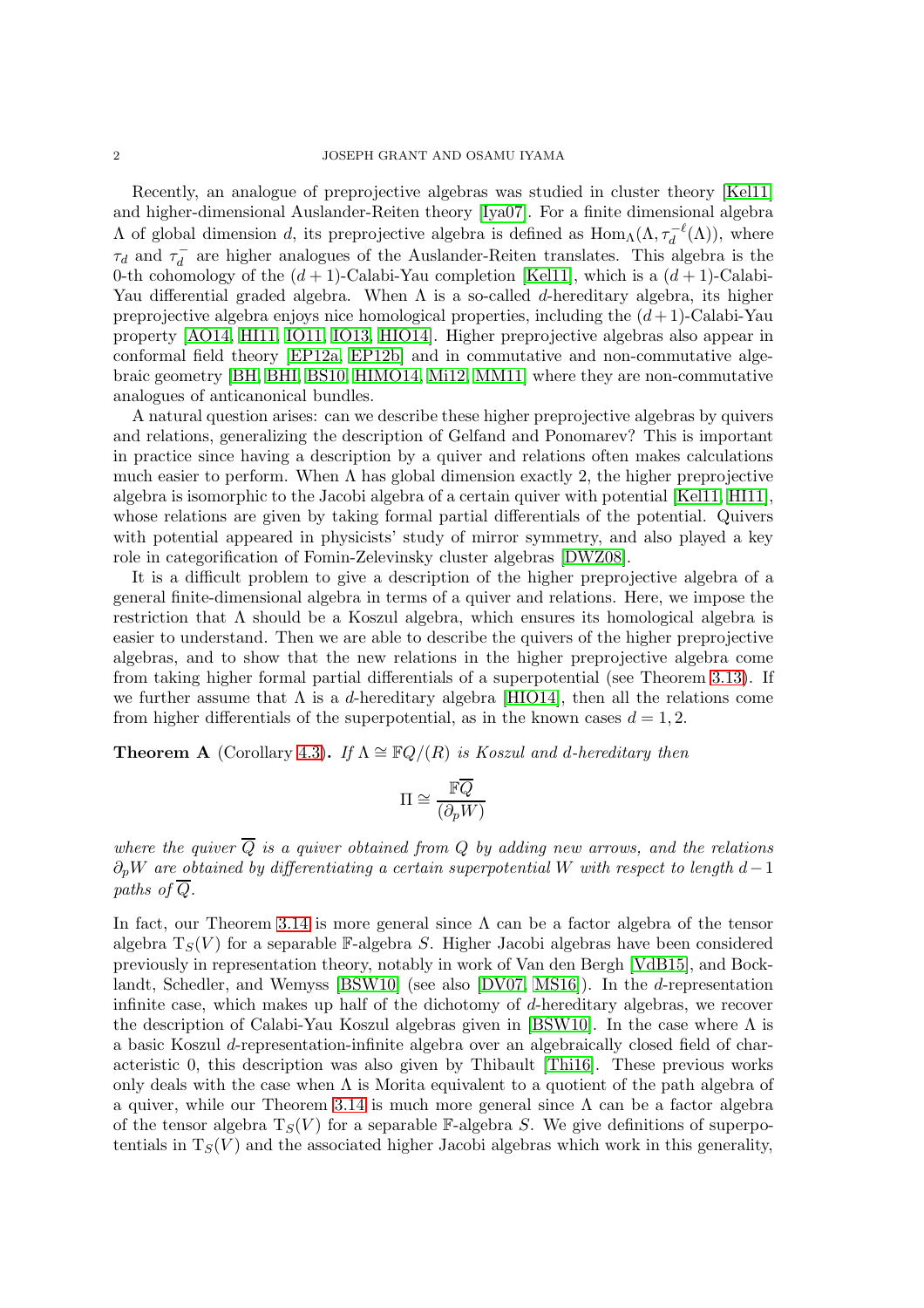by using the 0th Hochschild homology (Definitions [3.4](#page-11-0) and [3.5\)](#page-11-1). This requires some technical machinery prepared in Section [3.2.](#page-10-0) Although other definitions of (ordinary) Jacobi algebras for  $T_S(V)$  were given in [\[Ngu10,](#page-35-7) [LFZ16,](#page-34-16) [BL15\]](#page-33-13), our definition seems to be more convenient.

We also obtain homological information about higher preprojective algebras. Under the assumption that  $\Lambda$  is d-hereditary, we are able to describe the projective resolutions of all simple  $\Pi$ -modules using the higher Auslander-Reiten theory of  $\Lambda$ . In fact, we show that they are induced from d-almost split sequences (see Theorem [4.12\)](#page-21-0). As applications, we have the following results.

**Theorem B** (Corollaries [4.13](#page-22-0) and [4.14](#page-22-1) and Theorem [4.21\)](#page-25-0). Let  $\Lambda$  be a d-hereditary algebra and  $\Pi$  the  $(d+1)$ -preprojective algebra of  $\Lambda$ .

- (a) If  $\Lambda$  is d-representation finite, then  $\Pi$  is self-injective, and the simple  $\Pi$ -modules have periodic projective resolutions. If moreover  $\Lambda$  is Koszul, then  $\Pi$  is almost Koszul.
- (b) If  $\Lambda$  is d-representation infinite, then  $\Pi$  has global dimension  $d+1$  (c.f. Appendix A), and the Z-graded simple  $\Pi$ -modules S satisfy  $\mathbb{R}$ Hom $\Pi(S,\Pi) \cong S^*(1)[-d-1]$ . If moreover  $\Lambda$  is Koszul, then so is  $\Pi$ .

As a corollary, we deduce that in the d-representation finite case  $\Pi$  is twisted periodic of period  $d + 2$ . This recovers a result of Dugas [\[Dug12\]](#page-33-14) and is related to the stably Calabi-Yau property [\[IO13\]](#page-34-9). In the d-representation infinite case, we deduce that  $\Pi$  is a generalized Artin-Schelter regular algebra of dimension  $d + 1$  and Gorenstein parameter 1 in the sense of [\[MV98,](#page-34-17) [MS11,](#page-34-18) [MM11,](#page-35-3) [RR18\]](#page-35-8) (see also [\[AS87\]](#page-33-15)). This recovers a result of Minamoto and Mori [\[MM11\]](#page-35-3). Our results show that higher Auslander-Reiten theory is essential in the study of Artin-Schelter regular algebras.

Next we consider quadratic duals. We show that, when  $\Lambda$  is Koszul, there is a natural map from the quadratic dual of the preprojective algebra to a graded trivial extension algebra of the quadratic dual of  $\Lambda$ . Moreover we characterize when this map is surjective (respectively, an isomorphism) (see Theorem [5.2\)](#page-27-0). In particular, we prove the following result.

**Theorem C** (Theorems [5.2](#page-27-0) and [5.4\)](#page-28-0). Let  $\Lambda = T_S(V)/(R)$  be a Koszul algebra of global dimension d over a separable F-algebra S.

- (a) There exists a morphism  $\phi : \Pi^! \to \text{Triv}_{d+1}(\Lambda^!)$  of Z-graded F-algebras.
- (b) If  $\Lambda$  is d-hereditary then  $\phi$  is surjective, and in this case  $\phi$  is an isomorphism if and only if  $\text{Triv}_{d+1}(\Lambda^!)$  is quadratic.

In the  $d = 1$  case where  $\Lambda = \mathbb{F}Q$  for Q any connected acyclic quiver, we show that the map is an isomorphism whenever the underlying graph of  $Q$  is not of type  $A_1$  or  $A_2$ . We finish by applying our results to the type A d-hereditary algebras  $\Lambda^{(d,s)}$  [\[IO11\]](#page-34-8) and use Theorem B to deduce that the type A higher preprojective algebras are almost Koszul algebras with parameters  $(s - 1, d + 1)$ , thus obtaining examples of  $(p, q)$ -Koszul algebras for all  $p, q > 2$ .

Note that a special case of Theorem C was independently obtained by Guo [\[Guo19,](#page-34-19) Theorem 5.3]. His result corresponds to the "if" part of our Theorem [5.2\(](#page-27-0)c) under the assuption that  $\Lambda^!$  is given by a quiver with relations and  $Triv_{d+1}(\Lambda^!)$  is Koszul. Also Theorem C is closely related to [\[Hil95,](#page-34-20) Section 5].

Acknowledgements: Early versions of these results were obtained when the first author was a JSPS Postdoctoral Fellow at Nagoya University during 2010 and 2011. Some results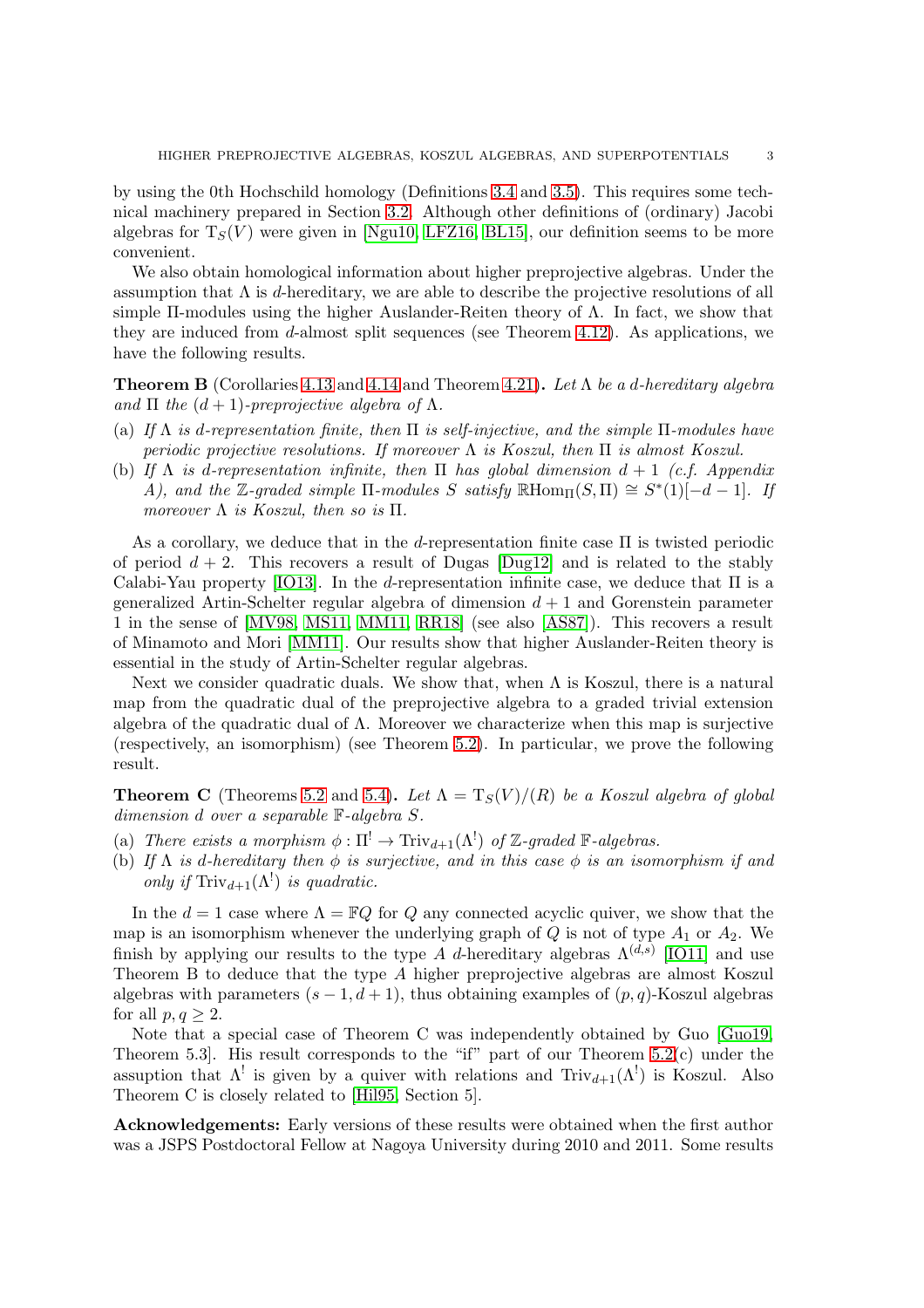were presented at meetings in Newcastle University (2012), University of Cambridge (2015) and Isaac Newton Institute (2017). The authors thank them for supporting our project. They also acknowledge the hospitality of Syracuse University, Isaac Newton Institute, and Czech Technical University in Prague.

#### 2. Preliminaries

Let  $\Lambda$  be a finite-dimensional algebra over a field  $\mathbb F$ . By default, a  $\Lambda$ -module will mean a finitely generated left  $\Lambda$ -module, and we denote the category of such modules by  $\Lambda$ -mod. The corresponding category of right modules is denoted mod-Λ. If  $\mathscr X$  is a set of left or right modules, we denote by add  $\mathscr X$  the additive subcategory of modules isomorphic to summands of sums of elements of  $\mathscr X$ . We sometimes write add M for add $\{M\}$ . We denote by gf the composition of morphisms  $f : X \to Y$  and  $g : Y \to Z$ .

We denote the enveloping algebra  $\Lambda \otimes_{\mathbb{F}} \Lambda^{\text{op}}$  of  $\Lambda$  by  $\Lambda^{\text{en}}$ . We will assume that  $\mathbb F$ acts centrally on all bimodules, and then we can identify the category  $\Lambda^{en}$ -mod of left  $Λ<sup>en</sup>$ -modules with the category Λ -mod-Λ of Λ<sup>en</sup>-modules. We have a duality (–)<sup>\*</sup> =  $\text{Hom}_{\mathbb{F}}(-,\mathbb{F}): \Lambda \text{-mod } \overset{\sim}{\to} \text{mod-}\Lambda$  which sends left modules to right modules and vice versa. It extends to a duality  $\Lambda^{\text{en}}$ -mod  $\stackrel{\sim}{\to} \Lambda^{\text{en}}$ -mod of bimodules.

2.1. **Tensor algebras.** Let M be a  $\Lambda^{en}$ -module. Recall that the tensor algebra  $T_{\Lambda}(M)$ of  $M$  is the  $\mathbb{Z}$ -graded vector space

$$
\mathrm{T}_{\Lambda}(M)=\bigoplus_{i\geq 0}M^i
$$

where  $M^i = M \otimes_{\Lambda} \cdots \otimes_{\Lambda} M$  is the tensor product of i copies of M so, in particular,  $M^0 = \Lambda$ . There is an obvious graded multiplication map  $M^i \times M^j \to M^{i+j}$  which sends the pair  $(\lambda_1 \otimes \lambda_2 \otimes \ldots \otimes \lambda_i, \lambda_{i+1} \otimes \ldots \lambda_{i+j})$  of standard basis vectors to the concatenated vector  $\lambda_1 \otimes \lambda_2 \otimes \ldots \otimes \lambda_{i+j}$ , and so  $T_{\Lambda}(M)$  is a nonnegatively Z-graded algebra. For later use, we prepare the following basic observations, whose proofs are left to the reader.

<span id="page-3-0"></span>**Lemma 2.1.** Let M be a  $\Lambda^{en}$ -module,  $T := T_{\Lambda}(M)$ , and I an ideal of  $\Lambda$ .

(a) For a  $\Lambda^{en}$ -module N, we have  $T_T(T \otimes_{\Lambda} N \otimes_{\Lambda} T) \cong T_{\Lambda}(M \oplus N)$ .

(b) For a  $\Lambda^{en}$ -submodule L of M, we have  $T_{\Lambda}(M)/(I+L) \cong T_{\Lambda/I}(M/(IM+MI+L)).$ 

Let  $\Lambda$  be a basic F-algebra with Jacobson radical J. We assume that S is a semisimple subalgebra of  $\Lambda$  such that  $\Lambda = S \oplus J$ . Then we can write  $\Lambda = T_S(V)/I$  for an  $S^{\text{en}}$ -module V and an ideal I of  $T_S(V)$ . If I is a homogeneous ideal then  $\Lambda$  inherits a grading from  $T_S(V)$ . Any such nonnegatively Z-graded algebra  $\Lambda$  has a minimal Z-graded projective Λ en-module resolution

$$
\cdots \stackrel{\delta_3}{\rightarrow} P_2 \stackrel{\delta_2}{\rightarrow} P_1 \stackrel{\delta_1}{\rightarrow} P_0 \rightarrow 0,
$$

where each projective module  $P_i$  is generated in degrees greater than or equal to i. Immediately, we have the following property.

**Lemma 2.2.** For any  $i \geq 0$ , the Z-graded  $\Lambda^{\text{en}}$ -module  $\text{Ext}^i_{\Lambda^{\text{en}}}(\Lambda, \Lambda^{\text{en}})$  is generated in degrees greater than or equal to  $-i$ .

We can write each projective  $\Lambda^{en}$ -module in the form  $\Lambda \otimes_S K \otimes_S \Lambda$  for some Z-graded projective  $S<sup>en</sup>$ -module K, where we consider S as a Z-graded algebra concentrated in degree 0; see [\[BK99\]](#page-33-16). In particular, we write  $P_i = \Lambda \otimes_S K_i \otimes_S \Lambda$  for Z-graded projective  $S<sup>en</sup>$ -modules  $K_i$ , for  $0 \leq i \leq d$ .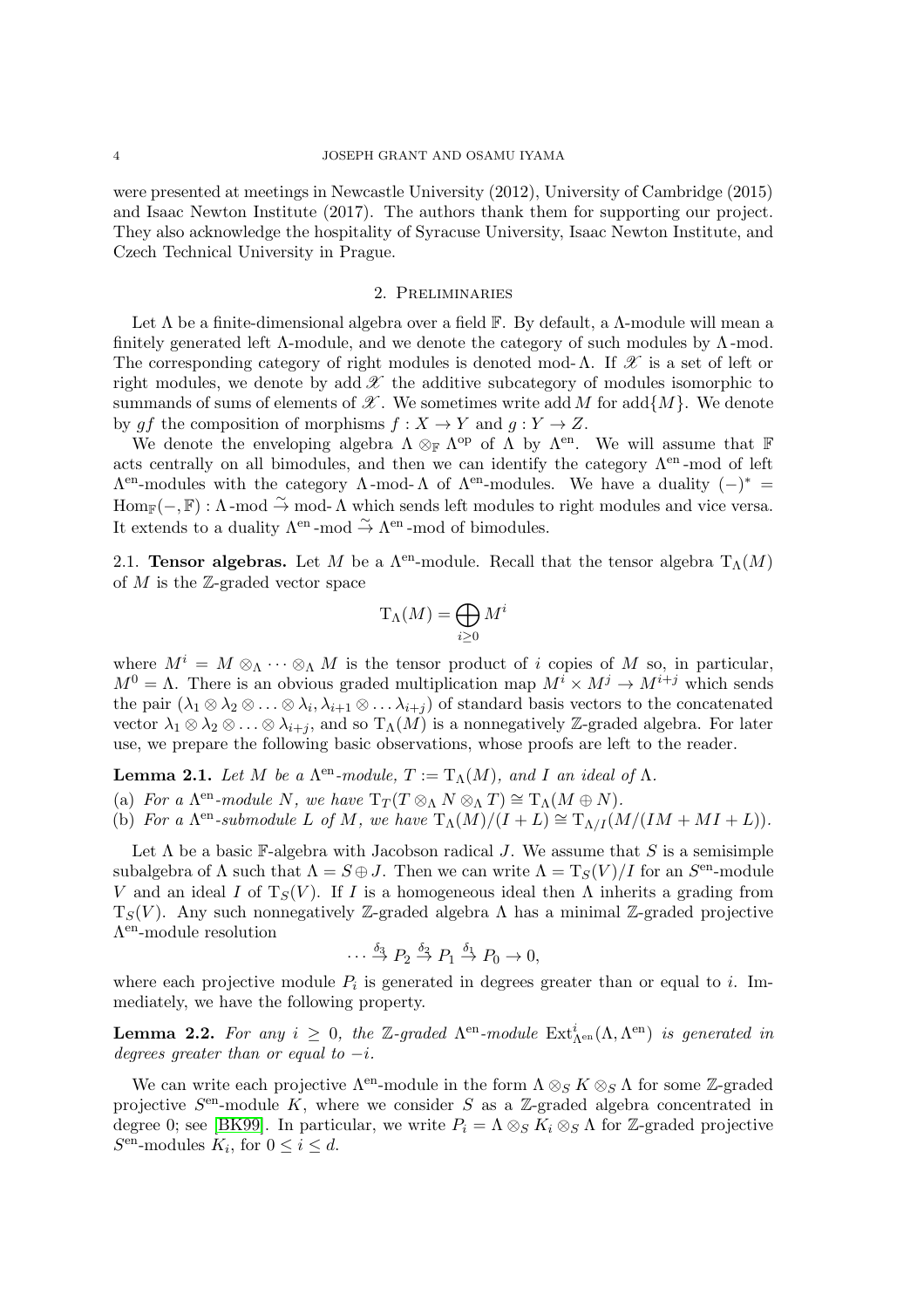In general  $K_i \cong \text{Tor}_i^{\Lambda}(S, S)$ , and explicit descriptions for these spaces are known. For  $m \geq 0$ ,

$$
\operatorname{Tor}_{2m}^{\Lambda}(S,S) \cong \frac{I^m \cap J I^{m-1} J}{JI^m + I^m J} \text{ and } \operatorname{Tor}_{2m+1}^{\Lambda}(S,S) = \frac{J I^m \cap I^m J}{I^{m+1} + J I^m J}.
$$

For more information and references, see the introduction to [\[BK99\]](#page-33-16). For certain kinds of algebras there are nicer descriptions of these spaces: see Section [2.2](#page-6-0) and the final chapters of [\[BK99\]](#page-33-16).

As well as our vector-space duality  $(-)^*$ , we have dualities

$$
(-)^{\vee} := \text{Hom}_{S^{\text{en}}}(-, S^{\text{en}}) : S^{\text{en}} \text{-mod } \stackrel{\sim}{\to} S^{\text{en}} \text{-mod},
$$

$$
(-)^{*^{\ell}} := \text{Hom}_{S}(-, S) : S^{\text{en}} \text{-mod } \stackrel{\sim}{\to} S^{\text{en}} \text{-mod},
$$

$$
(-)^{*r} := \text{Hom}_{S^{\text{op}}}(-, S) : S^{\text{en}} \text{-mod } \stackrel{\sim}{\to} S^{\text{en}} \text{-mod}.
$$

For  $S<sup>en</sup>$ -modules X and Y, we have functorial isomorphisms

<span id="page-4-1"></span>
$$
Y^{*\ell} \otimes_S X^* \cong (X \otimes_S Y)^* \tag{1}
$$

$$
Y^{*\ell} \otimes_S X^{*\ell} \cong (X \otimes_S Y)^{*\ell} \tag{2}
$$

sending  $f \otimes q$  to  $(x \otimes y \mapsto q(xf(y)),$ 

<span id="page-4-2"></span>
$$
Y^{*r} \otimes_S X^{*r} \cong (X \otimes_S Y)^{*r} \tag{3}
$$

sending  $f \otimes g$  to  $(x \otimes y \mapsto f(g(x)y))$ , and

<span id="page-4-0"></span>
$$
Y^{*r} \otimes_S X^{\vee} \cong (X \otimes_S Y)^{\vee} \tag{4}
$$

sending  $f \otimes g$  to  $(x \otimes y \mapsto \sum_i s_i \otimes f(s_i' y))$  for  $g(x) = \sum_i s_i \otimes s_i'$ . For example, [\(4\)](#page-4-0) can be checked as follows: Since  $\overline{\text{Hom}}_{S^{\text{op}}}(Y, S^{\text{en}}) \cong S \otimes_{\mathbb{F}} Y^{*r} \in S^{\text{en}}$ -proj, we have

$$
(X\otimes_S Y)^\vee\cong \mathrm{Hom}_{S^\mathrm{en}}(X,\mathrm{Hom}_{S^\mathrm{op}}(Y,S^\mathrm{en}))\cong (S\otimes_{\mathbb{F}} Y^{*r})\otimes_{S^\mathrm{en}} X^\vee\cong Y^{*r}\otimes_S X^\vee.
$$

Note the following simple lemma:

<span id="page-4-3"></span>**Lemma 2.3.** Let L be a  $\Lambda \otimes_{\mathbb{F}} S^{op}\text{-module}, X$  be a projective  $S^{en}\text{-module},$  and M be a  $S \otimes_{\mathbb{F}} \Lambda^{\text{op}}$ -module. Then there is an isomorphism of  $\Lambda^{\text{en}}$ -modules which is natural in L, X, and M:

$$
\operatorname{Hom}\nolimits_{\Lambda^{\rm en}}(L \otimes_S X \otimes_S M, \Lambda^{\rm en}) \cong \operatorname{Hom}\nolimits_{\Lambda}(M, \Lambda) \otimes_S X^\vee \otimes_S \operatorname{Hom}\nolimits_{\Lambda^{\rm op}}(L, \Lambda).
$$

In particular, for any projective  $S<sup>en</sup>$ -module X, there is a functorial isomorphism of  $\Lambda<sup>en</sup>$ modules

$$
\operatorname{Hom}\nolimits_{\Lambda^\mathrm{en}}(\Lambda \otimes_S X \otimes_S \Lambda, \Lambda^\mathrm{en}) \cong \Lambda \otimes_S X^\vee \otimes_S \Lambda.
$$

Proof. We include a complete proof for the convenience of the reader. Using the tensorhom adjunctions, for any  $X \in S^{\text{en}}$ -mod we have isomorphisms of  $\Lambda^{\text{en}}$ -modules

 $\mathrm{Hom}_{\Lambda^\mathrm{en}}(L \otimes_S X \otimes_S M, \Lambda^\mathrm{en}) \cong \mathrm{Hom}_{\Lambda^\mathrm{en}}((L \otimes_{\mathbb{F}} M) \otimes_{S^\mathrm{en}} X, \Lambda^\mathrm{en})$ 

 $\cong\quad \mathrm{Hom}_{S^{\mathrm{en}}}(X, \mathrm{Hom}_{\Lambda^{\mathrm{en}}}(L\otimes_{\mathbb{F}} M,\Lambda^{\mathrm{en}}))\cong X^\vee\otimes_{S^{\mathrm{en}}} \mathrm{Hom}_{\Lambda^{\mathrm{en}}}(L\otimes_{\mathbb{F}} M,\Lambda^{\mathrm{en}})$ 

 $\cong X^\vee \otimes_{S^{\mathrm{en}}} (\mathrm{Hom}_\Lambda(L,\Lambda) \otimes_{\mathbb{F}} \mathrm{Hom}_{\Lambda^{\mathrm{op}}}(M,\Lambda)) \cong \mathrm{Hom}_\Lambda(M,\Lambda) \otimes_S X^\vee \otimes_S \mathrm{Hom}_{\Lambda^{\mathrm{op}}}(L,\Lambda).$ 

All our isomorphisms are natural.

The four duals  $(-)^*, (-)^{*\ell}, (-)^{*\ell}$  and  $(-)^{\vee}$  are isomorphic to each other (e.g. [\[Ric02,](#page-35-9) Section 3, [\[BSW10,](#page-33-12) Section 2.1]). In fact, since S is a symmetric  $\mathbb{F}\text{-algebra}$ , there exists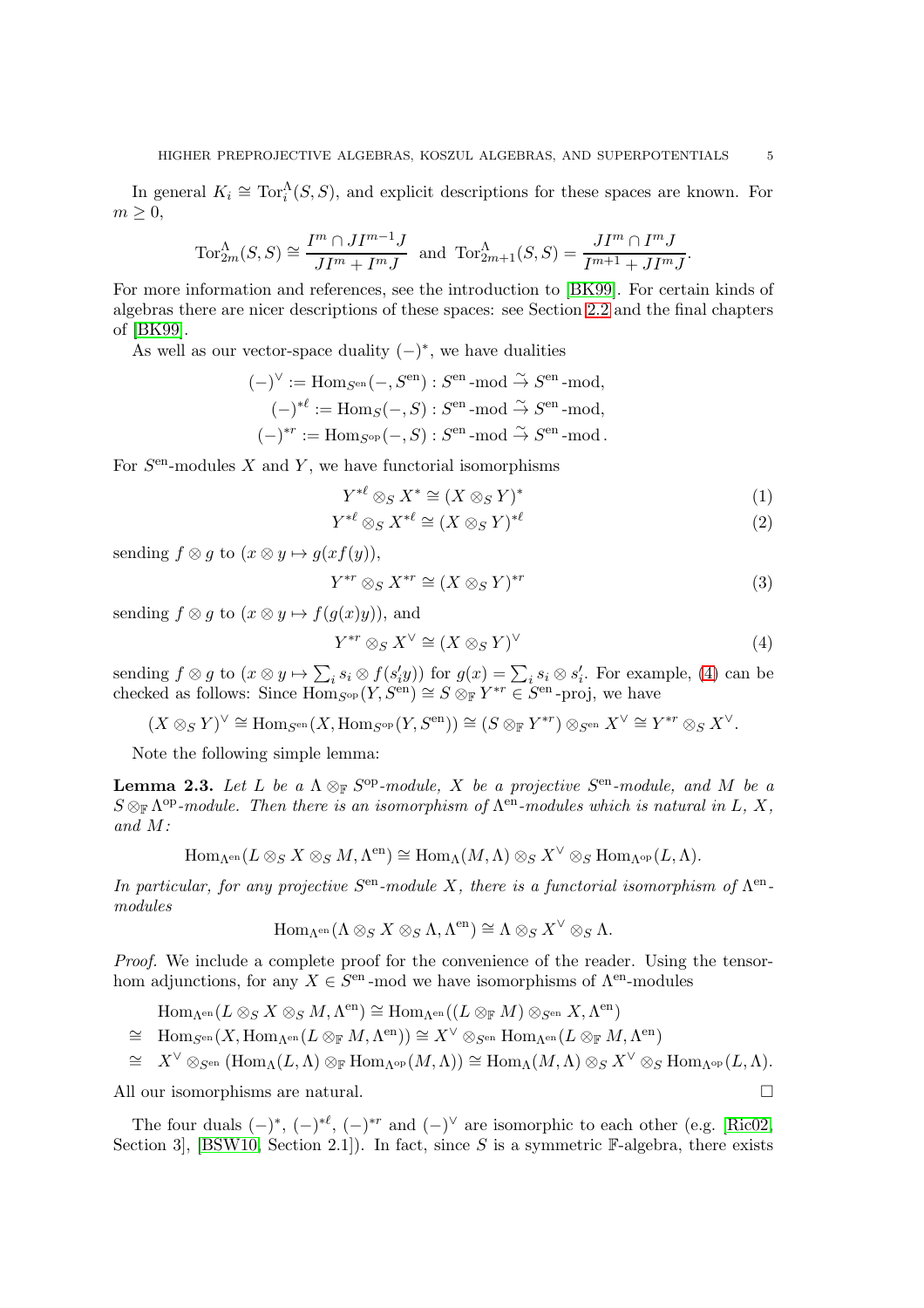an F-linear form  $t : S \to \mathbb{F}$  such that  $t(xy) = t(yx)$  and the map  $S \to S^*$  sending x to  $(y \mapsto t(xy))$  is an isomorphism. This gives isomorphisms

 $\alpha:=t\circ(-):(-)^{*\ell}\cong(-)^*,\ \beta:=t\circ(-):(-)^{*r}\cong(-)^*\ \text{ and } \gamma:=(t\otimes 1)\circ(-):(-)^{\vee}\cong(-)^{*r}$ of functors.

For later use in Section 5, we now show that these isomorphisms are compatible with module structures in the following sense: Let  $L = \bigoplus_{i \in \mathbb{Z}} L_i$  be a Z-graded  $T_S(V^{*\ell})^{\text{op}}$ -

$$
L^{(*)} = \bigoplus_{i \in \mathbb{Z}} L_{-i}^*, \ L^{(*\ell)} = \bigoplus_{i \in \mathbb{Z}} L_{-i}^{*\ell}, \ L^{(*r)} = \bigoplus_{i \in \mathbb{Z}} L_{-i}^{*r} \ \ \text{and} \ \ L^{(\vee)} = \bigoplus_{i \in \mathbb{Z}} L_{-i}^{\vee}.
$$

Then  $L^{(*)}$  and  $L^{(*)}$  are Z-graded  $T_S(V^{*\ell})$ -modules, and  $L^{(*)}$  and  $L^{(\vee)}$  are Z-graded  $T_S(V^{*r})$ -modules as follows: The action of  $T_S(V^{*\ell})^{\text{op}}$  on L is given by a morphism  $a_i: L_i \otimes_S V^{*\ell} \to L_{i+1}$  of  $S^{en}$ -modules for  $i \in \mathbb{Z}$ . This corresponds to a morphism  $b_i: L_i \to L_{i+1} \otimes_S V$  of  $S^{\text{en}}$ -modules via Hom-tensor adjunction  $\text{Hom}_{S^{\text{en}}}(A \otimes_S B, C) \cong$  $\text{Hom}_{S^{\text{en}}}(A, \text{Hom}_{S^{\text{op}}}(B, C))$ . Applying  $(-)^{\dagger}$  for  $\dagger = *, *\ell, *r, \vee,$  we obtain morphisms

$$
V^{*\ell} \otimes_S L_{i+1}^{\dagger} \stackrel{(1)(2)}{\cong} (L_{i+1} \otimes_S V)^{\dagger} \stackrel{b_i^{\dagger}}{\to} L_i^{\dagger} \text{ for } \dagger = * \text{ or } *\ell,
$$
  

$$
V^{*r} \otimes_S L_{i+1}^{\dagger} \stackrel{(3)(4)}{\cong} (L_{i+1} \otimes_S V)^{\dagger} \stackrel{b_i^{\dagger}}{\to} L_i^{\dagger} \text{ for } \dagger = *r \text{ or } \vee
$$

of  $S^{\text{en}}$ -modules, which give the desired structures on  $L^{(*)}$ ,  $L^{(*\ell)}$ ,  $L^{(*r)}$  and  $L^{(\vee)}$ .

**Lemma 2.4.** (a) We have isomorphisms  $L^{(*)} \cong L^{(*\ell)}$  of Z-graded  $T_S(V^{*\ell})$ -modules, and  $L^{(*r)} \cong L^{(\vee)}$  of Z-graded  $T_S(V^{*r})$ -modules.

(b) Under the isomorphism  $T_S(V^{*r}) \cong T_S(V^{*\ell})$  of algebras given by  $\alpha_V^{-1}$  $V^{-1}\beta V : V^{*r} \cong V^{*\ell},$ we have isomorphisms  $L^{(*)} \cong L^{(*\ell)} \cong L^{(*r)} \cong L^{(\vee)}$  of Z-graded  $T_S(V^{**})$ -modules.

Proof. The assertions follow from the following commutative diagram.

$$
V^{*r} \otimes_{S} L_{i+1}^{\vee} \xrightarrow{\qquad (4)} (L_{i+1} \otimes_{S} V)^{\vee} \xrightarrow{\qquad b_{i}^{\vee}} L_{i}^{\vee}
$$
\n
$$
1_{V^{*r} \otimes \gamma_{L_{i+1}}} \downarrow \qquad \qquad \gamma_{L_{i+1} \otimes V} \downarrow \qquad \qquad \downarrow \gamma_{L_{i}}
$$
\n
$$
V^{*r} \otimes_{S} L_{i+1}^{*r} \xrightarrow{\qquad (3)} (L_{i+1} \otimes_{S} V)^{*r} \xrightarrow{\qquad b_{i}^{*r}} L_{i}^{*r}
$$
\n
$$
(\alpha_{V}^{-1} \beta_{V}) \otimes \beta_{L_{i+1}} \downarrow \qquad \qquad \beta_{V^{*l} \otimes L_{i+1}} \downarrow \qquad \qquad \beta_{V^{*l} \otimes L_{i+1}} \downarrow \qquad \qquad \beta_{L_{i}}
$$
\n
$$
V^{*l} \otimes_{S} L_{i+1}^{*} \xrightarrow{\qquad (1)} \xrightarrow{\qquad \alpha_{L_{i+1} \otimes V}} (L_{i+1} \otimes_{S} V)^{*} \xrightarrow{\qquad b_{i}^{*}} L_{i}^{*}
$$
\n
$$
1_{V^{*l} \otimes \gamma_{L_{i+1}}} \uparrow \qquad \qquad \alpha_{L_{i+1} \otimes V} \uparrow \qquad \qquad \gamma_{L_{i}} \uparrow \qquad \qquad \gamma_{L_{i}}
$$
\n
$$
V^{*l} \otimes_{S} L_{i+1}^{*l} \xrightarrow{\qquad (2)} (L_{i+1} \otimes_{S} V)^{*l} \xrightarrow{\qquad b_{i}^{*l}} L_{i}^{*l}
$$

The right squares commute since  $\alpha, \beta, \gamma$  are morphisms of functors. The left top square commutes since both the north-west composition and the south-west composition send  $f \otimes g \in V^{*r} \otimes_S L_{i+1}^{\vee}$  to  $(L_{i+1} \otimes_S V \ni x \otimes v \mapsto \sum_i t(s_i) f(s_i' v) \in S)$ , where  $g(x) = \sum_i s_i \otimes s_i'$ . The left bottom square also commutes since both the north-west composition and the south-west composition send  $f \otimes g \in V^{*\ell} \otimes_S L_{i+1}^{*\ell}$  to  $(L_{i+1} \otimes_S V \ni x \otimes v \mapsto t(g(xf(v))) \in \mathbb{F}$ ).

To check that the left middle square commute, fix  $f \otimes g \in V^{*r} \otimes_S L^{*r}_{i+1}$ . The north-west composition sends  $f \otimes g$  to  $(x \otimes v \mapsto t(f(g(x)v)))$ . The south-west composition sends  $f \otimes g$ to  $(x \otimes v \mapsto t(g(xf'(v))))$ , where  $f' = \alpha_V^{-1}$  $V^{-1}\beta_V(f) \in V^{*\ell}$  satisfies  $t \circ f = t \circ f'$ . These two elements coincide since  $t(f(g(x)v)) = t(f'(g(x)v)) = t(g(x)f'(v)) = t(g(xf'(v))).$ 

module, and let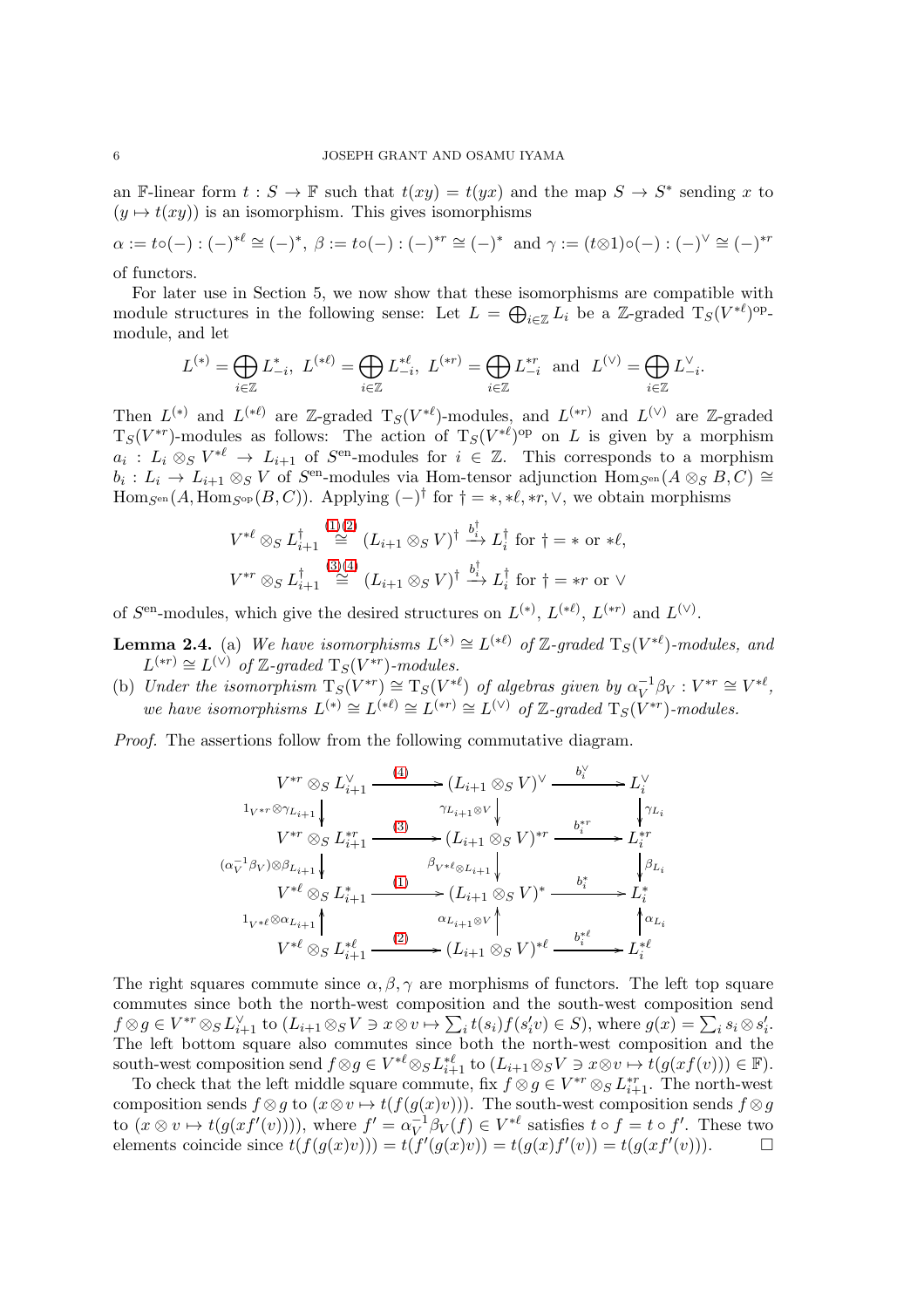<span id="page-6-0"></span>2.2. Graded algebras and Koszul algebras. In this section, we give preliminaries on Koszul algebras, which were introduced in [\[Pri70\]](#page-35-10) and studied extensively in [\[BGS96\]](#page-33-17).

Let  $\Lambda = \bigoplus_{i \geq 0} \Lambda_i$  be a positively Z-graded F-algebra satisfying the following conditions:

- $S := \Lambda_0$  is a finite dimensional semisimple F-algebra, or equivalently, the Z-graded radical of  $\Lambda$  coincides with  $\Lambda_{>0} := \bigoplus_{i>0} \Lambda_i$ .
- Λ is generated in degree 1, i.e., the multiplication map  $\Lambda_1 \otimes_{\mathbb{F}} \Lambda_1 \otimes_{\mathbb{F}} \cdots \otimes_{\mathbb{F}} \Lambda_1 \to \Lambda_i$  is surjective for each  $i$ .

In this case, we call the grading a radical grading.

We assume, for simplicity, that  $\Lambda$  is basic. Our assumptions ensure that  $\Lambda$  is a quotient of the tensor algebra  $T_S(V)$  where V is the  $S<sup>en</sup>$ -module  $\Lambda_1$ . When  $\Lambda$  is finite-dimensional and  $\mathbb F$  is algebraically closed, we can identify S with the space  $\mathbb FQ_0$  of vertices, and V with the space  $\mathbb{F}Q_1$  of arrows, of the Gabriel quiver Q of  $\Lambda$ .

For a Z-graded Λ-module M and  $j \in \mathbb{Z}$ , let  $M(j)$  denote the shifted Z-graded Λ-module where  $M(j)_i = M_{i+i}$ . A complex

$$
\cdots \to M_1 \to M_0 \to M_{-1} \to \cdots
$$

of Z-graded  $\Lambda$ -modules is *linear* if each module  $M_i$  is generated in degree i and each map is homogeneous of degree 0. The algebra  $\Lambda$  is *Koszul* if each simple module  $S_i$  has a linear projective resolution.

All Koszul algebras are *quadratic* in the sense that they can be written as a quotient of a tensor algebra:

$$
\Lambda \cong \mathrm{T}_S(V)/(R)
$$

where V is an  $S^{\text{en}}$ -module, R is a subset of  $V \otimes_S V$ , and  $(R)$  is the ideal in  $T_S(V)$  that it generates. To simplify the proofs, we will sometimes assume that  $R$  is a sub- $S^{\text{en}}$ -module of  $V \otimes_S V$  instead of just a subset. In particular, it is a vector subspace. This is no real restriction.

We view S as a Z-graded F-algebra concentrated in degree 0, and V as a Z-graded S en-module concentrated in degree 1. Then the tensor grading and the grading coming from V coincide, and so we can safely refer to just the grading on  $\Lambda$ .

We record a useful lemma on quadratic algebras which can be checked easily:

<span id="page-6-1"></span>**Lemma 2.5.** Let  $\phi : T_S(V)/(R) \to T_{S'}(V')/(R')$  be a morphism of  $\mathbb{Z}$ -graded quadratic  $\mathbb{F}\text{-}algebras.$  If  $\phi$  is an isomorphism in degrees 0, 1, and 2, then it is an isomorphism.

In the rest of this subsection, let  $\Lambda \cong T_S(V)/(R)$  be a quadratic algebra. We have  $S<sup>en</sup>$ -modules  $K_0 = S$ ,  $K_1 = V$ ,  $K_2 = R$ , and

$$
K_j = (V \otimes_S K_{j-1}) \cap (K_{j-1} \otimes_S V) = \bigcap_{i=0}^{j-2} V^i \otimes_S R \otimes_S V^{j-2-i}
$$

for  $j \geq 3$ . Here,  $V^i$  denotes the *i*-th tensor power  $V \otimes_S \cdots \otimes_S V$ . Note that  $K_i$  is concentrated in degree i and that for  $i < 0$ , we set  $K_i = 0$ .

Recall [\[BGS96,](#page-33-17) Section 2.7] that if U is a subset of  $V^i$ , the right orthogonal complement of U is  $U^{\perp} = \{f \in (V^{* \ell})^i \mid f(U) = 0\}$ , where we identify  $(V^{* \ell})^i$  with  $(V^{i})^{* \ell}$  by [\(2\)](#page-4-1). The quadratic dual of a quadratic algebra  $\Lambda = T_S(V)/(R)$  is

$$
\Lambda^! = \mathrm{T}_S(V^{*\ell})/(R^\perp).
$$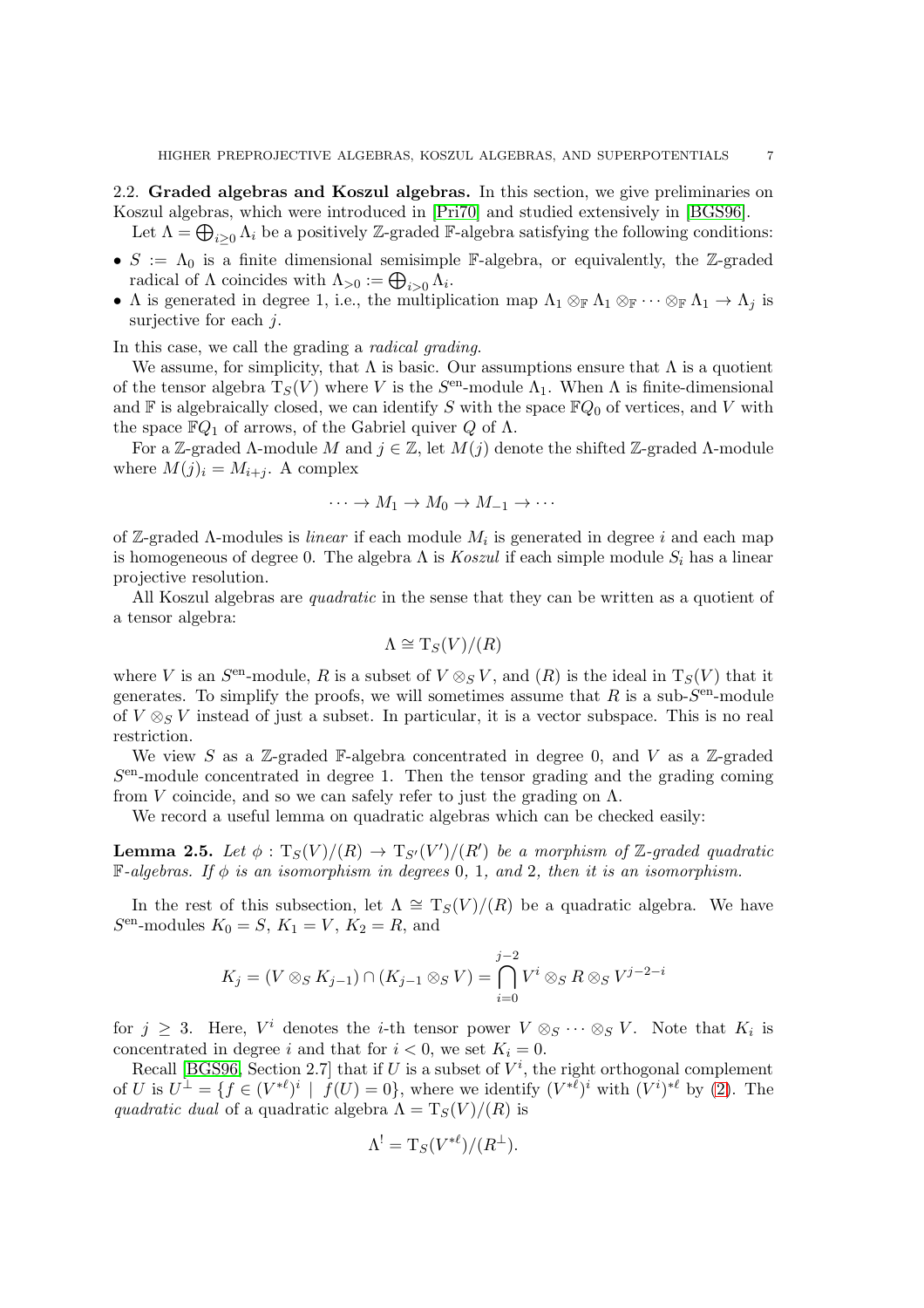It is again quadratic. If moreover  $\Lambda$  is Koszul, then  $\Lambda^!$  is also Koszul and it coincides with the opposite ext algebra  $(\bigoplus_{i\geq 0} \text{Ext}_{\Lambda}^{i}(S, S))^{op}$  [\[BGS96,](#page-33-17) Proposition 2.10.1]. In this case,  $\Lambda^!$  has the following description.

<span id="page-7-2"></span>**Lemma 2.6** ([\[BGS96,](#page-33-17) Section 2.8]). For a Koszul algebra  $\Lambda$ , we have an isomorphism of Z-graded algebras

$$
\Lambda^! = \bigoplus_{i \geq 0} (\Lambda^!)_i \cong \bigoplus_{i \geq 0} K_i^{*\ell},
$$

where the Z-graded algebra structure on  $\bigoplus_{i\geq 0} K_i^{*\ell}$  is given by the duals of  $(\iota_i^{\ell})^{*\ell}$  and  $(\iota_i^r)^{*\ell}$ .

Now we assume that S is a separable  $\mathbb{F}\text{-algebra i.e. } S \otimes_{\mathbb{F}} \mathbb{F}'$  is semisimple for all field extensions  $\mathbb{F} \subset \mathbb{F}'$ , or equivalently,  $S<sup>en</sup>$  is semisimple [\[Wei94,](#page-35-11) Theorem 9.2.11]. Let

$$
P_i = \Lambda \otimes_S K_i \otimes_S \Lambda = \Lambda^{\text{en}} \otimes_{S^{\text{en}}} K_i.
$$

This is a projective  $\Lambda^{\text{en}}$ -module since  $S^{\text{en}}$  is semisimple by our assumption. We have obvious inclusions  $\iota_i^{\ell}: K_i \hookrightarrow V \otimes_S K_{i-1}$  and  $\iota_i^r: K_i \hookrightarrow K_{i-1} \otimes_S V$  of  $S^{\text{en}}$ -modules and, combined with the multiplication for  $\Lambda$ , they induce maps  $\hat{i}_i^{\ell}, \hat{i}_i^r : P_i \to P_{i-1}$ . Let

$$
\delta_i = \hat{\iota}_i^{\ell} + (-1)^i \hat{\iota}_i^r
$$

.

One can check that these maps give a chain complex

<span id="page-7-0"></span>
$$
\cdots \xrightarrow{\delta_3} P_2 \xrightarrow{\delta_2} P_1 \xrightarrow{\delta_1} P_0 \to 0 \tag{5}
$$

which is called the *Koszul bimodule complex*. Note that, as  $K_i \subseteq V^i$  and V is concentrated in degree 1, each  $P_i$  is generated in degree *i*, i.e., the complex is linear.

The next result is an important characterization of Koszul algebras. It can be found as, for example, [\[BG96,](#page-33-18) Proposition A.2] and [\[BK99,](#page-33-16) Theorem 9.2].

<span id="page-7-1"></span>**Theorem 2.7.**  $\Lambda$  is Koszul if and only if the Koszul bimodule complex [\(5\)](#page-7-0) is its minimal projective resolution as a  $\Lambda^{\text{en}}$ -module.

In this paper, we need separability of  $S$  when we consider bimodule resolutions including the Koszul bimodule resolutions. We assume separability in Theorems C and [2.7,](#page-7-1) Sections [3.1](#page-9-0) and [3.3,](#page-12-0) Corollary [4.3,](#page-18-0) and Section [5.1.](#page-26-0)

### 2.3. Higher preprojective algebras. Let

$$
\tau = (-)^* \circ \text{Tr} : \Lambda\text{-}\underline{\text{mod}} \to \Lambda\text{-}\overline{\text{mod}}
$$

denote the Auslander-Reiten translation, which is a functor from the stable category of modules over  $\Lambda$  to the costable category, and

$$
\tau^-=\mathrm{Tr}\,\circ (-)^*:\Lambda\,\overline{\text{mod}}\to\Lambda\,\text{-}\underline{\mathrm{mod}}
$$

the inverse Auslander-Reiten translation. Note that if  $\Lambda$  is hereditary then the Auslander-Reiten translation in fact can be regarded as an endofunctor of the module category:  $\tau = \text{Ext}^1(-, \Lambda)^*$  and  $\tau^- = \text{Ext}^1_{\Lambda}(\Lambda^*, -)$ . Moreover,  $\tau^-$  is left adjoint to  $\tau$ .

Recall [\[Iya07\]](#page-34-6) that the d-Auslander-Reiten translation and inverse d-Auslander-Reiten translation are defined as

 $\tau_d = \tau \Omega^{d-1} : \Lambda \text{-}\text{\underline{mod}} \to \Lambda \text{-}\overline{\text{mod}} \text{ and } \tau_d^- = \tau^- \Omega^{-(d-1)} : \Lambda \text{-}\overline{\text{mod}} \to \Lambda \text{-}\overline{\text{mod}}$ 

where  $\Omega : \Lambda$ -mod  $\to \Lambda$ -mod denotes the syzygy functor and  $\Omega^- : \Lambda$ -mod  $\to \Lambda$ -mod the cosyzygy functor. If gldim  $\Lambda \leq d$  then we regard  $\tau_d$  and  $\tau_d^ \bar{d}$  as the endofunctors

$$
\tau_d = \text{Ext}^d_{\Lambda}(-, \Lambda)^* : \Lambda\text{-mod} \to \Lambda\text{-mod} \quad \text{and} \quad \tau_d^- = \text{Ext}^d_{\Lambda}(\Lambda^*, -) : \Lambda\text{-mod} \to \Lambda\text{-mod}
$$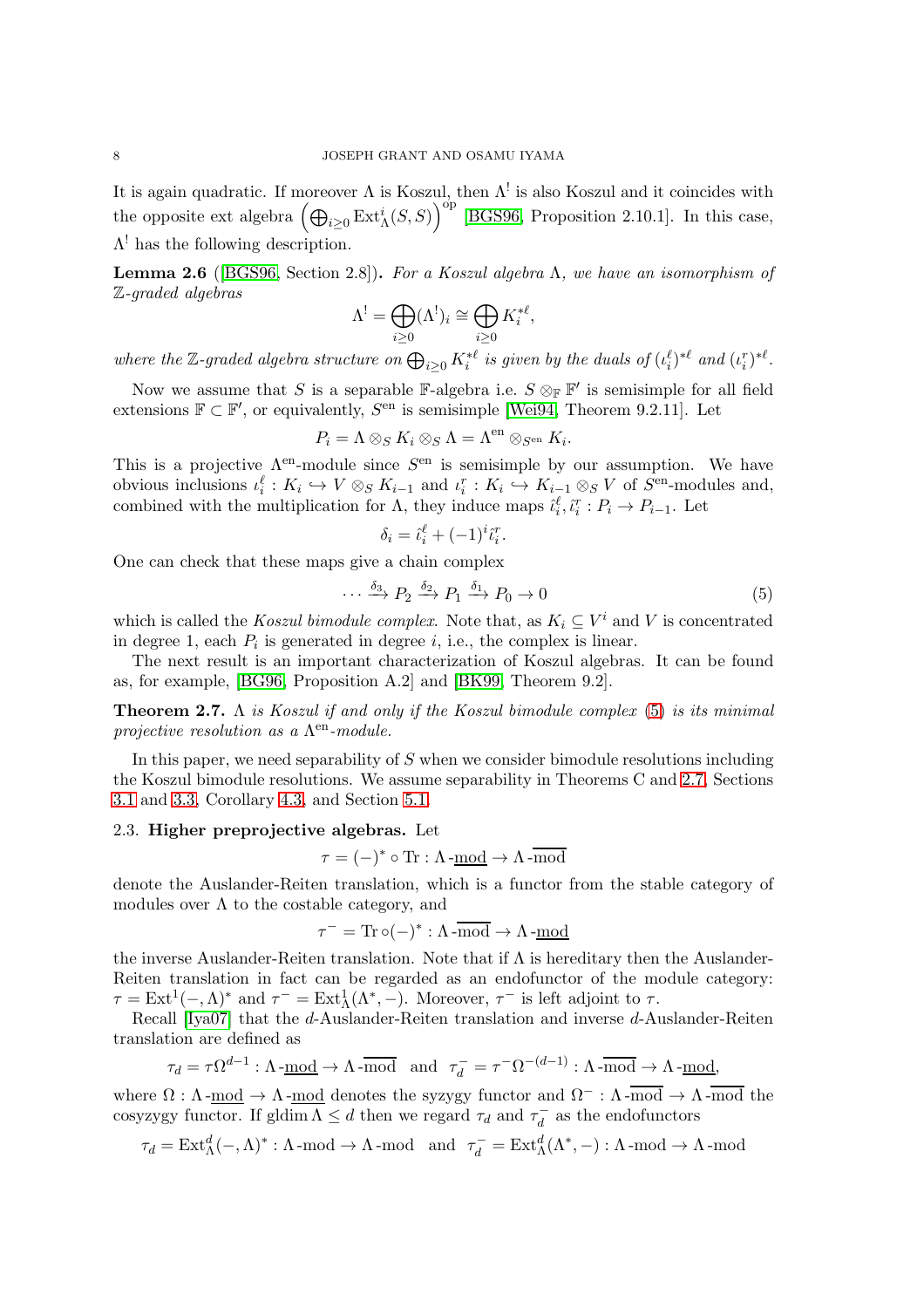of  $\Lambda$ -mod.

Generalizing the classical case, we have two distinguished classes of modules.

<span id="page-8-1"></span>Definition 2.8 ([\[HIO14,](#page-34-10) Definition 4.7]). We have the following two full subcategories  $\mathscr P$  and  $\mathscr I$  of  $\Lambda$ -mod:

$$
\mathscr{P}:=\mathrm{add}\{\tau^{-i}_d(\Lambda)\mid i\geq 0\}\ \ \text{and}\ \ \mathscr{I}:=\mathrm{add}\{\tau^{i}_d(\Lambda^*)\mid i\geq 0\}.
$$

Any module in  $\mathscr P$  is called *d-preprojective*, and any module in  $\mathscr I$  is called *d-preinjective*.

In the rest of this section, we assume that  $\Lambda$  has global dimension d. The  $\Lambda^{en}$ -module

$$
E := \operatorname{Ext}_{\Lambda}^{d}(\Lambda^*, \Lambda)
$$

plays a central role in this paper. We take this opportunity to record a useful lemma, which makes the  $\Lambda^{\text{en}}$ -module structure of E clearer.

<span id="page-8-2"></span>Lemma 2.9. We have isomorphisms

$$
E \cong \mathrm{Ext}^d_{\Lambda^{\mathrm{en}}}(\Lambda, \Lambda^{\mathrm{en}}) \cong \mathrm{Ext}^d_{\Lambda^{\mathrm{op}}}(\Lambda^*, \Lambda)
$$

of  $\Lambda^{\mathrm{en}}\textrm{-modules}.$ 

Proof. For each finite-dimensional  $\Lambda$ -module M, there is a natural isomorphism  $M \cong M^{**}$ . Then we use the natural isomorphism of finite-dimensional vector spaces  $V^* \otimes_{\mathbb{F}} W \cong$  $\text{Hom}_{\mathbb{F}}(V, W)$  to see that we have an isomorphism of  $\Lambda^{\text{en}}$ -modules

$$
\Lambda^{\mathrm{en}} \cong \Lambda \otimes_{\mathbb{F}} \Lambda \cong \Lambda^{**} \otimes_{\mathbb{F}} \Lambda \cong \mathrm{Hom}_{\mathbb{F}}(\Lambda^*, \Lambda).
$$

Finally, we use the tensor-hom adjunctions to obtain

$$
\operatorname{Ext}\nolimits_{\Lambda^{\operatorname{en}\nolimits}}^d(\Lambda, \Lambda^{\operatorname{en}\nolimits}) \cong \operatorname{Ext}\nolimits_{\Lambda^{\operatorname{en}\nolimits}}^d(\Lambda, \operatorname{Hom}\nolimits_{\mathbb F}(\Lambda^*, \Lambda)) \cong \operatorname{Ext}\nolimits_{\Lambda}^d(\Lambda \otimes_{\Lambda} \Lambda^*, \Lambda) \cong \operatorname{Ext}\nolimits_{\Lambda}^d(\Lambda^*, \Lambda).
$$

The second isomorphism is shown similarly.

Using E, one can describe the functors  $\tau_d$  and  $\tau_d^ \overline{d}$  as follows.

<span id="page-8-0"></span>**Proposition 2.10.** If gldim  $\Lambda \leq d$  then we have isomorphisms of functors

 $\tau_d \cong \text{Hom}_{\Lambda}(E, -) : \Lambda \text{-mod} \to \Lambda \text{-mod} \quad and \quad \tau_d^ \overline{d}_d^- \cong E \otimes_{\Lambda} - : \Lambda \text{-mod} \to \Lambda \text{-mod}.$ 

In particular  $\tau_d^ \overline{d}$  is left adjoint to  $\tau_d$ .

Proof. See the proof of [\[IO13,](#page-34-9) Lemma 2.13]. The latter assertion follows from the former one.  $\Box$ 

Now we recall the definition of higher preprojective algebras as given in [\[IO11\]](#page-34-8).

<span id="page-8-3"></span>**Definition 2.11.** The higher preprojective algebra (or, more precisely, the  $(d+1)$ -preprojective algebra) of  $\Lambda$  is the tensor algebra of the  $\Lambda^{en}$ -module E:

$$
\Pi = \Pi_{d+1}(\Lambda) := \mathrm{T}_{\Lambda}(E).
$$

Since this is a tensor algebra, it comes with a natural grading which we call the tensor grading, i.e., the degree i part of  $\Pi$  is  $E^i$ .

The following result justifies the name of the higher preprojective algebra.

**Proposition 2.12.** As both a left and a right  $\Lambda$ -module,  $\Pi$  is the direct sum of all indecomposable d-preprojective Λ-modules.

*Proof.* The statement is immediate from the definition of  $\Pi$  and Proposition [2.10.](#page-8-0)  $\Box$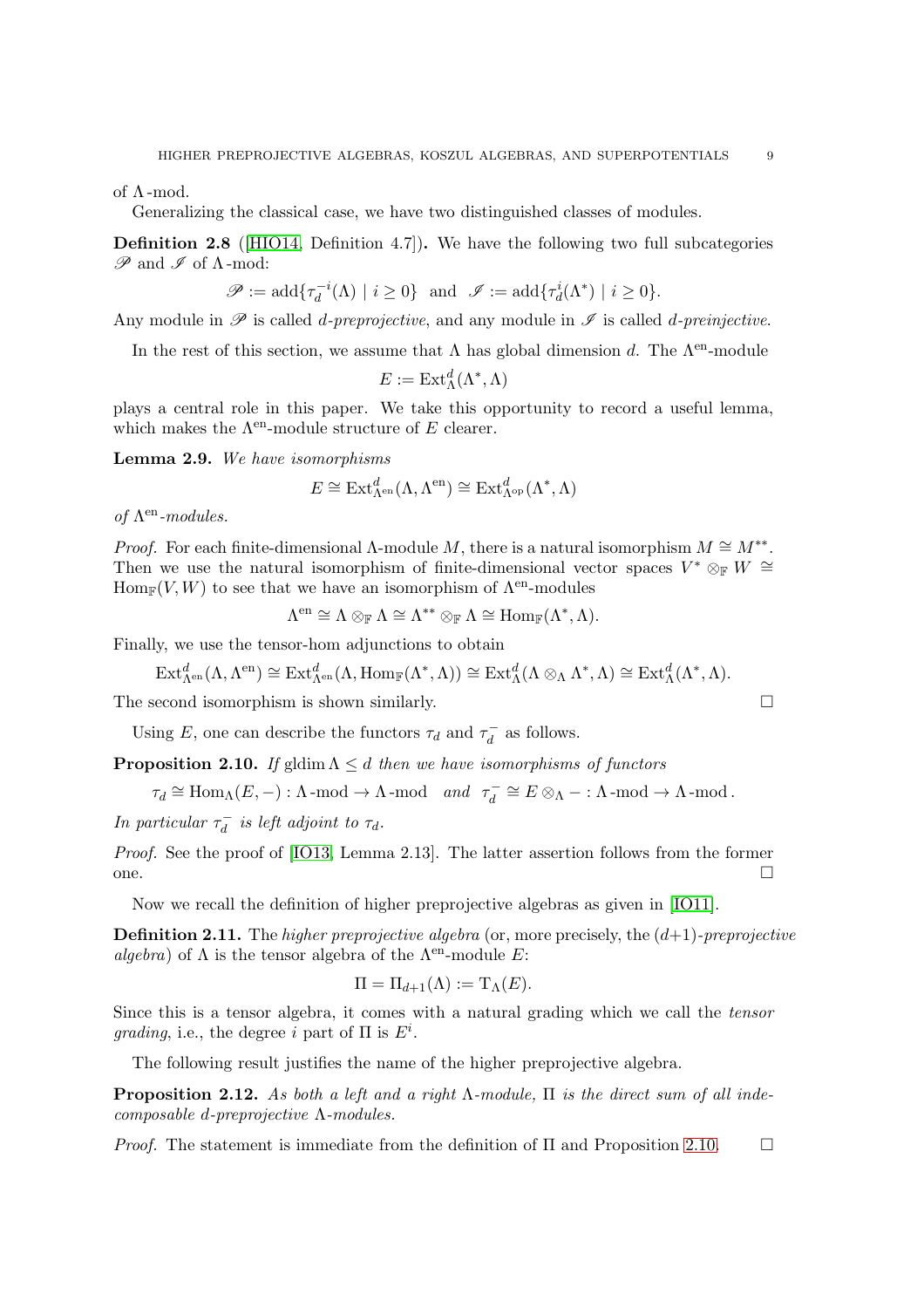As in the global dimension 1 case, the preprojective algebra can be identified with

$$
\bigoplus_{i\geq 0} \mathrm{Hom}_{\Lambda}(\Lambda, \tau_d^{-i}(\Lambda))
$$

where the composition of  $f: \Lambda \to \tau_d^{-i}$  $d_d^{-i}(\Lambda)$  and  $g: \Lambda \to \tau_d^{-j}$  $\int_{d}^{-J}(\Lambda)$  is given by

$$
gf = \tau_d^{-i}(g) \circ f : \Lambda \to \tau_d^{-i-j}(\Lambda).
$$

The *i*th part of the tensor grading is just  $\text{Hom}_{\Lambda}(\Lambda, \tau_d^{-i}(\Lambda)).$ 

3. Description of higher preprojective algebras as higher Jacobi algebras

The aim of this section is to introduce higher preprojective algebras and to give some of their basic properties, including presentations of these algebras by generators and relations.

<span id="page-9-0"></span>3.1. Preliminaries. In this subsection, let  $\Lambda$  be a finite dimensional F-algebra  $\Lambda$  with global dimension at most  $d$ , where  $d$  is a positive integer. Moreover we assume that

$$
\Lambda = \mathrm{T}_S(V)/I
$$

for a separable  $\mathbb{F}\text{-algebra } S$ . Thus  $S^{\text{en}}$  is semisimple, and the projective dimension of the  $Λ<sup>en</sup>$ -module Λ coincides with the global dimension of Λ, which is at most d. As before, let

$$
E = \operatorname{Ext}_{\Lambda}^{d}(\Lambda^*, \Lambda).
$$

We take a minimal projective resolution of the  $\Lambda^{\text{en}}$ -module  $\Lambda$ :

<span id="page-9-2"></span>
$$
0 \to P_d \xrightarrow{\delta_d} \cdots \xrightarrow{\delta_3} P_2 \xrightarrow{\delta_2} P_1 \xrightarrow{\delta_1} P_0 \to 0 \quad \text{with} \quad P_i = \Lambda \otimes_S K_i \otimes_S \Lambda,\tag{6}
$$

where  $K_i$  is an  $S^{\text{en}}$ -module. For each  $i \geq 1$ , we define a map  $\delta'_i$  by the commutative diagram

<span id="page-9-1"></span>
$$
\text{Hom}_{\Lambda^{\text{en}}}(P_{i-1}, \Lambda^{\text{en}}) \xrightarrow{\Lambda^{\text{en}}(\delta_i, \Lambda^{\text{en}})} \text{Hom}_{\Lambda^{\text{en}}}(P_i, \Lambda^{\text{en}}) \tag{7}
$$
\n
$$
\downarrow \sim \qquad \qquad \downarrow \sim
$$
\n
$$
\Lambda \otimes_S K_{i-1}^{\vee} \otimes_S \Lambda \xrightarrow{\delta'_i} \qquad \qquad \Lambda \otimes_S K_i^{\vee} \otimes_S \Lambda,
$$

where the vertical maps are given by Lemma [2.3.](#page-4-3)

<span id="page-9-3"></span>**Proposition 3.1.** We have isomorphisms  $E \cong (\Lambda \otimes_S K_d^{\vee} \otimes_S \Lambda) / \text{Im } \delta_d^{\prime}$  of  $\Lambda^{\text{en}}$ -modules and  $\mathbf{h}\mathbf{e}\mathbf{a} \in K_d^\vee$  of  $S^\mathrm{en}\text{-}modules.$ 

*Proof.* The former isomorphism is immediate from  $(7)$ . Since the resolution  $(6)$  is minimal,  $\mathrm{Im}\,\mathrm{Hom}_{\Lambda^\mathrm{en}}(\delta_d,\Lambda^\mathrm{en})\subseteq J^\mathrm{en}(\Lambda\otimes_S K_d^\vee\otimes_S\Lambda)\text{ holds.}$  Thus head  $E\cong \mathrm{head}(\Lambda\otimes_S K_d^\vee\otimes_S\Lambda)=K_d^\vee$ since  $S<sup>en</sup>$  is semisimple.

Let  $\overline{V}$  be the  $S^{\text{en}}$ -module

$$
\overline{V}:=V\oplus K^\vee_d.
$$

This notation is meant to be reminiscent of  $\overline{Q}$  which, in the global dimension 1 case, is used to denote the doubled quiver of the underlying quiver Q. For  $T := T_S(V)$ , we have an isomorphism

$$
T_S(\overline{V}) \cong T_T(T \otimes_S K_d^{\vee} \otimes_S T)
$$

by Lemma [2.1\(](#page-3-0)a). Regarding  $T \otimes_S K_d^{\vee} \otimes_S T$  as a subspace of  $T_S(\overline{V})$ , we have the following description of Π.

<span id="page-9-4"></span>**Proposition 3.2.** Let  $\Lambda = T/I$  with  $T = T_S(V)$  and  $I \subset V^{\geq 2}$ .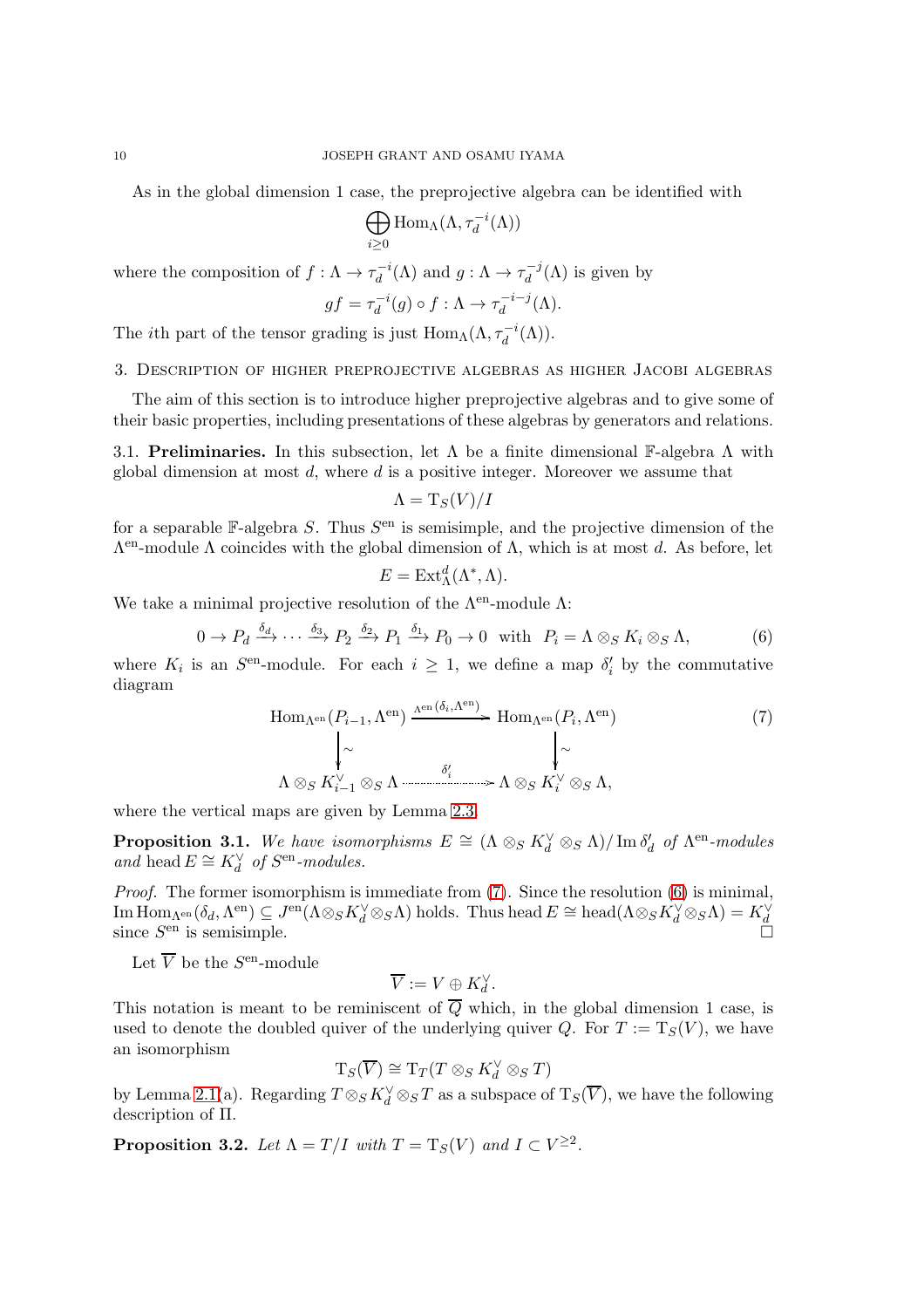(a) We have a surjective morphism of algebras:

$$
\mathrm{T}_S(\overline{V}) \twoheadrightarrow \Pi
$$

which is bijective on restriction to  $S \oplus \overline{V}$ .

(b) Let L be a subspace of  $T \otimes_S K_d^{\vee} \otimes_S T$  whose image under the natural surjection  $T \otimes_S T$  $K_d^{\vee} \otimes_S T \twoheadrightarrow \Lambda \otimes_S K_d^{\vee} \otimes_S \Lambda$  is  $\delta_d^{\prime}(K_{d-1}^{\vee})$ . Then we have an isomorphism of algebras:

$$
T_S(\overline{V})/(I+L) \cong \Pi.
$$

Proof. We only need to prove part (b) of the proposition, from which part (a) will follow. By Proposition [3.1,](#page-9-3) we have

$$
E \cong \operatorname{Cok} \delta_d' = (\Lambda \otimes_S K_d^{\vee} \otimes_S \Lambda) / \Lambda \delta_d' (K_{d-1}^{\vee}) \Lambda
$$
  
\n
$$
\cong (T \otimes_S K_d^{\vee} \otimes_S T) / (I \otimes_S K_d^{\vee} \otimes_S T + T \otimes_S K_d^{\vee} \otimes_S I + TLT).
$$

So, applying Lemma  $2.1(a)$  and (b), we have

$$
T_S(\overline{V})/(I+L) \cong T_T(T \otimes_S K_d^{\vee} \otimes_S T)/(I+TLT)
$$
  
\n
$$
\cong T_{\Lambda}((T \otimes_S K_d^{\vee} \otimes_S T)/(I \otimes_S K_d^{\vee} \otimes_S T + T \otimes_S K_d^{\vee} \otimes_S I + TLT)) \cong T_{\Lambda}(E) = \Pi
$$
  
\nas desired.

Consider the case where F is algebraically closed, so we can describe  $\Lambda$  as  $\mathbb{F}Q/I$ . Let  ${k_1, \ldots, k_r}$  be a basis of  $K_d$ , each with a unique source and target  $s(k_i)$  and  $t(k_i)$ , and let  $\overline{Q}$  be the quiver obtained by adding r arrows  $k_i^* : t(k_i) \to s(k_i)$  to  $Q$ . Then, just as V is the arrow-space of  $Q, \overline{V}$  is the arrow-space of  $\overline{Q}$ , and Proposition [3.2](#page-9-4) says that  $\overline{Q}$  is the Gabriel quiver of Π.

We can therefore calculate the Gabriel quiver  $\overline{Q}$  of  $\Pi$  as follows. First, for each vertex i of Q, compute the projective resolution

$$
0 \to P_{i,n} \to \cdots \to P_{i,0} \to 0
$$

of the simple left  $\Lambda$ -module  $S_i$ , where some projective modules  $P_{i,h}$  may be zero. Then, for each i and for each summand of the projective module  $P_{i,n}$  which is isomorphic to the projective cover of  $S_i$ , add an arrow  $i \to j$  to the quiver Q. The resulting quiver is  $\overline{Q}$ .

# Example 3.3. Let

$$
Q = \left[1 \stackrel{\alpha}{\to} 2 \stackrel{\beta}{\to} 3 \stackrel{\gamma}{\to} 4 \stackrel{\delta}{\to} 5 \stackrel{\varepsilon}{\to} 6\right]
$$

and  $\Lambda = \mathbb{F}Q/(\beta \gamma \delta, \gamma \delta \varepsilon)$ . Let  $S_i$  denote the simple left  $\Lambda$ -module associated to the vertex i, and  $P(S_i)$  its projective cover. One can check that  $\Lambda$  has global dimension 3 and the only simple module with projective dimension 3 is  $S_6$ . Its projective resolution is

$$
0 \to P(S_2) \stackrel{\cdot \beta}{\to} P(S_3) \stackrel{\cdot \gamma \delta}{\to} P(S_5) \stackrel{\cdot \varepsilon}{\to} P(S_6) \to 0
$$

where *a* denotes right multiplication by a. So the quiver  $\overline{Q}$  of  $\Pi$  is just  $Q$  with an extra arrow from 6 to 2, which we label  $(\beta \gamma \delta \varepsilon)^*$ .

<span id="page-10-0"></span>3.2. Superpotentials and higher Jacobi algebras. To introduce our main notions of superpotentials, we need preparations. For an F-algebra A and an  $A<sup>en</sup>$ -module M, we write

$$
c(M):=A\otimes_{A^{\mathrm{en}}}M
$$

for the 0th Hochschild homology  $H_0(A, M)$  of A. This can be naturally identified with the quotient of M modulo the subgroup generated by  $am - ma$  with  $a \in A$  and  $m \in M$ . Therefore we have a natural surjective map  $\pi : M \to A \otimes_{A^{en}} M$  of F-modules.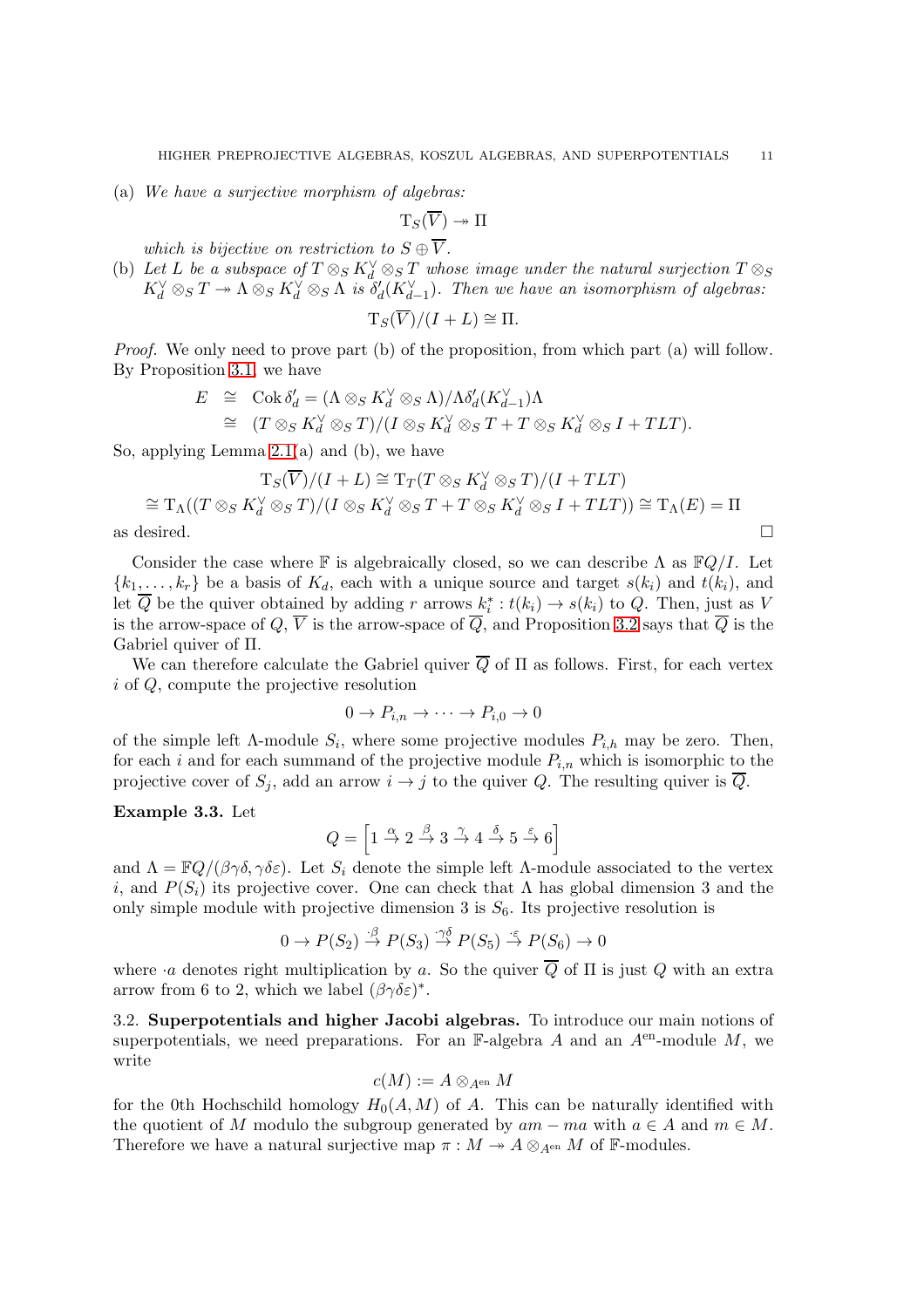For  $A<sup>en</sup>$ -modules  $M_1, \ldots, M_\ell$ , we clearly have functorial isomorphisms

<span id="page-11-4"></span>
$$
c(M_1 \otimes_A \cdots \otimes_A M_\ell) \cong c(M_2 \otimes_A \cdots \otimes_A M_\ell \otimes_A M_1) \cong \cdots \cong c(M_\ell \otimes_A M_1 \otimes_A \cdots \otimes_A M_{\ell-1}).
$$
 (8)

For  $M, N \in A^{en}$ -mod, there is a functorial isomorphism

<span id="page-11-2"></span>
$$
c(M \otimes_A N) \cong M \otimes_{A^{\text{en}}} N \tag{9}
$$

given by  $a \otimes (m \otimes n) \mapsto am \otimes n = m \otimes na$ , whose inverse is  $m \otimes n \mapsto 1 \otimes (m \otimes n)$ . It gives a functorial morphism

<span id="page-11-6"></span>
$$
c(M \otimes_A N) \to \text{Hom}_{A^{\text{en}}}(M^{\vee}, N), \tag{10}
$$

which is an isomorphism if M is a finitely generated projective  $A<sup>en</sup>$ -module.

Setting  $M = A^{\text{en}}$  in [\(9\)](#page-11-2), we have a functorial isomorphism of  $A^{\text{en}}$ -modules

<span id="page-11-3"></span>
$$
c(A^{\text{en}} \otimes_A N) \cong N. \tag{11}
$$

For  $M, N \in A^{en}$ -mod, we have a well-defined pairing

<span id="page-11-5"></span>
$$
\operatorname{ev}_M \otimes 1_N : M^\vee \otimes_{\mathbb{F}} c(M \otimes_A N) \to N \tag{12}
$$

given as the composition  $M^{\vee} \otimes_{\mathbb{F}} c(M \otimes_A N) \to c(A^{\text{en}} \otimes_A N) \xrightarrow{(11)} N$  $M^{\vee} \otimes_{\mathbb{F}} c(M \otimes_A N) \to c(A^{\text{en}} \otimes_A N) \xrightarrow{(11)} N$  $M^{\vee} \otimes_{\mathbb{F}} c(M \otimes_A N) \to c(A^{\text{en}} \otimes_A N) \xrightarrow{(11)} N$ , where the first map sends  $f \otimes (1_A \otimes (m \otimes n))$  to  $f(m)n$ .

Now we are ready to introduce the following, which is a central notion in this paper.

<span id="page-11-0"></span>**Definition 3.4.** Let S be a semisimple  $\mathbb{F}-$ algebra and U an  $S^{\text{en}}-$ module. A superpotential of degree  $\ell$  for  $T = T_S(U)$  is an element of  $c(U^{\ell}) = S \otimes_{S^{en}} U^{\ell}$ , where  $U^{\ell}$  is the  $\ell$ th tensor power  $U \otimes_S \cdots \otimes_S U$  as before.

By [\(8\)](#page-11-4), we have a well-defined automorphism

$$
\rho: S \otimes_{S^{\mathrm{en}}} U^{\ell} \to S \otimes_{S^{\mathrm{en}}} U^{\ell}, \ (x_1 \otimes x_2 \otimes \cdots \otimes x_{\ell}) \mapsto (x_2 \otimes \cdots \otimes x_{\ell} \otimes x_1).
$$

Using  $\rho$ , we define  $\varphi$  by

$$
\varphi:=\sum_{i=0}^{\ell-1}(-1)^{(\ell-1)i}\rho^i:S\otimes_{S^{\mathrm{en}}}U^\ell\to S\otimes_{S^{\mathrm{en}}}U^\ell.
$$

By [\(12\)](#page-11-5), for  $0 \leq k \leq \ell$ , we have a well-defined pairing

$$
\mathrm{ev}_{U^k}\otimes 1_{U^{\ell-k}}:(U^k)^\vee\otimes_{\mathbb F}c(U^\ell)\stackrel{\sim}{\to}(U^k)^\vee\otimes_{\mathbb F}c(U^k\otimes_S U^{\ell-k})\xrightarrow{\mathrm{ev}_{U^k}\otimes 1_{U^{\ell-k}}}U^{\ell-k}.
$$

For  $f \in (U^k)^\vee$  and  $x \in c(U^\ell)$ , we simply write  $f \cdot x := \text{ev}_{U^k} \otimes 1_{U^{\ell-k}} (f \otimes x)$ .

<span id="page-11-1"></span>**Definition 3.5.** Let S be a semisimple  $\mathbb{F}\text{-algebra}, U$  an  $S^{\text{en}}\text{-module},$  and  $T = T_S(U)$ . For a superpotential W of degree  $\ell$  and a nonnegative integer  $k \leq \ell$ , the k-Jacobi ideal of T is the two-sided ideal

$$
J_S^k(U, W) = \left(f \cdot \varphi(W) \mid f \in \text{Hom}_{S^{\text{en}}}(U^k, S^{\text{en}})\right).
$$

The k-Jacobi algebra is the quotient algebra

$$
P_S^k(U, W) = T_S(U)/J_S^k(U, W).
$$

We now explain a connection to notation used elsewhere.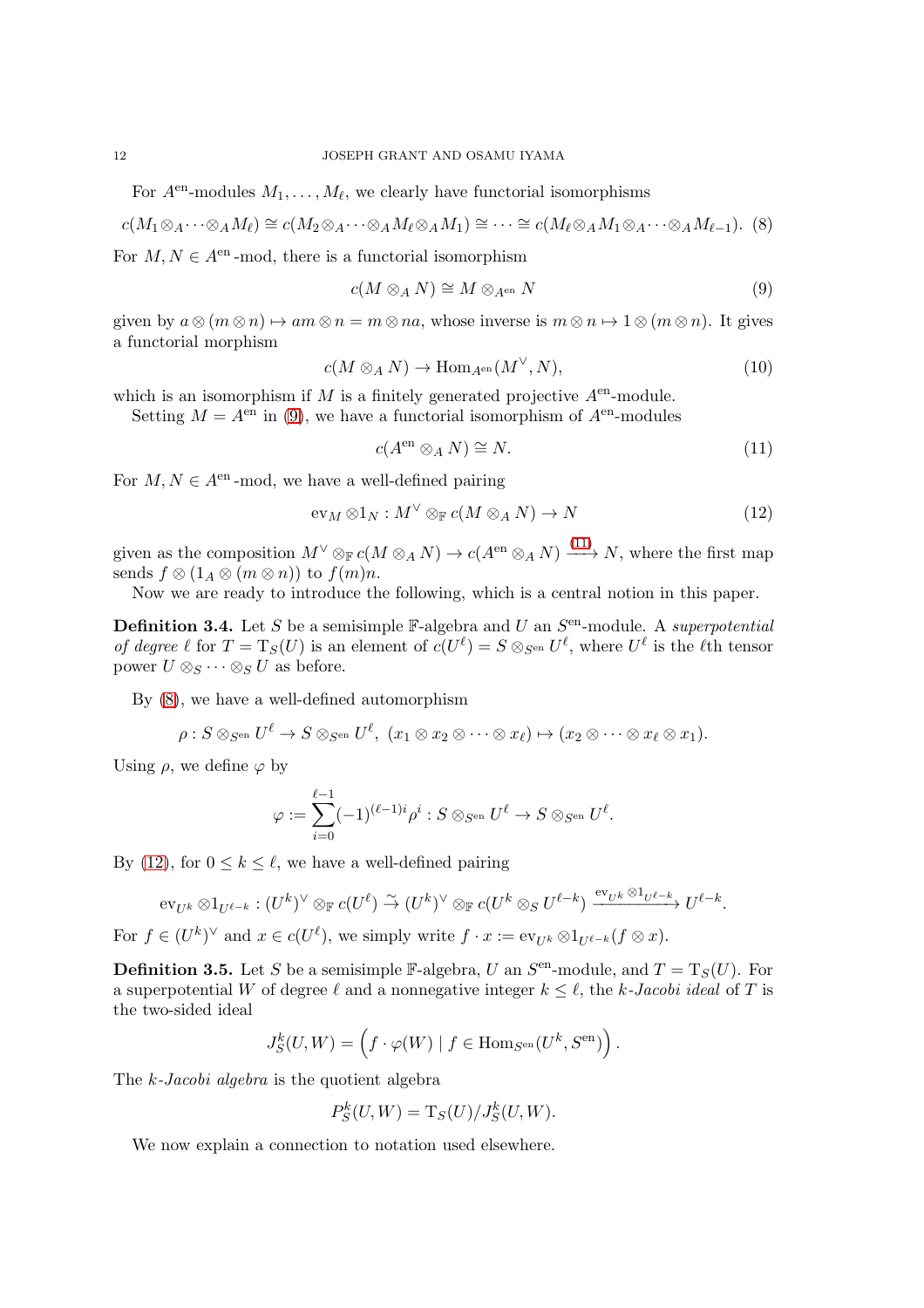**Remark 3.6.** Given a quiver Q, we have a semisimple algebra  $S = \mathbb{F}Q_0$  with basis the vertices of Q and an  $S^{\text{en}}$ -module  $U = \mathbb{F}Q_1$  with basis the arrows. For each  $i \geq 0$ , let  $Q_i$ be the set of all paths of length i on Q. Then  $Q_i$  gives a basis of the  $S<sup>en</sup>$ -module  $U<sup>i</sup>$ , and we denote by  $\{p^{\vee} \mid p \in Q_i\}$  the dual basis of  $(U^i)^{\vee}$  in the obvious sense.

Let W be a superpotential for  $\mathbb{F}Q = T_S(U)$ . Define

$$
\partial_p W = p^{\vee} \cdot \varphi(W).
$$

Then the k-Jacobi ideal is the ideal of  $T_S(U)$  generated by  $\{\partial_p W \mid p \in Q_k\}$ . Note that when  $k = 1$  and the superpotential W is of odd degree we recover the usual notion of the Jacobi algebra of a quiver with potential  $(Q, W)$ .

Note also that some sources, such as [\[BSW10\]](#page-33-12), define the superpotential to be  $\varphi(W)$ rather than W.

In the rest, we give general observations which will be used later. Let  $A$  be an  $\mathbb{F}\text{-algebra}$ .

<span id="page-12-2"></span>**Lemma 3.7.** For  $A^{en}$ -modules  $X, Y, Z$ , we have functorial morphisms

$$
\mathrm{Hom}_{A^\mathrm{en}}(X^\vee, Y \otimes_A Z) \leftarrow c(X \otimes_A Y \otimes_A Z) \rightarrow \mathrm{Hom}_{A^\mathrm{en}}(Y^\vee, Z \otimes_A X).
$$

The left (respectively, right) one is an isomorphism if X (respectively, Y) is a projective  $A<sup>en</sup>$ -module.

*Proof.* Using [\(10\)](#page-11-6), we have functorial morphisms  $c(X \otimes_A Y \otimes_A Z) \to \text{Hom}_{A^{\text{en}}}(X^{\vee}, Y \otimes_A Z)$ and  $c(X \otimes_A Y \otimes_A Z) \stackrel{(8)}{\cong} c(Y \otimes_A Z \otimes_A X) \to \text{Hom}_{A^{en}}(Y^{\vee}, Z \otimes_A X).$  $c(X \otimes_A Y \otimes_A Z) \stackrel{(8)}{\cong} c(Y \otimes_A Z \otimes_A X) \to \text{Hom}_{A^{en}}(Y^{\vee}, Z \otimes_A X).$  $c(X \otimes_A Y \otimes_A Z) \stackrel{(8)}{\cong} c(Y \otimes_A Z \otimes_A X) \to \text{Hom}_{A^{en}}(Y^{\vee}, Z \otimes_A X).$ 

As in [\(4\)](#page-4-0) when A is semisimple, for  $A<sup>en</sup>$ -modules  $X, Y, Z$ , we have functorial isomorphisms

<span id="page-12-1"></span>
$$
Y^{\vee} \otimes_A \text{Hom}_A(X, A) \cong (X \otimes_A Y)^{\vee} \text{ and } \text{Hom}_{A^{\text{op}}}(Y, A) \otimes_A X^{\vee} \cong (X \otimes_A Y)^{\vee}. \tag{13}
$$

The first map sends  $f \otimes g$  to  $(x \otimes y \mapsto \sum_i g(xs_i) \otimes s'_i)$  where  $f(y) = \sum_i s_i \otimes s'_i$ , and the second one sends  $f' \otimes g'$  to  $(x \otimes y \mapsto \sum_j t_j \otimes f'(t'_jy))$  where  $g'(x) = \sum_j t_j \otimes t'_j$ . We have the following commutative diagram.

<span id="page-12-3"></span>
$$
\begin{array}{c}\n\text{(Hom}_{A^{\mathrm{op}}}(Y, A) \otimes_A X^{\vee}) \otimes_{\mathbb{F}} c(X \otimes_A Y \otimes_A Z) \xrightarrow{\text{1} \otimes \mathrm{ev}_X \otimes 1} \text{Hom}_{A^{\mathrm{op}}}(Y, A) \otimes_A (Y \otimes_A Z) \\
\downarrow^{(13)} & \downarrow^{(13)} & \downarrow^{(13)} \\
(X \otimes_A Y)^{\vee} \otimes_{\mathbb{F}} c(X \otimes_A Y \otimes_A Z) \xrightarrow{\text{ev}_{X \otimes Y}} Z \\
\downarrow^{(13)} & \downarrow^{(13)} & \downarrow^{(13)} \\
(Y^{\vee} \otimes_A \text{Hom}_A(X, A)) \otimes_{\mathbb{F}} c(X \otimes_A Y \otimes_A Z) \xrightarrow{\text{ev}_Y \otimes 1 \otimes 1} (Z \otimes_A X) \otimes_A \text{Hom}_A(X, A) \\
\text{(14)}\n\end{array}
$$

<span id="page-12-0"></span>3.3. Higher preprojective algebras of Koszul algebras. Now we go back to the setting in Section [3.1,](#page-9-0) that is,  $\Lambda$  is a finite dimensional F-algebra with global dimension  $d > 0$ . Moreover we assume that  $\Lambda$  is a Koszul algebra and

$$
\Lambda = \mathrm{T}_S(V)/I
$$

for a separable  $\mathbb{F}\text{-algebra } S$ . Then the minimal Z-graded projective resolution [\(6\)](#page-9-2) of the  $\Lambda^{\text{en}}$ -module  $\Lambda$  is given by the Koszul bimodule complex [\(5\)](#page-7-0). Let  $\overline{V} = V \oplus K_d^{\vee}$ .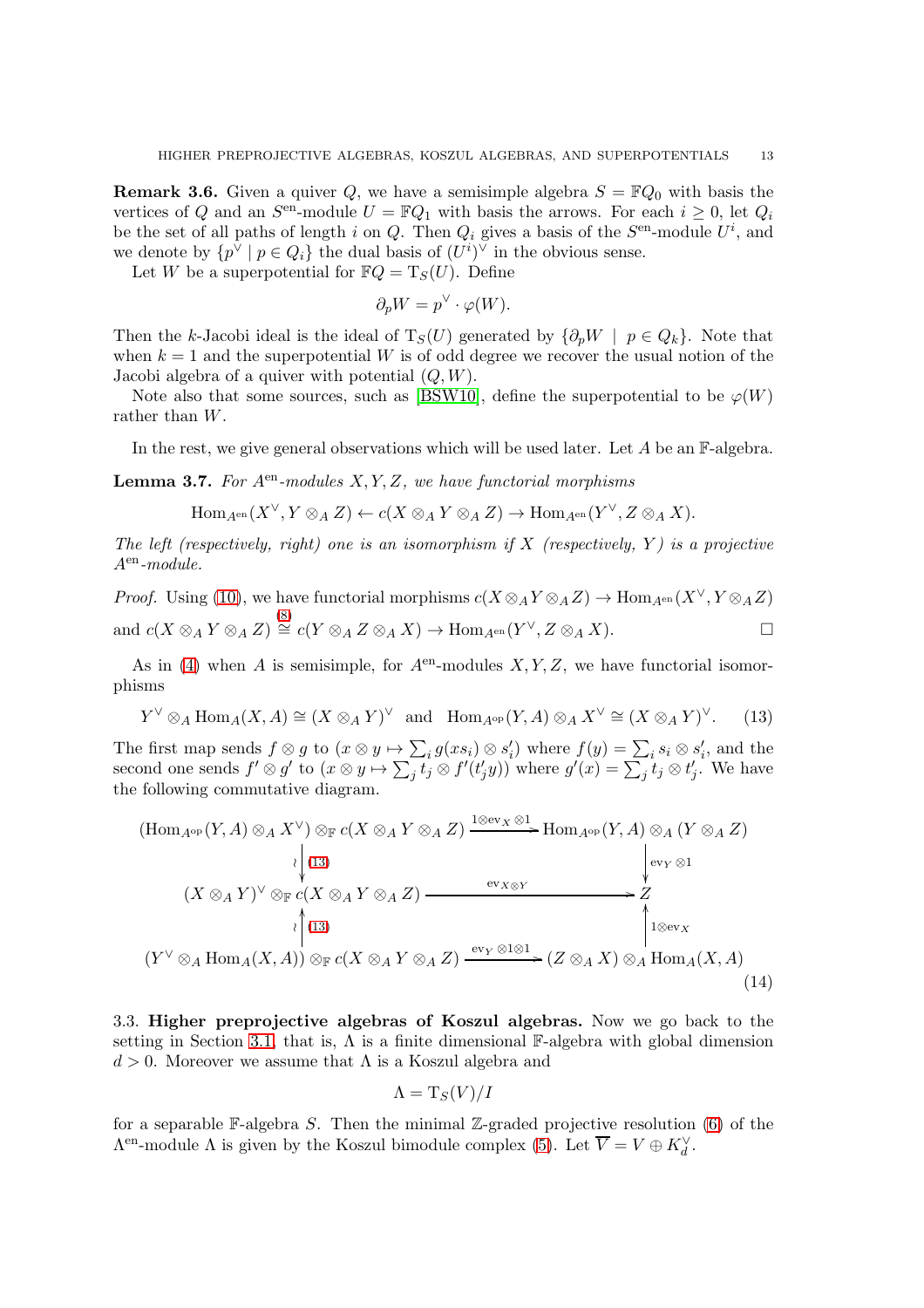**Definition 3.8.** We define a superpotential W of degree  $d+1$  for  $T_S(\overline{V})$  as the image of  $1_F \in \mathbb{F}$  under the composition

$$
\mathbb{F} \xrightarrow{\operatorname{coev}_{K_d}} c(K_d \otimes_S K_d^{\vee}) \subset c(V^d \otimes_S K_d^{\vee}) \subset c(\overline{V}^d \otimes_S \overline{V}) = c(\overline{V}^{d+1}),
$$

where  $\operatorname{coev}_{K_d}: \mathbb{F} \to \operatorname{End}_{S^{\rm en}}(K_d) \cong K_d \otimes_{S^{\rm en}} K_d^{\vee} \cong c(K_d \otimes_S K_d^{\vee})$  is the coevaluation map. We call W the superpotential associated to  $\Lambda$ , or the associated superpotential.

By Lemma [3.7,](#page-12-2) we have isomorphisms  $\text{Hom}_{S^{\text{en}}}(K_i, V \otimes_S K_{i-1}) \cong \text{Hom}_{S^{\text{en}}}(K_{i-1}^{\vee}, K_i^{\vee} \otimes_S K_{i-1})$ V) and  $\text{Hom}_{S^{\text{en}}}(K_i, K_{i-1} \otimes_S V) \cong \text{Hom}_{S^{\text{en}}}(K_{i-1}^{\vee}, V \otimes_S K_i^{\vee})$ . Thus the inclusions  $\iota_i^{\ell}: K_i \to$  $V \otimes_S K_{i-1}$  and  $\iota_i^r : K_i \to K_{i-1} \otimes_S V$  give rise to

<span id="page-13-2"></span>
$$
\theta_i^{\ell}: K_{i-1}^{\vee} \to K_i^{\vee} \otimes_S V \quad \text{and} \quad \theta_i^r: K_{i-1}^{\vee} \to V \otimes_S K_i^{\vee}.
$$
 (15)

We will need the following observations.

<span id="page-13-1"></span>Lemma 3.9. The following assertions hold.

(a) The map 
$$
(\overline{V}^{d-1})^{\vee} \twoheadrightarrow K_{d-1}^{\vee} \xrightarrow{\theta_{d}^{r}} V \otimes_{S} K_{d}^{\vee} \hookrightarrow \overline{V}^{2}
$$
 coincides with  $-\cdot W : (\overline{V}^{d-1})^{\vee} \rightarrow \overline{V}^{2}$ .  
\n(b) The mean  $(\overline{V}^{d-1})^{\vee} \twoheadrightarrow K^{\vee} \xrightarrow{\theta_{d}^{e}} K^{\vee} \otimes_{S} V \hookrightarrow \overline{V}^{2}$  coincides with  $-(W) : (\overline{V}^{d-1})^{\vee}$ .

(b) The map 
$$
(\overline{V}^{d-1})^{\vee} \to K_{d-1}^{\vee} \xrightarrow{\sigma_d} K_d^{\vee} \otimes_S V \hookrightarrow \overline{V}^2
$$
 coincides with  $-\cdot \rho(W) : (\overline{V}^{d-1})^{\vee} \to \overline{V}^2$ .

*Proof.* (a) By definition, W belongs to the subspace  $c(K_{d-1}\otimes_S V\otimes_S K_d^{\vee})$  of  $c(\overline{V}^{d+1})$ , and coincides with  $\iota_d^r$  under the isomorphism  $\text{Hom}_{S^{\text{en}}}(K_d, K_{d-1}\otimes_S V) \cong c(K_{d-1}\otimes_S V \otimes_S K_d^{\vee})$ in Lemma [3.7.](#page-12-2) By definition,  $\theta_d^r$  is the image of W under the isomorphism  $c(K_{d-1} \otimes_S$  $V \otimes_S K_d^{\vee}$   $\cong$  Hom<sub>S</sub><sup>en</sup>( $K_{d-1}^{\vee}$ ,  $V \otimes_S^{\alpha} K_d^{\vee}$ ) in Lemma [3.7.](#page-12-2) Thus  $\theta_d^r$  coincides with

$$
K_{d-1}^\vee\xrightarrow{1\otimes W}K_{d-1}^\vee\otimes_{\mathbb F}c(K_{d-1}\otimes_S V\otimes_S K_d^\vee)\xrightarrow{\operatorname{ev}_{K_{d-1}}\otimes 1\otimes 1}V\otimes_S K_d^\vee.
$$

On the other hand, since W belongs to  $c(K_{d-1}\otimes_S V\otimes_S K_d^{\vee})$ , the map  $-\cdot W$  factors through  $K_{d-1}^{\vee}$ . Thus the assertion follows.

(b) Although the argument is mostly the same as (a), we record the details.

By definition, W belongs to the subspace  $c(V \otimes_S K_{d-1} \otimes_S K_d^{\vee})$  of  $c(\overline{V}^{d+1})$ , and coincides with  $\iota_d^{\ell}$  under the isomorphism  $\text{Hom}_{S^{\text{en}}}(K_d, V \otimes_S K_{d-1}) \cong c(\tilde{V} \otimes_S K_{d-1} \otimes_S K_d^{\vee})$  in Lemma [3.7.](#page-12-2) By definition,  $\theta_d^{\ell}$  is the image of W under the isomorphism  $c(V \otimes_S K_{d-1} \otimes_S K_d^{\vee}) \cong$  $\text{Hom}_{S^{\text{en}}}(K_{d-1}^{\vee}, K_d^{\vee} \otimes_S V)$  in Lemma [3.7.](#page-12-2) Thus  $\theta_d^{\ell}$  coincides with

$$
K_{d-1}^{\vee} \xrightarrow{1 \otimes W} K_{d-1}^{\vee} \otimes_{\mathbb{F}} c(V \otimes_{S} K_{d-1} \otimes_{S} K_{d}^{\vee}) \xrightarrow{1 \otimes \rho} K_{d-1}^{\vee} \otimes_{\mathbb{F}} c(K_{d-1} \otimes_{S} K_{d}^{\vee} \otimes_{S} V) \xrightarrow{\text{ev}_{K_{d-1}} \otimes 1 \otimes 1} V \otimes_{S} K_{d}^{\vee},
$$

which equals  $K_{d-1}^{\vee}$  $\xrightarrow[]{1\otimes\rho(W)} K_{d-1}^\vee \otimes_{\mathbb F} c(K_{d-1}\otimes_S K_d^\vee \otimes_S V) \xrightarrow[]{\mathrm{ev}_{K_{d-1}}\otimes 1\otimes 1} V\otimes_S K_d^\vee.$ On the other hand, since  $\rho(W)$  belongs to  $c(K_{d-1} \otimes_S K_d^{\vee} \otimes_S V)$ , the map  $-\cdot \rho(W)$ 

factors through  $K_{d-1}^{\vee}$ . Thus the assertion follows.

On the other hand,  $\theta_i^{\ell}$  and  $\theta_i^r$  induce morphisms  $\hat{\theta}_i^{\ell}$  and  $\hat{\theta}_i^r : \Lambda \otimes_S K_{i-1}^{\vee} \otimes_S \Lambda \to \Lambda \otimes_S$  $K_i^{\vee} \otimes_S \Lambda$  of  $\Lambda^{en}$ -modules. This gives an explicit construction of  $\delta_i'$  in [\(7\)](#page-9-1) by the following observation.

<span id="page-13-0"></span>**Lemma 3.10.** If  $\Lambda$  is Koszul then we have a commutative diagram

$$
\text{Hom}_{\Lambda^{\text{en}}}(\Lambda \otimes_{S} K_{i-1} \otimes_{S} \Lambda, \Lambda^{\text{en}}) \xrightarrow{\Lambda^{\text{en}}(\delta_{i}, \Lambda^{\text{en}})} \text{Hom}_{\Lambda^{\text{en}}}(\Lambda \otimes_{S} K_{i} \otimes_{S} \Lambda, \Lambda^{\text{en}})
$$
\n
$$
\downarrow \sim \qquad \qquad \downarrow \sim
$$
\n
$$
\Lambda \otimes_{S} K_{i-1}^{\vee} \otimes_{S} \Lambda \xrightarrow{\hat{\theta}_{i}^{\ell} + (-1)^{i} \hat{\theta}_{i}^{r}} \Lambda \otimes_{S} K_{i}^{\vee} \otimes_{S} \Lambda
$$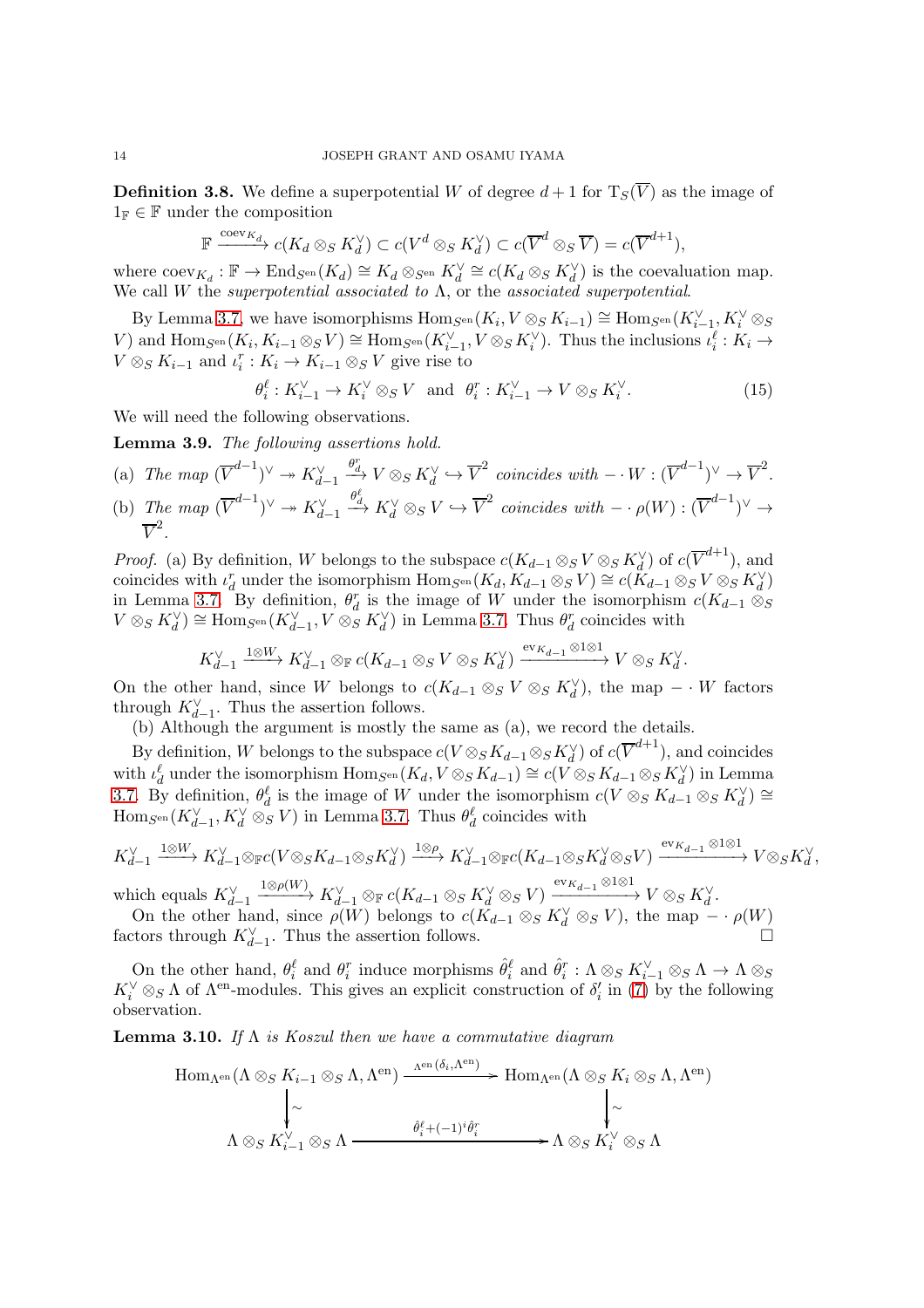and therefore  $\delta_i' = \hat{\theta}_i^{\ell} + (-1)^i \hat{\theta}_i^r$ .

To prove this, we prepare the following observation.

<span id="page-14-0"></span>**Lemma 3.11.** For  $S^{en}$ -modules  $X$  and  $Y$ , we have the following commutative diagram.

$$
c(Y \otimes_S V \otimes_S X^{\vee}) \xrightarrow{\text{ Lem. 3.7}} \text{Hom}_{S^{en}}(Y^{\vee}, V \otimes_S X^{\vee})
$$
  
\n
$$
\downarrow \text{ Lem. 3.7}
$$
  
\n
$$
\downarrow \text{Com}_{S^{en}}(X, Y \otimes_S V)
$$
  
\n
$$
\downarrow \text{Com}_{\Lambda^{en}}(\Lambda \otimes_S Y^{\vee} \otimes_S \Lambda, \Lambda \otimes_S X^{\vee} \otimes_S \Lambda)
$$
  
\n
$$
\downarrow \text{Com}_{\Lambda^{en}}(X, Y \otimes_S V)
$$
  
\n
$$
\downarrow \text{Com}_{\Lambda^{en}}(X, Y \otimes_S \Lambda)
$$
  
\n
$$
\downarrow \text{Com}_{\Lambda^{en}}(X, Y \otimes_S \Lambda, \Lambda \otimes_S X^{\vee} \otimes_S \Lambda)
$$

 $\operatorname{Hom}\nolimits_{\Lambda^{\operatorname{en}}}\nolimits(\Lambda \otimes_S X \otimes_S \Lambda, \Lambda \otimes_S Y \otimes_S \Lambda) \xrightarrow[\sim]{(-)^{\vee} \Lambda} \operatorname{Hom}\nolimits_{\Lambda^{\operatorname{en}}}\nolimits((\Lambda \otimes_S Y \otimes_S \Lambda)^{\vee_{\Lambda}}, (\Lambda \otimes_S X \otimes_S \Lambda)^{\vee_{\Lambda}}),$  $\frac{1}{\sim}$ → 1 where we write  $(-)^{\vee_{\Lambda}} = \text{Hom}_{\Lambda^{\text{en}}}(-, \Lambda^{\text{en}})$ .

*Proof.* Fix  $y \otimes v \otimes f \in c(Y \otimes_S V \otimes_S X^{\vee})$ , and let  $a \in \text{Hom}_{\Lambda^{\text{en}}}(\Lambda \otimes_S X \otimes_S \Lambda, \Lambda \otimes_S Y \otimes_S \Lambda)$ and  $b \in \text{Hom}_{\Lambda^{\text{en}}}(\Lambda \otimes_S Y^{\vee} \otimes_S \Lambda, \Lambda \otimes_S X^{\vee} \otimes_S \Lambda)$  be the corresponding maps. Let  $a'$  and b' be the maps in Hom<sub>Λ</sub><sub>en</sub>(( $Λ ⊗_S Y ⊗_S Λ$ )<sup>∨</sup>Δ, ( $Λ ⊗_S X ⊗_S Λ$ )<sup>∨</sup>Δ) correponding to a and b respectively. To prove  $a' = b'$ , it suffices to show that  $a'(1 \otimes g \otimes 1) = b'(1 \otimes g \otimes 1)$  holds for all  $g \in Y^{\vee}$ , where  $1 \otimes g \otimes 1 \in (\Lambda \otimes_S Y \otimes_S \Lambda)^{\vee_{\Lambda}}$  is the natural extension of g.

Since  $a(1 \otimes x \otimes 1) = (1 \otimes y \otimes v)f(x) = (1 \otimes y \otimes 1)((v \otimes 1)f(x))$  holds for all  $x \in$ X, we have  $(a'(1 \otimes g \otimes 1))(1 \otimes x \otimes 1) = g(y)(v \otimes 1)f(x)$ . On the other hand, since  $b(1 \otimes g \otimes 1) = g(y)(v \otimes f \otimes 1) = (g(y)(v \otimes 1))(1 \otimes f \otimes 1)$  holds for all  $g \in Y^{\vee}$ , we have  $(b'(1 \otimes g \otimes 1))(1 \otimes x \otimes 1) = g(y)(v \otimes 1)f(x)$ . Thus  $a' = b'$  holds.

*Proof of Lemma [3.10.](#page-13-0)* Since  $\delta_i = \hat{i}_i^{\ell} + (-1)^i \hat{i}_i^r$ , it suffices to show that the following diagram commutes for  $s \in \{\ell, r\}.$ 

$$
\text{Hom}_{\Lambda^{\text{en}}}(\Lambda \otimes_{S} K_{i-1} \otimes_{S} \Lambda, \Lambda^{\text{en}}) \xrightarrow{\Lambda^{\text{en}}(\hat{\iota}_{i}^{s}, \Lambda^{\text{en}})} \text{Hom}_{\Lambda^{\text{en}}}(\Lambda \otimes_{S} K_{i} \otimes_{S} \Lambda, \Lambda^{\text{en}})
$$
\n
$$
\downarrow \sim \qquad \qquad \downarrow \sim
$$
\n
$$
\Lambda \otimes_{S} K_{i-1}^{\vee} \otimes_{S} \Lambda \xrightarrow{\qquad \qquad \hat{\theta}_{i}^{s}} \qquad \qquad \Lambda \otimes_{S} K_{i}^{\vee} \otimes_{S} \Lambda.
$$

We just show the  $s = r$  version;  $s = \ell$  is the dual. We apply Lemma [3.11](#page-14-0) to  $X := K_i$  and  $Y := K_{i-1}$ . Since  $\iota_i^r \in \text{Hom}_{S^{\text{en}}}(K_i, K_{i-1} \otimes_S V)$  corresponds to  $\theta_i^r \in \text{Hom}_{S^{\text{en}}}(K_{i-1}^{\vee}, V \otimes_S V)$  $K_i^{\vee}$ , the map  $_{\Lambda^{en}}(\tilde{i}_i^r, \Lambda^{en})$  coincides with  $\hat{\theta}_i^r$  up to the isomorphisms in Lemma [2.3.](#page-4-3) This gives the commutativity of the above diagram.

Since  $\Lambda$  is Koszul, we can regard  $\delta'_d(K_{d-1}^{\vee}) \subset V \otimes_S K_d^{\vee} \otimes_S S + S \otimes_S K_d^{\vee} \otimes_S V$  as a subspace of  $T \otimes_S K_d^{\vee} \otimes_S T \subset T_S(\overline{V})$  naturally. Now we show the following assertion.

<span id="page-14-1"></span>**Proposition 3.12.** If  $\Lambda = T_S(V)/(R)$  is a finite-dimensional Koszul algebra of global dimension d with  $R \subset V^2$ , then we have an isomorphism of algebras:

$$
\Pi\cong \mathrm{T}_S(\overline{V})/(R+\delta'_d(K_{d-1}^\vee)).
$$

In particular,  $\Pi$  is quadratic.

Proof. The first assertion is immediate from Proposition [3.2\(](#page-9-4)b). The second assertion is immediate from the first one since both R and  $\delta_d'(K_{d-1}^{\vee})$  are contained in  $\overline{V}^2$  $\Box$ 

Now we are ready to prove the following.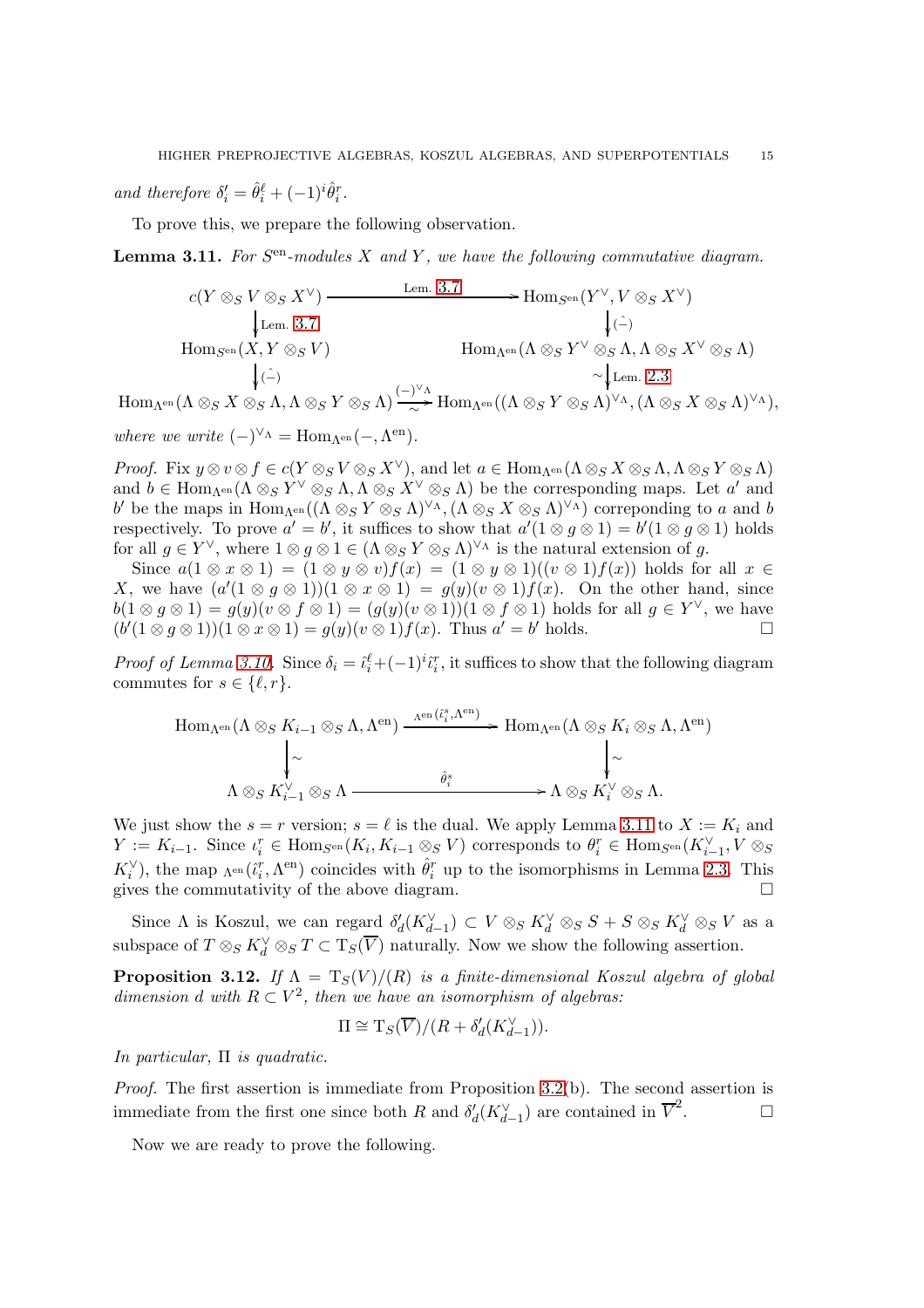<span id="page-15-0"></span>**Theorem 3.13.** If  $\Lambda = T_S(V)/(R)$  is a finite-dimensional Koszul algebra of global dimension d, then we have an isomorphism of algebras:

$$
\Pi \cong P_S^{d-1}(\overline{V}, W)/(R).
$$

*Proof.* The left-hand side is  $T_S(\overline{V})/(R + \delta_d'(K_{d-1}^{\vee}))$  by Proposition [3.12,](#page-14-1) and the righthand side is  $T_S(\overline{V})/(R+(\overline{V}^{d-1})^{\vee} \cdot \varphi(W))$  by definition. It suffices to prove  $R+\delta_d'(K_{d-1}^{\vee})=$  $R + (\overline{V}^{d-1})^{\vee} \cdot \varphi(W).$ As  $K_d = \bigcap_{i=2}^d V^{i-2} \otimes_S R \otimes_S V^{d-i}$ , for each  $2 \leq i \leq d$  we have  $W \in c(K_d \otimes_S K_d^{\vee}) \subset c(V^{i-2} \otimes_S R \otimes_S V^{d-i} \otimes_S K_d^{\vee})$ 

and hence  $\rho^i(W) \in c(V^{d-i} \otimes_S K_d^{\vee} \otimes_S V^{i-2} \otimes_S R)$ . Therefore  $(\overline{V}^{d-1})^{\vee} \cdot \rho^i(W) \subset R$  holds. In particular,

$$
R + (\overline{V}^{d-1})^{\vee} \cdot \varphi(W) = R + (\overline{V}^{d-1})^{\vee} \cdot (W + (-1)^{d} \rho(W)) \stackrel{\text{Lem. 3.9}}{=} R + (\theta_{d}^{r} + (-1)^{d} \theta_{d}^{\ell})(K_{d-1}^{\vee})
$$
  
\n
$$
\lim_{m \to \infty} \frac{3.10}{m} R + \delta_{d}^{\prime}(K_{d-1}^{\vee})
$$

holds as desired.

The extension condition in the following theorem is a special case of the following prop-erty of [\[IO13,](#page-34-9) Section 3]. Given a d-cluster tilting subcategory  $\mathscr U$  of  $D^b(\Lambda)$ , we say that  $\mathscr U$ has the vosnex property ("vanishing of small negative extensions") if  $\text{Hom}_{D^b(\Lambda)}(\mathscr{U}[j], \mathscr{U}) =$ 0 for  $j \in \{1, 2, ..., d-2\}$ . In this case, since  $\Lambda, \Lambda^*[-d] \in \mathscr{U}$ , we have  $\text{Ext}_{\Lambda^{\text{en}}}^{d-j}(\Lambda, \Lambda^{\text{en}}) \cong$  $\text{Ext}_{\Lambda}^{d-j}(\Lambda^*, \Lambda) \cong \text{Hom}_{\mathbf{D}^{\mathrm{b}}(\Lambda)}(\Lambda^*[j-d], \Lambda) = 0 \text{ for } j \in \{1, 2, \ldots, d-2\}.$ 

<span id="page-15-1"></span>**Theorem 3.14.** Suppose  $\Lambda$  is a finite-dimensional Koszul algebra of global dimension d. If  $\mathrm{Ext}^i_{\Lambda^{en}}(\Lambda, \Lambda^{en})_{-i} = 0$  for  $2 \leq i \leq d-1$ , then we have an isomorphism of algebras:

$$
\Pi \cong P_S^{d-1}(\overline{V}, W).
$$

*Proof.* By Theorem [3.13,](#page-15-0) it suffices to prove  $(\overline{V}^{d-1})^{\vee} \cdot \varphi(W) \supseteq R$ . In fact, for each  $2 \leq i \leq d$ , we prove by downwards induction

<span id="page-15-2"></span>
$$
(\overline{V}^{d-i+1})^{\vee} \cdot \varphi(W) \supseteq K_i. \tag{16}
$$

First we prove [\(16\)](#page-15-2) for  $i = d$ . Consider the decomposition  $\overline{V}^{\vee} = V^{\vee} \oplus K_d$ . Since  $W = \text{coev}_{K_d}(1_F)$ , we have  $K_d \cdot \rho^d(W) = K_d$  and  $K_d \cdot \rho^i(W) = 0$  for each  $0 \le i \le d - 1$ . Thus  $\overline{V}^{\vee} \cdot \varphi(W) \supseteq K_d \cdot \varphi(W) = K_d$  holds.

Next, for each  $3 \leq i \leq d$ , we prove

<span id="page-15-3"></span>
$$
\text{Hom}_{S^{\text{op}}}(V, S) \cdot K_i + K_i \cdot \text{Hom}_S(V, S) = K_{i-1},\tag{17}
$$

where  $\cdot$  are the maps  $\text{Hom}_{S^{\text{op}}}(V, S) \otimes_S V^i \to V^{i-1}$  and  $V^i \otimes_S \text{Hom}_S(V, S) \to V^{i-1}$  given by the evaluations. We use the Koszul resolution together with Lemma [3.10.](#page-13-0) These tell us that  $\text{Ext}_{\Lambda^{\text{en}}}^{i-1}(\Lambda, \Lambda^{\text{en}})$  is the  $(i-1)$ st homology of the complex

$$
0 \leftarrow \Lambda \otimes_{S} K_{d}^{\vee} \otimes_{S} \Lambda \leftarrow \Lambda \otimes_{S} K_{d-1}^{\vee} \otimes_{S} \Lambda \leftarrow \cdots \leftarrow \Lambda \otimes_{S} K_{1}^{\vee} \otimes_{S} \Lambda \leftarrow \Lambda \otimes_{S} K_{0}^{\vee} \otimes_{S} \Lambda \leftarrow 0
$$

where the differentials are induced by the maps

$$
\delta_i' = \theta_i^{\ell} + (-1)^i \theta_i^r : K_{i-1}^{\vee} \to (K_i^{\vee} \otimes_S V) \oplus (V \otimes_S K_i^{\vee}) \subset \Lambda \otimes_S K_i^{\vee} \otimes_S \Lambda.
$$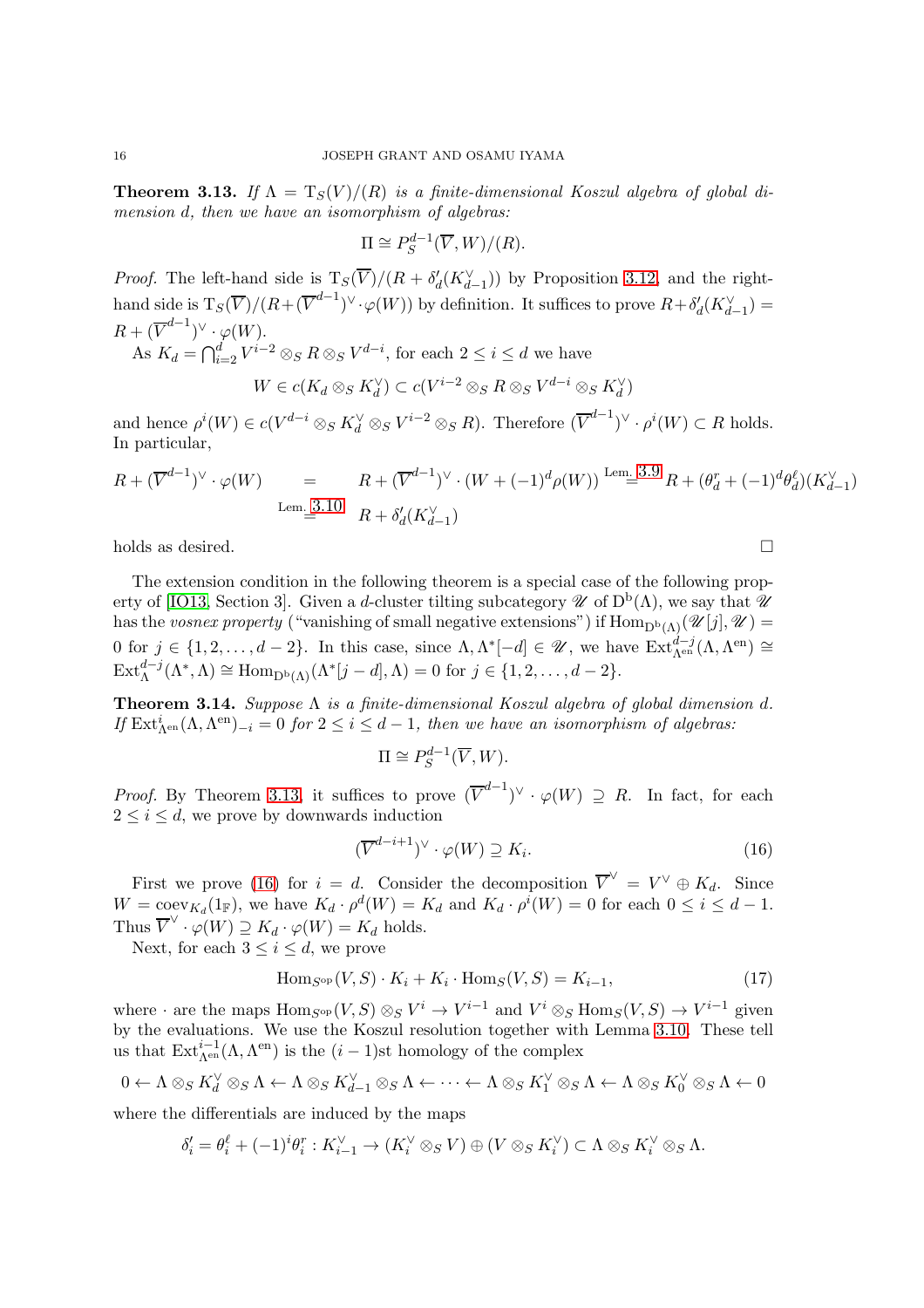This is injective since its kernel is  $Ext_{\Lambda^{en}}^{i-1}(\Lambda, \Lambda^{en})_{1-i} = 0$  by our assumption. Applying  $(-)^\vee$ , we have a surjective map

 $(\mathrm{Hom}_{S^{\mathrm{op}}}(V, S) \otimes_S K_i) \oplus (K_i \otimes_S \mathrm{Hom}_S(V, S)) \stackrel{(13)}{\cong} (K_i^{\vee} \otimes_S V)^{\vee} \oplus (V \otimes_S K_i^{\vee})^{\vee} \xrightarrow{(\delta_i')^{\vee}} K_{i-1}.$  $(\mathrm{Hom}_{S^{\mathrm{op}}}(V, S) \otimes_S K_i) \oplus (K_i \otimes_S \mathrm{Hom}_S(V, S)) \stackrel{(13)}{\cong} (K_i^{\vee} \otimes_S V)^{\vee} \oplus (V \otimes_S K_i^{\vee})^{\vee} \xrightarrow{(\delta_i')^{\vee}} K_{i-1}.$  $(\mathrm{Hom}_{S^{\mathrm{op}}}(V, S) \otimes_S K_i) \oplus (K_i \otimes_S \mathrm{Hom}_S(V, S)) \stackrel{(13)}{\cong} (K_i^{\vee} \otimes_S V)^{\vee} \oplus (V \otimes_S K_i^{\vee})^{\vee} \xrightarrow{(\delta_i')^{\vee}} K_{i-1}.$ This is a restriction of the map  $(\text{Hom}_{S^{\text{op}}}(V, S) \otimes_S V^i) \oplus (V^i \otimes_S \text{Hom}_S(V, S)) \to V^{i-1}$  given by the evaluations. Thus [\(17\)](#page-15-3) holds.

Now assume [\(16\)](#page-15-2) holds. Applying the upper part of [\(14\)](#page-12-3) to  $(X, Y, Z) = (\overline{V}^{d-i+1}, \overline{V}, \overline{V}^{i-1})$ and the lower one to  $(X, Y, Z) = (\overline{V}, \overline{V}^{d-i+1}, \overline{V}^{i-1})$  respectively, we obtain

$$
(\overline{V}^{d-i+2})^{\vee} \cdot \varphi(W) \stackrel{(14)}{=} \text{Hom}_{S^{\text{op}}}(\overline{V}, S) \cdot ((\overline{V}^{d-i+1})^{\vee} \cdot \varphi(W)) \stackrel{(16)}{=} \text{Hom}_{S^{\text{op}}}(\overline{V}, S) \cdot K_i,
$$

$$
(\overline{V}^{d-i+2})^{\vee} \cdot \varphi(W) \stackrel{(14)}{=} ((\overline{V}^{d-i+1})^{\vee} \cdot \varphi(W)) \cdot \text{Hom}_{S}(\overline{V}, S) \stackrel{(16)}{=} K_i \cdot \text{Hom}_{S}(\overline{V}, S).
$$

Thus  $(\overline{V}^{d-i+2})^{\vee} \cdot \varphi(W) \supseteq \text{Hom}_{S^{\text{op}}}(V, S) \cdot K_i + K_i \cdot \text{Hom}_S(V, S) \stackrel{(17)}{=} K_{i-1}$  $(\overline{V}^{d-i+2})^{\vee} \cdot \varphi(W) \supseteq \text{Hom}_{S^{\text{op}}}(V, S) \cdot K_i + K_i \cdot \text{Hom}_S(V, S) \stackrel{(17)}{=} K_{i-1}$  $(\overline{V}^{d-i+2})^{\vee} \cdot \varphi(W) \supseteq \text{Hom}_{S^{\text{op}}}(V, S) \cdot K_i + K_i \cdot \text{Hom}_S(V, S) \stackrel{(17)}{=} K_{i-1}$  holds, which completes the induction.

Note that the condition of Theorem [3.14](#page-15-1) is vacuous when  $d = 2$ , so this result agrees with Keller's description of 3-preprojective algebras (see [\[Kel11,](#page-34-5) Theorem 6.10] and [\[HI11,](#page-34-7) Section 2.2]).

We will see in Corollary [4.3](#page-18-0) that this theorem is particularly applicable to  $d$ -hereditary algebras.

Example 3.15. (a) Consider the quiver

$$
Q = [1 \xrightarrow{\alpha} 2 \xrightarrow{\beta} 3 \xrightarrow{\gamma} 4]
$$

and the algebra  $\Lambda = \mathbb{F}Q/(\alpha\beta, \beta\gamma)$ . One can check that it satisfies the conditions of Theorem [3.14](#page-15-1) for  $d = 3$ . (In fact  $\Lambda$  is Koszul and 3-representation finite, see Definition [4.4](#page-18-1) below.) We have  $K_3 = \langle \alpha \beta \gamma \rangle$  so the quiver  $\overline{Q}$  of  $\Pi = \Pi(\Lambda)$  is

$$
\overline{Q} = [1 \underbrace{\xrightarrow{\alpha} 2 \xrightarrow{\beta} 3 \xrightarrow{\gamma}} 4]
$$

where  $\eta = (\alpha \beta \gamma)^*$ . The superpotential W is represented by  $\alpha \beta \gamma \eta$  and the space of relations of  $\Pi$  is given by  $\overline{V}^{-2} \cdot \varphi(W) = \langle \alpha \beta, \beta \gamma, \gamma \eta, \eta \alpha \rangle$ .

(b) Next consider the quiver

$$
Q = [1 \xrightarrow{\alpha} 2 \xrightarrow{\beta} 3 \xrightarrow{\gamma} 4 \xrightarrow{\delta} 5 \xrightarrow{\varepsilon} 6]
$$

and the algebra  $\Lambda = \mathbb{F}Q/(R)$  with  $R = \langle \alpha \beta, \beta \gamma, \delta \varepsilon \rangle$ . One can check that  $\Lambda$  has global dimension 3 and is Koszul, but it does not satisfy the condition of Theorem [3.14](#page-15-1) as  $\text{Ext}^2_{\Lambda}(\Lambda^* e_6, \Lambda e_4)_{-2} \neq 0$ . Again, we have  $K_3 = \langle \alpha \beta \gamma \rangle$  so the quiver  $\overline{Q}$  of  $\Pi(\Lambda)$  is

$$
\overline{Q} = [1 \xrightarrow{\alpha} 2 \xrightarrow{\beta} 3 \xrightarrow{\gamma} 4 \xrightarrow{\delta} 5 \xrightarrow{\varepsilon} 6]
$$

where  $\eta = (\alpha \beta \gamma)^*$ . The superpotential W is represented by  $\alpha \beta \gamma \eta$  and the 2-Jacobi ideal is generated by  $\overline{V}^{-2} \cdot \varphi(W) = \langle \alpha \beta, \beta \gamma, \gamma \eta, \eta \alpha \rangle$ . We see that this doesn't include  $\delta \varepsilon$ , and so to obtain the whole space of relations of  $\Pi$  we need to consider  $R + \overline{V}^{-2} \cdot \varphi(W)$ .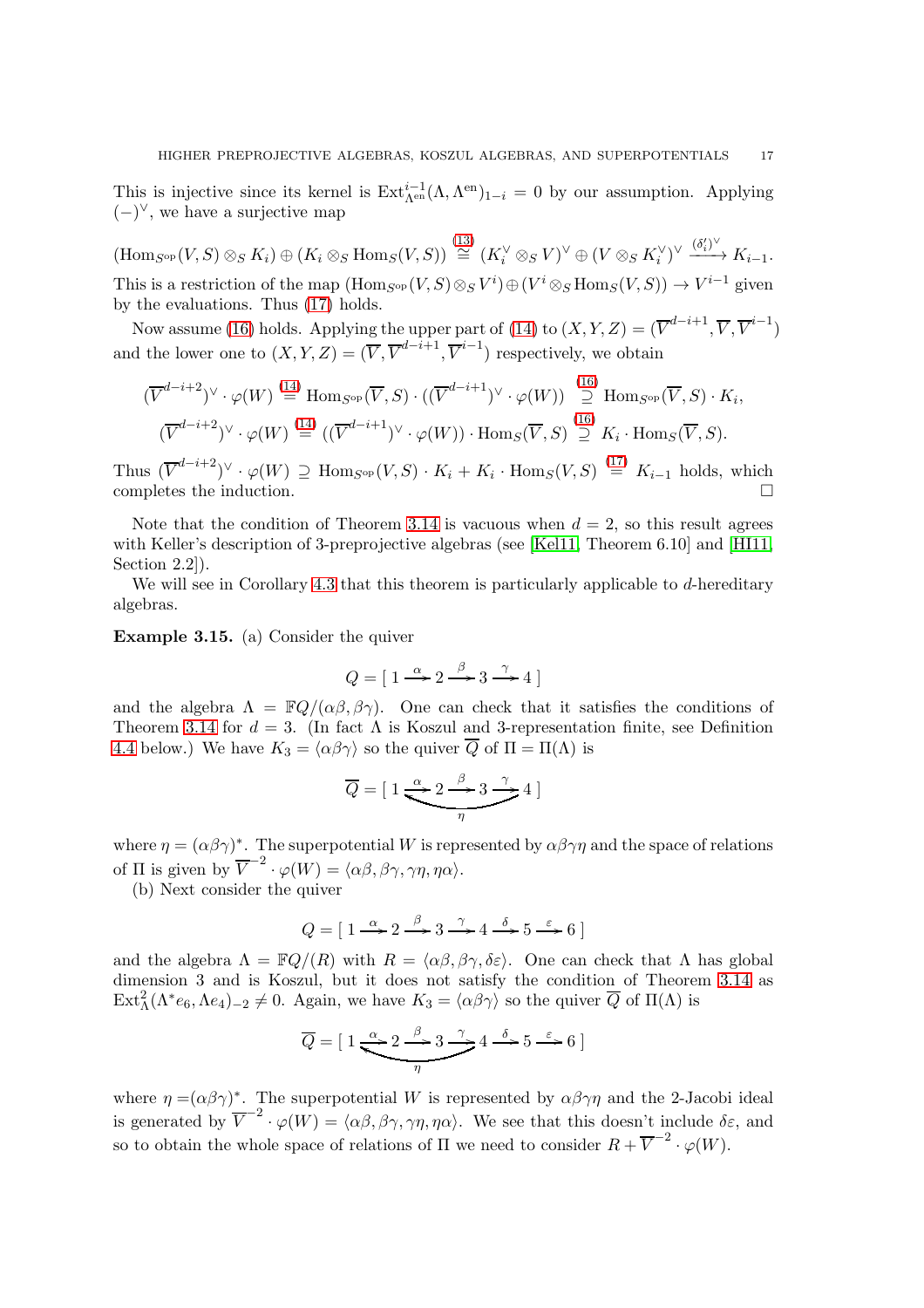Remark 3.16. It is worth pointing out that higher preprojective algebras are sometimes higher Jacobi algebras even in the non-Koszul case. For example, consider the following example, due to Vaso [\[Vas19,](#page-35-12) Example 5.3], of an algebra of global dimension 4 which satisfies the Ext-vanishing condition of Theorem [3.14.](#page-15-1) (In fact  $\Lambda$  is 4-representation finite, see Definition [4.4](#page-18-1) below.) We take the quiver

$$
Q = [1 \xrightarrow{\alpha} 2 \xrightarrow{\beta} 3 \xrightarrow{\gamma} 4 \xrightarrow{\delta} 5 \xrightarrow{\varepsilon} 6 \xrightarrow{\zeta} 7 \xrightarrow{\eta} 8 \xrightarrow{\theta} 9]
$$

and the algebra  $\Lambda = \mathbb{F}Q/(\text{rad }\mathbb{F}Q)^4 = \mathbb{F}Q/(\alpha\beta\gamma\delta, \beta\gamma\delta\varepsilon, \gamma\delta\varepsilon\zeta, \delta\varepsilon\zeta\eta, \varepsilon\zeta\eta\theta)$ . We know from Proposition [3.2](#page-9-4) that the quiver for Π is

$$
\overline{Q} = [1 \xrightarrow{\alpha} 2 \xrightarrow{\beta} 3 \xrightarrow{\gamma} 4 \xrightarrow{\delta} 5 \xrightarrow{\varepsilon} 6 \xrightarrow{\zeta} 7 \xrightarrow{\eta} 8 \xrightarrow{\theta} 9]
$$

where  $\iota = (\alpha \beta \gamma \delta \varepsilon \zeta \eta \theta)^*$ , and one can check that  $\Pi$  is in fact a 5-Jacobi algebra: we obtain its relations by differentiating the superpotential represented by  $W = \alpha \beta \gamma \delta \epsilon \zeta \eta \theta \iota$  with respect to paths of length 5.

We do not know an example of a non-Koszul algebra which satisfies the ext-vanishing condition of Theorem [3.14](#page-15-1) but is not a higher Jacobi algebra.

## 4. Resolutions of simple modules over higher preprojective algebras

The aim of this section is to construct projective resolutions of simple modules for preprojective algebras of d-hereditary algebras.

4.1. Preliminaries on d-hereditary algebras. Let  $\Lambda$  be a finite dimensional F-algebra with gl.dim  $\Lambda \leq d$ , and  $D^b(\Lambda)$  the derived category of finitely generated left  $\Lambda$ -modules with bounded homology. Then we have the following result on formality.

<span id="page-17-0"></span>**Lemma 4.1.** [\[Iya11,](#page-34-21) Lemma 5.2] If  $X \in D^b(\Lambda)$  satisfies  $H^i(X) = 0$  for any  $i \notin d\mathbb{Z}$ , then  $X \cong \bigoplus_{i \in d\mathbb{Z}} H^i(X)[-i].$ 

Let  $\nu$  denote the Nakayama functor

$$
\nu:=\Lambda^*\otimes^{\mathbb{L}}_{\Lambda}-:D^b(\Lambda)\stackrel{\sim}{\to}D^b(\Lambda)
$$

of  $\Lambda$  and let  $\nu^{-1}$  denote its quasi-inverse, defined using the internal hom,

$$
\nu^{-1}:=\mathbb{R}\mathrm{Hom}_{\Lambda}(\Lambda^{\ast},-):D^b(\Lambda)\stackrel{\sim}{\rightarrow}D^b(\Lambda).
$$

Let  $\nu_d$  denote the shifted Nakayama functor  $\nu_d = \nu \circ [-d]$  and  $\nu_d^{-1} = \nu^{-1} \circ [d]$ . Then we have

$$
\tau_d = H^0(\nu_d -) : \text{mod} \,\Lambda \to \text{mod} \,\Lambda \quad \text{and} \quad \tau_d^- = H^0(\nu_d^{-1} -) : \text{mod} \,\Lambda \to \text{mod} \,\Lambda. \tag{18}
$$

**Definition 4.2.** [\[HIO14,](#page-34-10) Definition 3.2] A finite dimensional algebra  $\Lambda$  with gldim  $\Lambda = d$ is d-hereditary if  $H^i(\nu_d^j)$  $d_d^J(\Lambda) = 0$  for all  $i, j \in \mathbb{Z}$  such that  $i \notin d\mathbb{Z}$ .

One of the important properties of d-hereditary algebras  $\Lambda$  follows from Lemma [4.1:](#page-17-0) for any  $j \in \mathbb{Z}$  and an indecomposable projective  $\Lambda$ -module P, there exists  $i \in \mathbb{Z}$  such that

$$
\nu_d^j(P) \cong H^{di}(\nu_d^j(P))[-di].\tag{19}
$$

Note that in [\[HIO14\]](#page-34-10), the weaker condition gldim  $\Lambda \leq d$  instead of gldim  $\Lambda = d$  was imposed. The only difference between the two definitions is whether we allow  $\Lambda$  to be semisimple, which is a case we are not interested in. Therefore we always assume gldim  $\Lambda =$ d.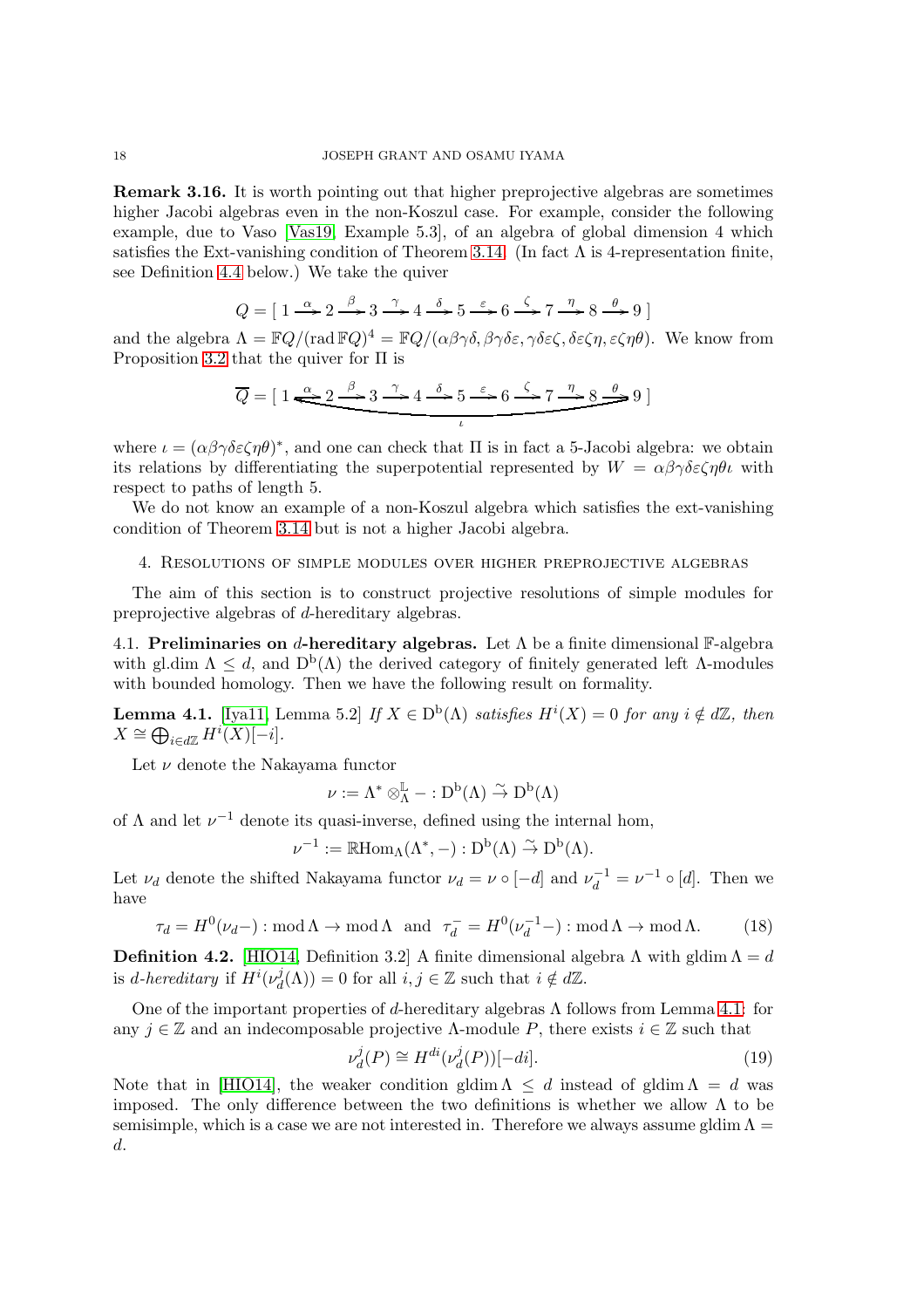The following result is an immediate consequence of Theorem [3.14.](#page-15-1)

<span id="page-18-0"></span>**Corollary 4.3.** Let  $\Lambda = T_S(V)/(R)$  be a Koszul d-hereditary algebra over a separable  $\mathbb{F}\text{-}algebra\ S\ and\ (\overline{V},W)\ the\ associated\ superpotential. Then we have 
$$
\Pi\cong P^d_S(\overline{V},W).
$$$ 

Proof. The assertion is immediate from Theorem [3.14](#page-15-1) since

 $\mathrm{Ext}_{\Lambda^{\mathrm{en}}}^{d-i}(\Lambda, \Lambda^{\mathrm{en}}) \cong \mathrm{Hom}_{\mathrm{D^b}(\Lambda)}(\Lambda^*, \Lambda[d-i]) \cong \mathrm{Hom}_{\mathrm{D^b}(\Lambda)}(\Lambda[i], \nu_d^{-1}(\Lambda)) \cong H^i(\nu_d^{-1})$  $\overline{d}^{-1}(\Lambda)) = 0$ holds for any  $0 < i < d$ .

<span id="page-18-1"></span>**Definition 4.4.** [\[IO13,](#page-34-9) [HIO14\]](#page-34-10) We say that a finite-dimensional F-algebra  $\Lambda$  with gldim  $\Lambda$  =  $d$  is:

• d-representation finite (or d-RF) if there exists an d-cluster tilting  $\Lambda$ -module M, that is,

$$
\begin{array}{lcl} \mathrm{add}\, M & = & \left\{X \in \Lambda \operatorname{-mod} \ | \ \mathrm{Ext}^i_{\Lambda}(X,M) = 0 \ \mathrm{for} \ \mathrm{all} \ 0 < i < d \right\} \\ & = & \left\{Y \in \Lambda \operatorname{-mod} \ | \ \mathrm{Ext}^i_{\Lambda}(M,Y) = 0 \ \mathrm{for} \ \mathrm{all} \ 0 < i < d \right\}. \end{array}
$$

• d-representation infinite (or d-RI) if  $\nu_d^{-1}$  $d_d^{-i}(\Lambda)$  is concentrated in degree 0 for any  $i \geq 0$ .

Then we have a dichotomy theorem:

**Theorem 4.5.** [\[HIO14,](#page-34-10) Theorem 3.4] Every ring-indecomposable finite-dimensional  $\mathbb{F}$ algebra is d-hereditary if and only if it is either d-RF or d-RI.

In the study of d-hereditary algebras, the subcategory

$$
\mathscr{U}:=\mathrm{add}\{\nu_d^i(\Lambda)\mid i\in\mathbb{Z}\}
$$

of  $D^b(\Lambda)$  plays an important role.

We give a few properties of  $\mathscr U$  and the categories  $\mathscr P$  and  $\mathscr I$  of d-preprojective  $\Lambda$ -modules and d-preinjective  $\Lambda$ -modules (Definition [2.8\)](#page-8-1). By the following result, any  $d$ -RF algebra has a unique d-cluster tilting module up to additive equivalence, which is given by Π. For a full subcategory X and Y of an additive category  $\mathscr{C}$ , we denote by  $\mathscr{X} \vee \mathscr{Y}$  the full subcategory add $(\mathscr{X} \cup \mathscr{Y})$  of  $\mathscr{C}$ .

**Proposition 4.6.** (a) [\[Iya11,](#page-34-21) Theorem 1.6] If  $\Lambda$  is d-RF, then  $\Pi$  is a d-cluster tilting  $\Lambda$ -module,  $\mathscr{P} = \mathscr{I} = \text{add } \Pi$ , and  $\mathscr{U} = \text{add } \{\Pi[\text{di}] \mid i \in \mathbb{Z}\}.$ 

(b) [\[HIO14,](#page-34-10) Proposition 4.10(d)] If  $\Lambda$  is d-RI, then  $\mathscr{P} = \text{add}\{v_d^{-1}\}$  $d_d^{-i}(\Lambda) | i \geq 0$ ,  $\mathscr{I} =$  $add\{\nu_d^i(D\Lambda)\mid i\geq 0\}$ , and  $\mathscr{U}=\mathscr{I}[-d]\vee\mathscr{P}$ . Moreover,  $\text{Hom}_{\Lambda}(\mathscr{I},\mathscr{P})=0$  and  $\mathscr{P} \cap \tilde{\mathscr{I}} = 0.$ 

In the final part of our preparations for this section, we recall the generalization of almost split sequences, or Auslander-Reiten sequences, to d-hereditary algebras.

**Definition 4.7** ([\[Iya07\]](#page-34-6)). Let  $\mathscr C$  be a Krull-Schmidt F-linear category with Jacobson radical rad $\epsilon$  and let

<span id="page-18-2"></span>
$$
Y \xrightarrow{f_d} C_{d-1} \xrightarrow{f_{d-1}} C_{d-2} \xrightarrow{f_{d-2}} \cdots \xrightarrow{f_2} C_1 \xrightarrow{f_1} C_0 \xrightarrow{f_0} X
$$
 (20)

be a complex in  $\mathscr C$  where X and Y are indecomposable and each  $f_i$  belongs to rad $\mathscr C$ . Then we say the sequence [\(20\)](#page-18-2) is *d*-almost split in  $\mathscr C$  if both of the following sequences are exact for all objects M in  $\mathscr{C}$ :

$$
0 \to \text{Hom}_{\mathscr{C}}(M, Y) \xrightarrow{f_{d*}} \text{Hom}_{\mathscr{C}}(M, C_{d-1}) \xrightarrow{f_{d-1*}} \cdots \xrightarrow{f_{1*}} \text{Hom}_{\mathscr{C}}(M, C_0) \xrightarrow{f_{0*}} \text{rad}_{\mathscr{C}}(M, X) \to 0;
$$
  

$$
0 \to \text{Hom}_{\mathscr{C}}(X, M) \xrightarrow{f_0^*} \text{Hom}_{\mathscr{C}}(C_0, M) \xrightarrow{f_1^*} \cdots \xrightarrow{f_{d-1}^*} \text{Hom}_{\mathscr{C}}(C_{d-1}, M) \xrightarrow{f_d^*} \text{rad}_{\mathscr{C}}(Y, M) \to 0.
$$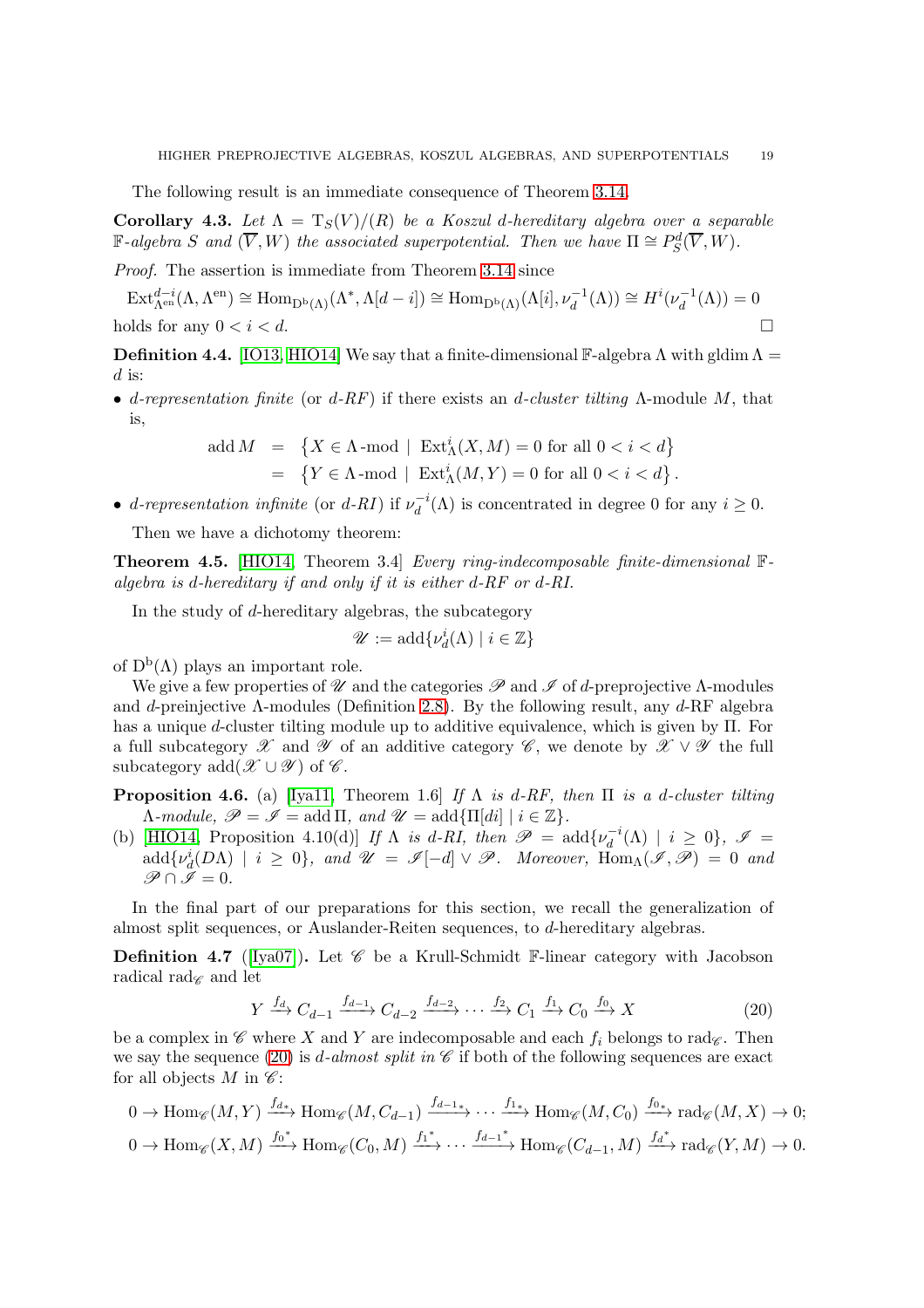More generally, we say the sequence [\(20\)](#page-18-2) is *weak d-almost split in*  $\mathscr C$  if the above sequences are exact except at  $\text{Hom}_{\mathscr{C}}(M, Y)$  and  $\text{Hom}_{\mathscr{C}}(X, M)$  respectively.

**Example 4.8.** Let  $Q = \begin{bmatrix} 1 & -2 \end{bmatrix}$  and  $\Lambda = \mathbb{F}Q$ . Then the short exact sequence corresponding to the non-split extension of one simple module by the other is 1-almost split in  $\Lambda$ -mod but is only weak 1-almost split in  $D^b(\Lambda)$ .

It was shown in [\[HIO14\]](#page-34-10) (respectively, [\[Iya07\]](#page-34-6)) that the category  $\mathscr{P} \vee \mathscr{I}$  has d-almost split sequences when  $\Lambda$  is d-RI (respectively, d-RF). Also it was shown in [\[IY08,](#page-34-22) [IO13\]](#page-34-9) that d-cluster tilting subcategories of triangulated categories have certain analogue of d-almost split sequences called AR  $(d+2)$ -angles. From these results, one can deduce the following results on d-almost split sequences in the category  $\mathscr U$ , which play a key role in this section.

### <span id="page-19-1"></span>**Theorem 4.9.** Let  $\Lambda$  be a d-hereditary algebra.

(a) If  $\Lambda$  is d-RI, then any indecomposable object X (respectively, Y) in  $\mathscr U$  has a d-almost split sequence in  $\mathscr U$ 

$$
Y \xrightarrow{f_d} C_{d-1} \xrightarrow{f_{d-1}} C_{d-2} \xrightarrow{f_{d-2}} \cdots \xrightarrow{f_2} C_1 \xrightarrow{f_1} C_0 \xrightarrow{f_0} X.
$$

Moreover, we have  $Y \cong \nu_d(X)$  (respectively,  $X \cong \nu_d^{-1}$ )  $_d^{-1}(Y)$ ).

(b) If  $\Lambda$  is d-RF, then any indecomposable object X (respectively, Y) in  $\mathscr U$  has a weak d-almost split sequence in  $\mathscr U$ 

$$
Y \xrightarrow{f_d} C_{d-1} \xrightarrow{f_{d-1}} C_{d-2} \xrightarrow{f_{d-2}} \cdots \xrightarrow{f_2} C_1 \xrightarrow{f_1} C_0 \xrightarrow{f_0} X.
$$

Moreover, we have  $Y \cong \nu_d(X)$  (respectively,  $X \cong \nu_d^{-1}$  $d_d^{-1}(Y)$ ), Ker $(f_{d*}) = \text{soc Hom}_{\mathscr{U}}(-, Y)$ and  $\text{Ker}(f_0^*) = \text{soc Hom}_{\mathscr{U}}(X, -).$ 

*Proof.* In both cases, we only show the assertion for X since the assertion for Y is the dual.

(a) Let  $X \in \mathcal{U}$  be an indecomposable object. If X is a projective Λ-module then  $\nu_d^{-1}$  $\overline{d}^{-1}(X)$  is not projective, as otherwise  $X \cong \nu_d \nu_d^{-1}$  $d_d^{-1}(X)$  would be concentrated in degree d which contradicts our assumption that  $\Lambda$  is d-RI. Since  $\nu_d : \mathcal{U} \to \mathcal{U}$  is an equivalence, it preserves d-almost split sequences in  $\mathscr U$ . Thus we can assume that X is a non-projective object in  $\mathscr{P}$ .

It was shown in [\[HIO14,](#page-34-10) Theorem 4.25] that there exists an exact sequence

<span id="page-19-0"></span>
$$
0 \to Y \xrightarrow{f_d} C_{d-1} \xrightarrow{f_{d-1}} C_{d-2} \xrightarrow{f_{d-2}} \cdots \xrightarrow{f_2} C_1 \xrightarrow{f_1} C_0 \xrightarrow{f_0} X \to 0
$$
 (21)

in mod  $\Lambda$  which has terms in  $\mathscr{P}, Y = \nu_d(X)$ , and gives a d-almost split sequence in  $\mathscr{P} \vee \mathscr{I}$ . Thus, since Proposition 4.6(b) implies  $Y \notin \mathscr{I}$ , which implies  $rad_\Lambda(Y, \mathscr{I}) = Hom_\Lambda(Y, \mathscr{I})$ , the following sequences are exact:

$$
0 \to \text{Hom}_{\Lambda}(\mathscr{P}, Y) \xrightarrow{f_{d*}} \text{Hom}_{\Lambda}(\mathscr{P}, C_{d-1}) \xrightarrow{f_{d-1*}} \cdots \xrightarrow{f_{1*}} \text{Hom}_{\Lambda}(\mathscr{P}, C_0) \xrightarrow{f_{0*}} \text{rad}_{\Lambda}(\mathscr{P}, X) \to 0;
$$
  

$$
0 \to \text{Hom}_{\Lambda}(X, \mathscr{I}) \xrightarrow{f_0^*} \text{Hom}_{\Lambda}(C_0, \mathscr{I}) \xrightarrow{f_1^*} \cdots \xrightarrow{f_{d-1}^*} \text{Hom}_{\Lambda}(C_{d-1}, \mathscr{I}) \xrightarrow{f_d^*} \text{Hom}_{\Lambda}(Y, \mathscr{I}) \to 0.
$$

Using Serre duality, we have  $\text{Hom}_{\Lambda}(\mathscr{P}, \mathscr{I}) = \text{Hom}_{\mathscr{U}}(\nu_d^{-1})$  $d_d^{-1}(\mathscr{I})[-d], \mathscr{P})^*$ . As  $\Lambda$  is d-RI, we have  $\mathscr{I} \subseteq \nu_d^{-1}$  $d_d^{-1}(\mathscr{I})$  by Proposition 4.6(b). Therefore, the latter exact sequence gives an exact sequence

$$
0 \to \text{Hom}_{\mathscr{U}}(\mathscr{I}[-d], Y) \xrightarrow{f_{d*}} \text{Hom}_{\mathscr{U}}(\mathscr{I}[-d], C_{d-1}) \xrightarrow{f_{d-1*}} \cdots \xrightarrow{f_{1*}} \text{Hom}_{\mathscr{U}}(\mathscr{I}[-d], C_0)
$$

$$
\xrightarrow{f_{0*}} \text{Hom}_{\mathscr{U}}(\mathscr{I}[-d], X) \to 0.
$$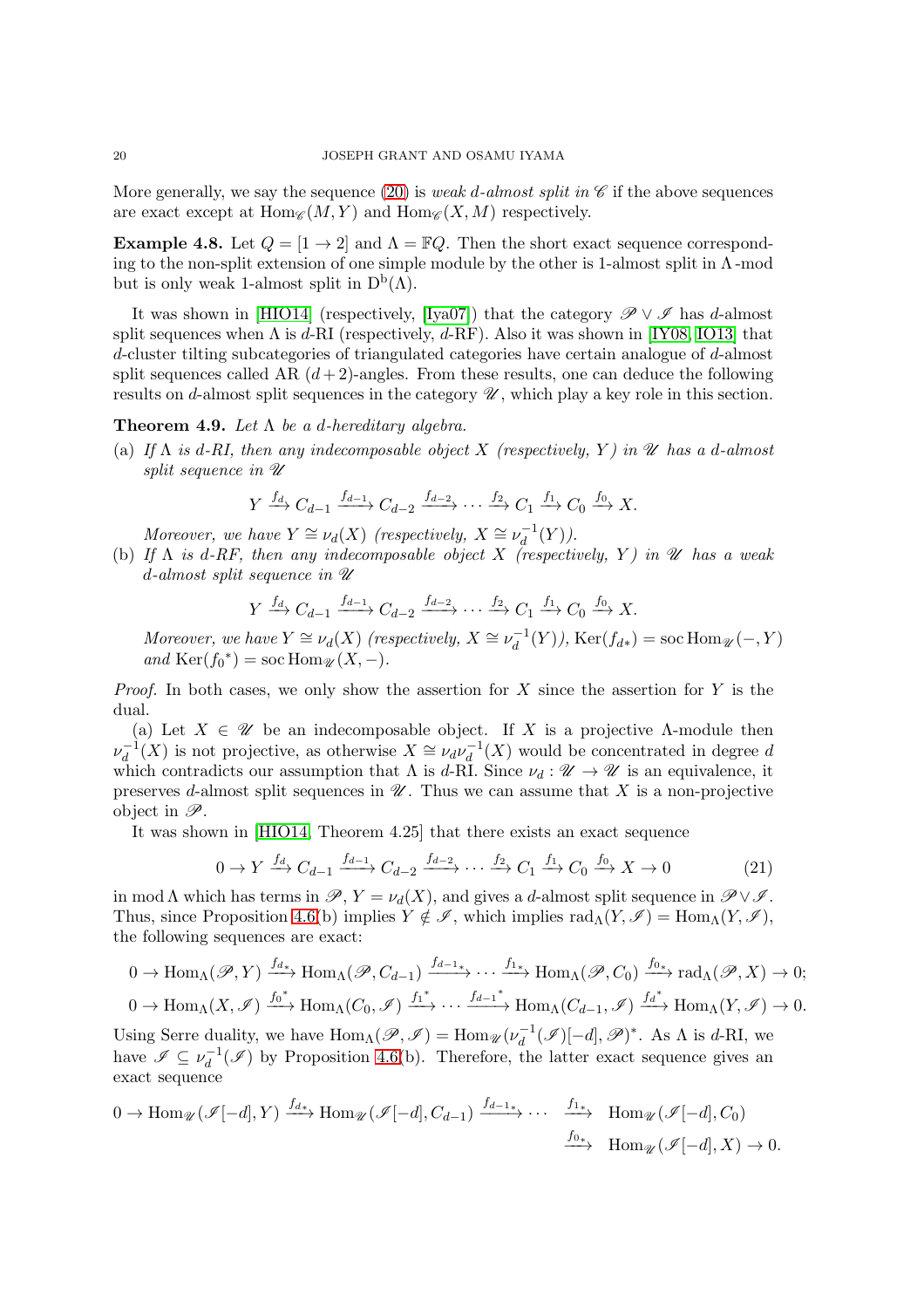Since  $\mathscr{U} = \mathscr{I}[-d] \vee \mathscr{P}$  by [\[HIO14,](#page-34-10) Proposition 4.10(c)], the above exact sequences give an exact sequence

 $0 \to \text{Hom}_{\mathscr{U}}(\mathscr{U}, Y) \xrightarrow{f_{d*}} \text{Hom}_{\mathscr{U}}(\mathscr{U}, C_{d-1}) \xrightarrow{f_{d-1*}} \cdots \xrightarrow{f_{1*}} \text{Hom}_{\mathscr{U}}(\mathscr{U}, C_0) \xrightarrow{f_{0*}} \text{rad}_{\mathscr{U}}(\mathscr{U}, X) \to 0.$ Dually, the following sequence is exact.

 $0 \to \text{Hom}_{\mathscr{U}}(X,\mathscr{U}) \xrightarrow{f_0^*} \text{Hom}_{\mathscr{U}}(C_0,\mathscr{U}) \xrightarrow{f_1^*} \cdots \xrightarrow{f_{d-1}^*} \text{Hom}_{\mathscr{U}}(C_{d-1},\mathscr{U}) \xrightarrow{f_d^*} \text{rad}_{\mathscr{U}}(Y,\mathscr{U}) \to 0.$ 

Thus the sequence [\(21\)](#page-19-0) is a d-almost split sequence in  $\mathcal{U}$ .

(b) By [\[Iya11,](#page-34-21) Theorem 1.23],  $\mathscr U$  is a d-cluster tilting subcategory of  $D^b(\Lambda)$ . By [\[IY08,](#page-34-22) Theorem 3.10], there exist triangles

$$
X_{i+1} \xrightarrow{h_{i+1}} C_i \xrightarrow{g_i} X_i \to X_{i+1}[1]
$$

in  $D^b(\Lambda)$  for  $0 \leq i \leq d-1$  satisfying the following conditions:

- $X_0 = X$ ,  $X_d = \nu_d(X)$ , and  $C_i \in \mathcal{U}$  for any  $0 \leq i \leq d-1$ ;
- Hom  $\mathscr{U}(\mathscr{U}, C_0) \xrightarrow{g_{0*}} \text{rad}_{\mathscr{U}}(\mathscr{U}, X) \to 0$  and  $\text{Hom}_{\mathscr{U}}(C_{d-1}, \mathscr{U}) \xrightarrow{h_d^*} \text{rad}_{\mathscr{U}}(\nu_d(X), \mathscr{U}) \to 0$ are exact.

Let  $f_d := h_d$ ,  $f_i := h_i g_i$  and  $f_0 := g_0$ . Then we have a complex

$$
\nu_d(X) \xrightarrow{f_d} C_{d-1} \xrightarrow{f_{d-1}} C_{d-2} \xrightarrow{f_{d-2}} \cdots \xrightarrow{f_2} C_1 \xrightarrow{f_1} C_0 \xrightarrow{f_0} X.
$$

Moreover, as  $\Lambda$  is d-RF,  $\nu(\mathscr{U}) = \mathscr{U}$  by [\[IO13,](#page-34-9) Theorem 3.1(1) $\Rightarrow$ (3)] and hence  $\mathscr{U}[d] = \mathscr{U}$ . So, by [\[IO13,](#page-34-9) Lemma 4.3], we have an exact sequence

$$
\cdots \to \text{Hom}_{\mathcal{U}}(\mathcal{U}, C_0[-d]) \xrightarrow{f_0[-d]_*} \text{Hom}_{\mathcal{U}}(\mathcal{U}, X[-d]) \to
$$
  
\n
$$
\text{Hom}_{\mathcal{U}}(\mathcal{U}, \nu_d(X)) \xrightarrow{f_{d_*}} \text{Hom}_{\mathcal{U}}(\mathcal{U}, C_{d-1}) \xrightarrow{f_{d-1_*}} \cdots \xrightarrow{f_{1_*}} \text{Hom}_{\mathcal{U}}(\mathcal{U}, C_0) \xrightarrow{f_{0_*}} \text{rad}_{\mathcal{U}}(\mathcal{U}, X) \to 0.
$$
  
\nThus  $\text{Cok}(f_{0_*}: \text{Hom}_{\mathcal{U}}(-, C_0) \to \text{Hom}_{\mathcal{U}}(-, X))$  is a simple  $\mathcal{U}$ -module, and hence  $\text{Ker}(f_{d_*}) =$   
\n $\text{Cok}(f_0[-d]_*)$  is a simple  $\mathcal{U}$ -module since  $[d]: \mathcal{U} \to \mathcal{U}$  is an autoequivalence. Because

 $X[-d] \in \mathscr{U}$  is indecomposable,  $\text{Hom}_{\mathscr{U}}(X[-d], -)$  is an indecomposable projective functor and thus it has a simple top. Hence the  $\mathscr{U}\text{-module Hom}_{\mathscr{U}}(-, \nu_d(X)) \cong \text{Hom}_{\mathscr{U}}(X[-d], -)^*$ has a simple socle. Therefore  $\text{Ker}(f_{d*}) = \text{soc Hom}_{\mathscr{U}}(\mathscr{U}, \nu_d(X)).$ 

Dually, we have an exact sequence

Hom<sub>$$
\mathcal{U}
$$</sub>(X,  $\mathcal{U}$ )  $\xrightarrow{f_0^*}$  Hom <sub>$\mathcal{U}$</sub> (C<sub>0</sub>,  $\mathcal{U}$ )  $\xrightarrow{f_1^*}$ ...  $\xrightarrow{f_{d-1}^*}$  Hom <sub>$\mathcal{U}$</sub> (C<sub>d-1</sub>,  $\mathcal{U}$ )  $\xrightarrow{f_d^*}$  rad <sub>$\mathcal{U}$</sub> (Y,  $\mathcal{U}$ )  $\rightarrow$  0  
such that Ker( $f_0^*$ ) = soc Hom <sub>$\mathcal{U}$</sub> (X,  $\mathcal{U}$ ). Thus the assertions hold.

4.2. Resolutions of simple modules over higher preprojective algebras. For the rest of this section,  $\Lambda$  is a d-hereditary algebra and  $\Pi$  is its higher preprojective algebra. We will assume that  $\Lambda$  is basic and ring-indecomposable. We regard  $\Pi$  as a Z-graded algebra with the tensor grading. Then we have an isomorphism

$$
\Pi \cong \bigoplus_{i \in \mathbb{Z}} \text{Hom}_{\mathcal{D}^{\mathbf{b}}(\Lambda)}(\Lambda, \nu_d^{-i}(\Lambda))
$$

of Z-graded algebras.

For a group  $\Psi$  and a  $\Psi$ -graded ring Γ, we denote by Γ-mod<sup> $\Psi$ </sup> (respectively, Γ-proj<sup> $\Psi$ </sup>) the category of finitely generated (respectively, finitely generated projective) Ψ-graded Γ-modules. We start with the following easy observation.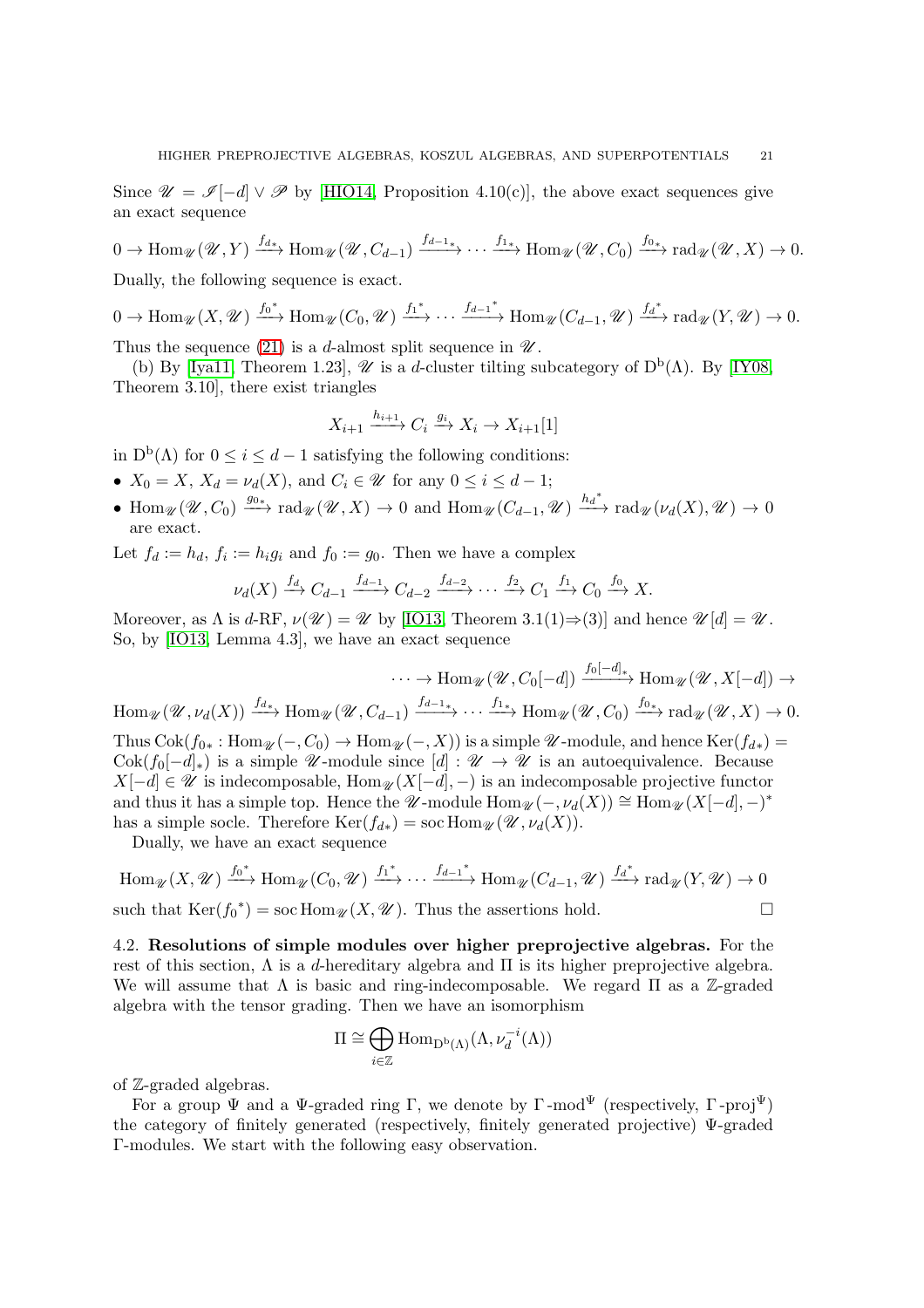<span id="page-21-1"></span>**Lemma 4.10.** Let  $\mathscr C$  be an additive category and  $\Psi$  a group acting on  $\mathscr C$ . Assume that  $M \in \mathscr{C}$  is an object satisfying  $\mathscr{C} = \text{add}\{\psi M \mid \psi \in \Psi\}$ . Define a  $\Psi$ -graded ring by  $\Gamma:=\bigoplus_{\psi\in\Psi}\mathrm{Hom}_{\mathscr{C}}(M,\psi M).$  Then there are equivalences of additive categories

$$
\bigoplus_{\psi \in \Psi} \text{Hom}_{\mathscr{C}}(M, \psi-) : \mathscr{C} \to \text{proj}^{\Psi} \text{-} \Gamma \quad and \quad \bigoplus_{\psi \in \Psi} \text{Hom}_{\mathscr{C}}(-, \psi M) : \mathscr{C} \to \Gamma \text{-}\text{proj}^{\Psi}.
$$

Applying Lemma [4.10](#page-21-1) to the category  $\mathscr U$  and the group  $\{\nu_d^{-i}\}$  $\binom{-i}{d}$  |  $i \in \mathbb{Z}$  ≥  $\mathbb{Z}$ , we have the following description of the category  $\mathscr U$ .

Proposition 4.11. (a) There are equivalences of additive categories

$$
G := \bigoplus_{i \in \mathbb{Z}} \text{Hom}_{\mathcal{D}^{\mathbf{b}}(\Lambda)}(\Lambda, \nu_d^{-i}(-)) : \mathcal{U} \to \text{proj}^{\mathbb{Z}} \text{-} \Pi,
$$
  

$$
H := \bigoplus_{i \in \mathbb{Z}} \text{Hom}_{\mathcal{D}^{\mathbf{b}}(\Lambda)}(-, \nu_d^{-i}(\Lambda)) : \mathcal{U} \to \Pi \text{-}\text{proj}^{\mathbb{Z}}.
$$

In particular, there are equivalences of additive categories

$$
G_*: \text{mod}^{\mathbb{Z}}\text{-}\Pi \to \text{mod-}\mathscr{U} \text{ and } H_*: \Pi\text{-mod}^{\mathbb{Z}} \to \mathscr{U}\text{-mod}.
$$

(b) The following diagram commutes up to natural isomorphism.

$$
\mathcal{U} \xrightarrow{\qquad G} \text{proj}^{\mathbb{Z}} \cdot \Pi
$$
\n
$$
\parallel \qquad \text{Hom}_{\Pi}(-, \Pi) \parallel_{\text{Hom}_{\Pi^{\text{op}}}(-, \Pi)}
$$
\n
$$
\mathcal{U} \xrightarrow{\qquad \qquad H} \Pi \cdot \text{proj}^{\mathbb{Z}}.
$$

Now we are ready to state the main result of this subsection. It asserts that minimal projective resolutions of  $\mathbb{Z}$ -graded simple modules over the higher preprojective algebra  $\Pi$ of a d-hereditary algebra  $\Lambda$  are induced from d-almost split sequences in  $\mathscr{U}$ .

<span id="page-21-0"></span>**Theorem 4.12.** Let X be an indecomposable object in  $\mathcal{U}$ , and

$$
Y \xrightarrow{f_d} C_{d-1} \xrightarrow{f_{d-1}} C_{d-2} \xrightarrow{f_{d-2}} \cdots \xrightarrow{f_2} C_1 \xrightarrow{f_1} C_0 \xrightarrow{f_0} X
$$

a d-almost split sequence in  $\mathcal U$ .

(a) There exist exact sequences

$$
GY \xrightarrow{Gf_d} GC_{d-1} \xrightarrow{Gf_{d-1}} \cdots \xrightarrow{Gf_2} GC_1 \xrightarrow{Gf_1} GC_0 \xrightarrow{Gf_0} GX \to T \to 0
$$
  

$$
HX \xrightarrow{Hf_0} HC_0 \xrightarrow{Hf_1} HC_1 \xrightarrow{Hf_2} \cdots \xrightarrow{Hf_{d-1}} HC_{d-1} \xrightarrow{Hf_d} HY \to U \to 0
$$

in mod<sup> $\mathbb{Z}_{\text{-}}\Pi$  and  $\Pi$ -mod $\mathbb{Z}_{\text{-}}$  where  $T$  and  $U$  are simple.</sup>

- (b) If  $\Lambda$  is d-RI, then  $Gf_d$  and  $Hf_0$  are monomorphisms.
- (c) If  $\Lambda$  is d-RF, then  $\text{Ker } G f_d = \text{soc } GY$  and  $\text{Ker } H f_0 = \text{soc } HX$ . Moreover these are simple.

*Proof.* (a) By Theorem  $4.9(a)$ , we have an exact sequence

$$
\bigoplus_{i\in\mathbb{Z}} \text{Hom}_{\mathscr{U}}(\nu_d^i(\Lambda), Y) \xrightarrow{f_{d*}} \bigoplus_{i\in\mathbb{Z}} \text{Hom}_{\mathscr{U}}(\nu_d^i(\Lambda), C_{d-1}) \xrightarrow{f_{d-1*}} \cdots \xrightarrow{f_{1*}} \bigoplus_{i\in\mathbb{Z}} \text{Hom}_{\mathscr{U}}(\nu_d^i(\Lambda), C_0)
$$
\n
$$
\xrightarrow{f_{0*}} \bigoplus_{i\in\mathbb{Z}} \text{rad}_{\mathscr{U}}(\nu_d^i(\Lambda), X) \to 0.
$$

This gives the first sequence. Dually, we obtain the second sequence. It follows from Proposition 4.11(a) that  $T$  and  $U$  are simple.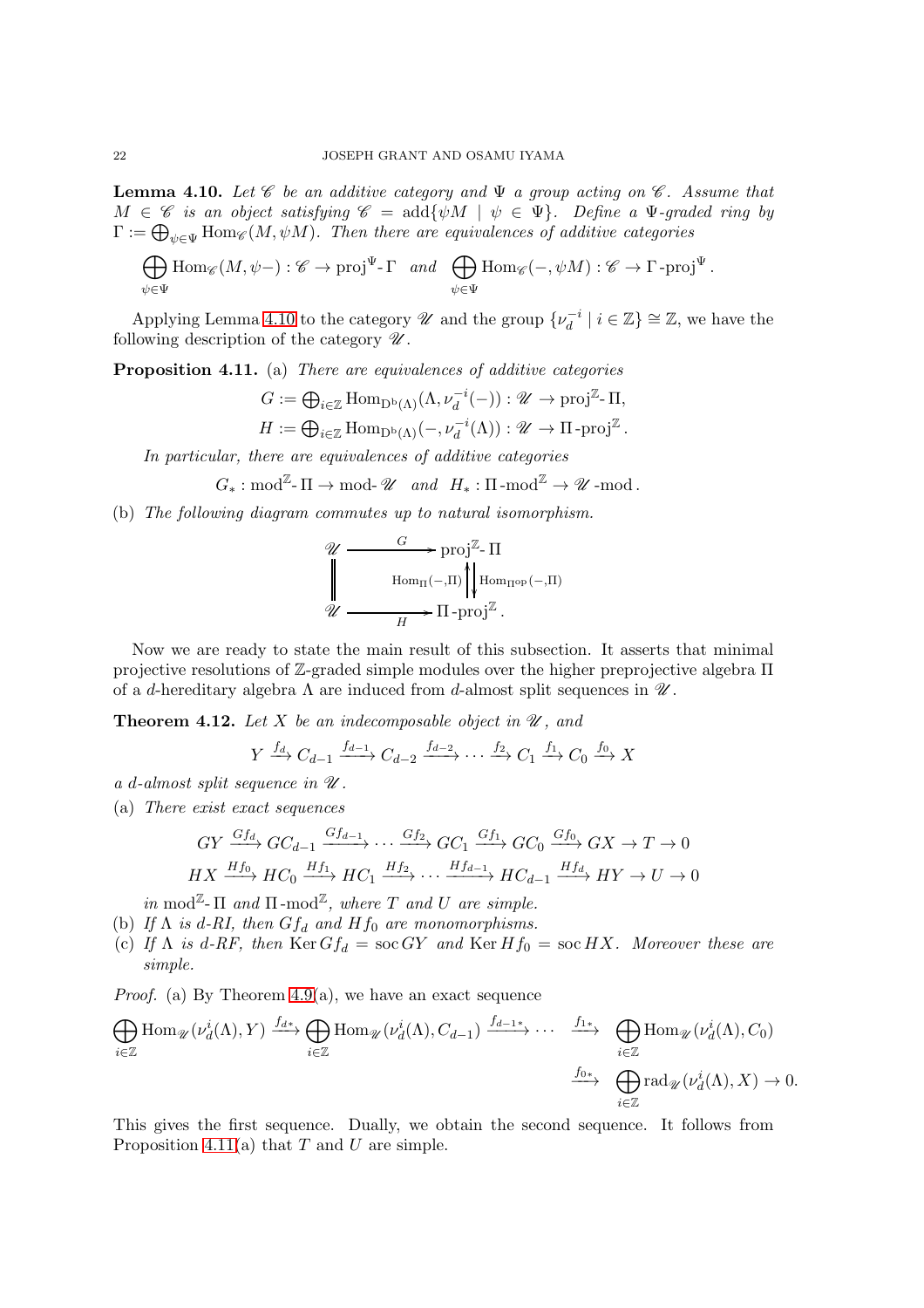$(b)(c)$  These follow from Theorem [4.9\(](#page-19-1)a)(b). It follows from Proposition 4.11(a) that Ker  $Gf_d$  and Ker  $Hf_0$  are simple if  $\Lambda$  is d-RF.

We say that an algebra A is *twisted-periodic* if, for some  $i \geq 1$ ,  $\Omega_{A^{en}}^i(A) \cong A_{\sigma}$  as  $A^{en}$ modules for some  $\sigma \in Aut(A)$ , i.e., the projective resolution of the identity bimodule is periodic up to a twist by some algebra automorphism.

As an application of our results, we have the following result for d-RF case. The selfinjectivity was first proved in [\[IO13\]](#page-34-9), and the twisted-periodicity was first proved by Dugas [\[Dug12\]](#page-33-14).

<span id="page-22-0"></span>Corollary 4.13. Let  $\Lambda$  be a d-RF algebra and  $\Pi$  its  $(d+1)$ -preprojective algebra.

(a)  $\Pi$  is self-injective.

(b)  $\Pi$  is twisted-periodic of period  $d+2$ .

*Proof.* (a) It follows from Theorem [4.12](#page-21-0) that  $Ext^i_{\Pi}(T, \Pi) = 0$  holds for any Z-graded simple  $\Pi$ -modules and 0 < *i* < *d* + 1. Thus Ext<sup>1</sup><sub>π</sub>(−, π) = 0 holds on mod π, and therefore π is injective as a Π-module.

(b) Since  $\Lambda$  is a factor algebra of  $\Pi$  by the ideal  $\bigoplus_{i>0} \Pi_i$  contained in the radical, each simple  $\Pi$ -module S is realized as the top of  $GP$ , where P is an indecomposable projective A-module. Thus, by Theorem [4.12\(](#page-21-0)c), the sum  $S = \bigoplus S_i$  of the simple II-modules is periodic of period  $d + 2$ . This implies the assertion by [\[GSS03,](#page-34-23) Theorem 1.4].

We note that the twisted-periodicity is closely related to the stably Calabi-Yau property (e.g. [\[IV14,](#page-34-24) Theorem 1.8]). In fact,  $\Pi$  is known to be stably  $(d+1)$ -Calabi-Yau [\[IO13,](#page-34-9) Theorem  $1.1(a)$ .

As another application our results, we have the following result for d-RI case.

<span id="page-22-1"></span>**Corollary 4.14.** Let  $\Lambda$  be a d-RI algebra and  $\Pi$  its  $(d+1)$ -preprojective algebra.

- (a)  $\Pi$  has left and right global dimension  $d+1$  (c.f. Appendix A).
- (b) Any  $\mathbb{Z}$ -graded simple right  $\Pi$ -module T satisfies

$$
\operatorname{Ext}_{\Pi^{\rm op}}^i(T,\Pi) \cong \begin{cases} T^*(1) & \text{if } i = d+1; \\ 0 & \text{otherwise.} \end{cases}
$$

(c)  $Any \mathbb{Z}-graded \ simple \ left \ \Pi-module \ U \ satisfies$ 

$$
\operatorname{Ext}^i_{\Pi}(U,\Pi) \cong \begin{cases} U^*(1) & \text{if } i = d+1; \\ 0 & \text{otherwise.} \end{cases}
$$

*Proof.* It follows from Theorem [4.12](#page-21-0) that any Z-graded simple  $\Pi^{op}$ -module T has projective dimension  $d+1$  and satisfies the equalities of extension groups. Thus (b) holds, and dually (c) holds. They imply (a) by Theorem [A.1.](#page-32-0)  $\Box$ 

Corollary [4.14](#page-22-1) says that Π, with the tensor grading, is a generalized Artin-Schelter regular algebra of dimension  $d+1$  and Gorenstein parameter 1 in the sense of [\[MV98,](#page-34-17) [MS11,](#page-34-18) [MM11,](#page-35-3) [RR18\]](#page-35-8) (see also [\[AS87\]](#page-33-15)). This is equivalent to a result [\[MM11,](#page-35-3) Theorem 4.2] of Minamoto-Mori up to [\[RR18,](#page-35-8) Theorem 5.2], and also can be deduced from results of Keller [\[Kel11\]](#page-34-5).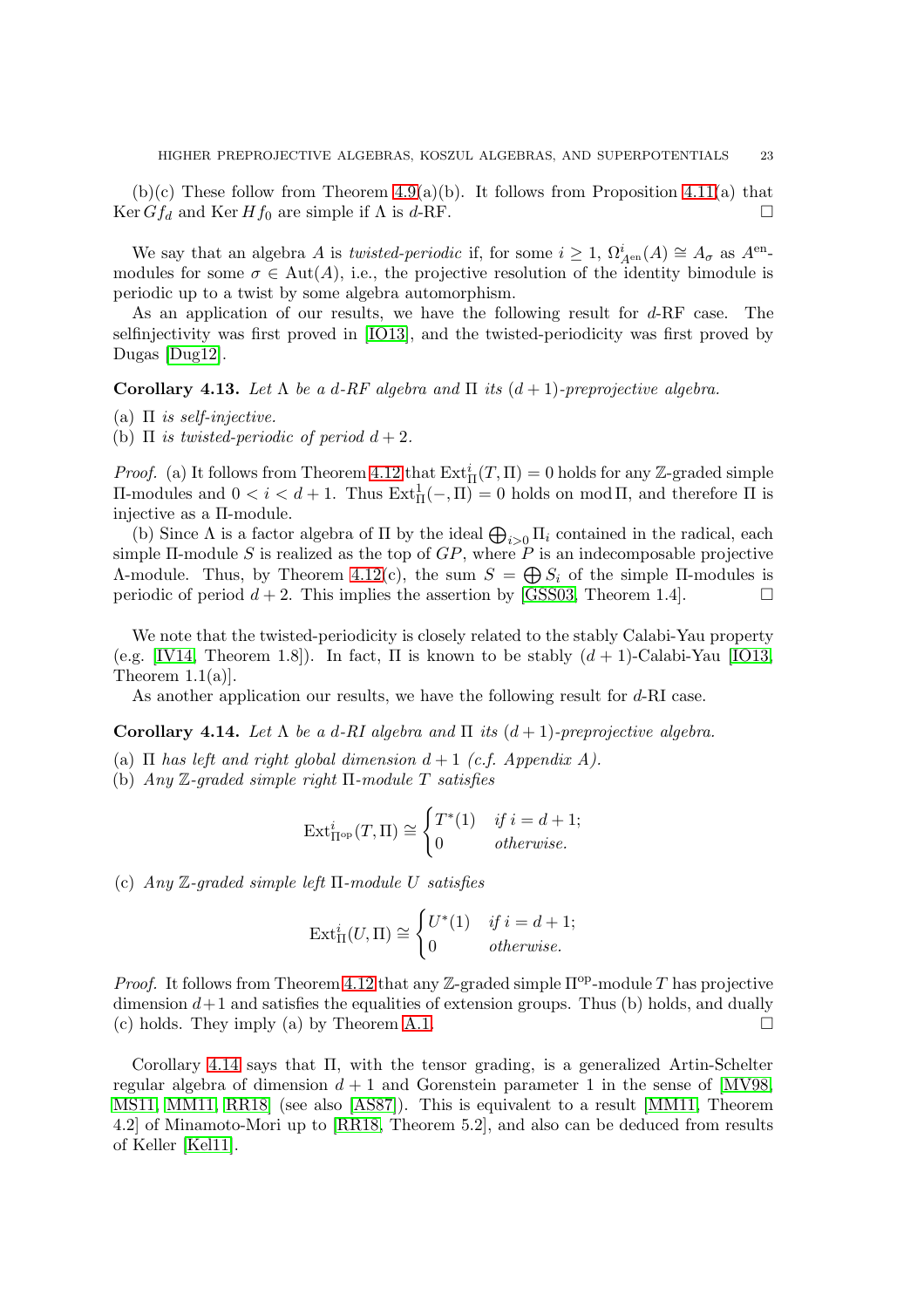4.3.  $\mathbb{Z}^2$ -graded higher preprojective algebras. Here, we consider gradings on higher preprojective algebras, which will be used in Section [4.4.](#page-24-0) Let  $\Lambda$  be a positively Z-graded algebra

$$
\Lambda=\bigoplus_{i\in\mathbb{Z}}\Lambda_i
$$

with radical grading (see Section [2.2\)](#page-6-0). The enveloping algebra  $\Lambda^{en}$  of  $\Lambda$  has a Z-grading given by

$$
(\Lambda^{\mathrm{en}})_i = \bigoplus_{i=j+k} \Lambda_j \otimes_{\mathbb{F}} \Lambda_k.
$$

Using the Z-grading on  $\Lambda$ , we define a new Z-grading on the higher preprojective algebra Π.

For  $i > 0$  and finitely generated Z-graded  $\Lambda$ -modules M and N, let  $ext^i_{\Lambda}(M, N)$  denote the Z-graded ith ext space (our notation follows [\[BGS96,](#page-33-17) Section 2.1]). Then we have an equality

$$
\operatorname{Ext}\nolimits_{\Lambda}^{i}(M,N)=\bigoplus_{j\in\mathbb{Z}}\operatorname{ext}\nolimits_{\Lambda}^{i}(M,N(j)).
$$

Hence  $\text{Ext}^i_{\Lambda}(M,N)$  has a Z-grading whose degree j part is  $\text{ext}^i_{\Lambda}(M,N(j)).$ 

Now we define the Z-grading on the  $\Lambda^{\text{en}}$ -module  $E = \text{Ext}^d_{\Lambda}(\Lambda^*, \Lambda)$  by

<span id="page-23-0"></span>
$$
E = \bigoplus_{j \in \mathbb{Z}} \text{ext}_{\Lambda}^d(\Lambda^*, \Lambda(j)).
$$
\n(22)

Then, as in Lemma [2.9,](#page-8-2) we can show that there are isomorphisms

$$
E \cong \bigoplus_{j \in \mathbb{Z}} \operatorname{ext}_{\Lambda^{\rm en}}^d(\Lambda, \Lambda^{\rm en}(j)) \cong \bigoplus_{j \in \mathbb{Z}} \operatorname{ext}_{\Lambda^{\rm op}}^d(\Lambda^*, \Lambda(j))
$$

of Z-graded  $\Lambda^{en}$ -modules. Let  $\Lambda$ -mod<sup>Z</sup> denote the category of finitely generated Z-graded left  $\Lambda$ -modules. We lift the functors  $\tau_d$  and  $\tau_d^ \overline{d}$  to Z-graded Λ-modules as follows.

$$
\tau_d := \text{Hom}_{\Lambda}(E, -) : \Lambda \text{-mod}^{\mathbb{Z}} \to \Lambda \text{-mod}^{\mathbb{Z}} \quad \text{and} \quad \tau_d^- := E \otimes_{\Lambda} - : \Lambda \text{-mod}^{\mathbb{Z}} \to \Lambda \text{-mod}^{\mathbb{Z}}.
$$

**Definition 4.15.** (a) The  $\mathbb{Z}^2$ -graded  $(d+1)$ -preprojective algebra of a Z-graded algebra  $\Lambda = \bigoplus_{i \in \mathbb{Z}} \Lambda_i$  is the tensor algebra of the Z-graded  $\Lambda^{\text{en}}$ -module E:

$$
\Pi(\Lambda) = \mathrm{T}_{\Lambda}(E).
$$

The first part of the  $\mathbb{Z}^2$ -grading is the tensor grading (Definition [2.11\)](#page-8-3). The second part of the  $\mathbb{Z}^2$ -grading is called the  $\Lambda$ -grading, which is a natural grading on  $E^i$  for any  $i \geq 0$  given by the Z-grading on E in [\(22\)](#page-23-0).

(b) We consider a single Z-grading on  $\Pi$ , called the  $(d+1)$ -total grading, by defining

$$
\Pi_\ell := \bigoplus_{(d+1)i+j = \ell} \Pi_{i,j}
$$

where  $\Pi_{i,j} = (E^i)_j$  denotes the *j*th graded component of  $E^i$ .

Later we will use the following observation.

<span id="page-23-1"></span>**Proposition 4.16.** If  $\Lambda$  is Koszul, then E is generated in degree  $-d$ . Therefore the  $(d+1)$ -total grading of  $\Pi$  gives a radical grading.

*Proof.* If  $\Lambda$  is Koszul, then  $P_d$  is generated in degree d by Theorem [2.7,](#page-7-1) and the former assertion follows. Since  $\Pi_0 = \Lambda_0$ ,  $\Pi_1 = \Lambda_1 \oplus E_{-d}$  and  $E_{-d} = \text{head}_{\Lambda^{en}} E$ , the latter assertion follows.  $\Box$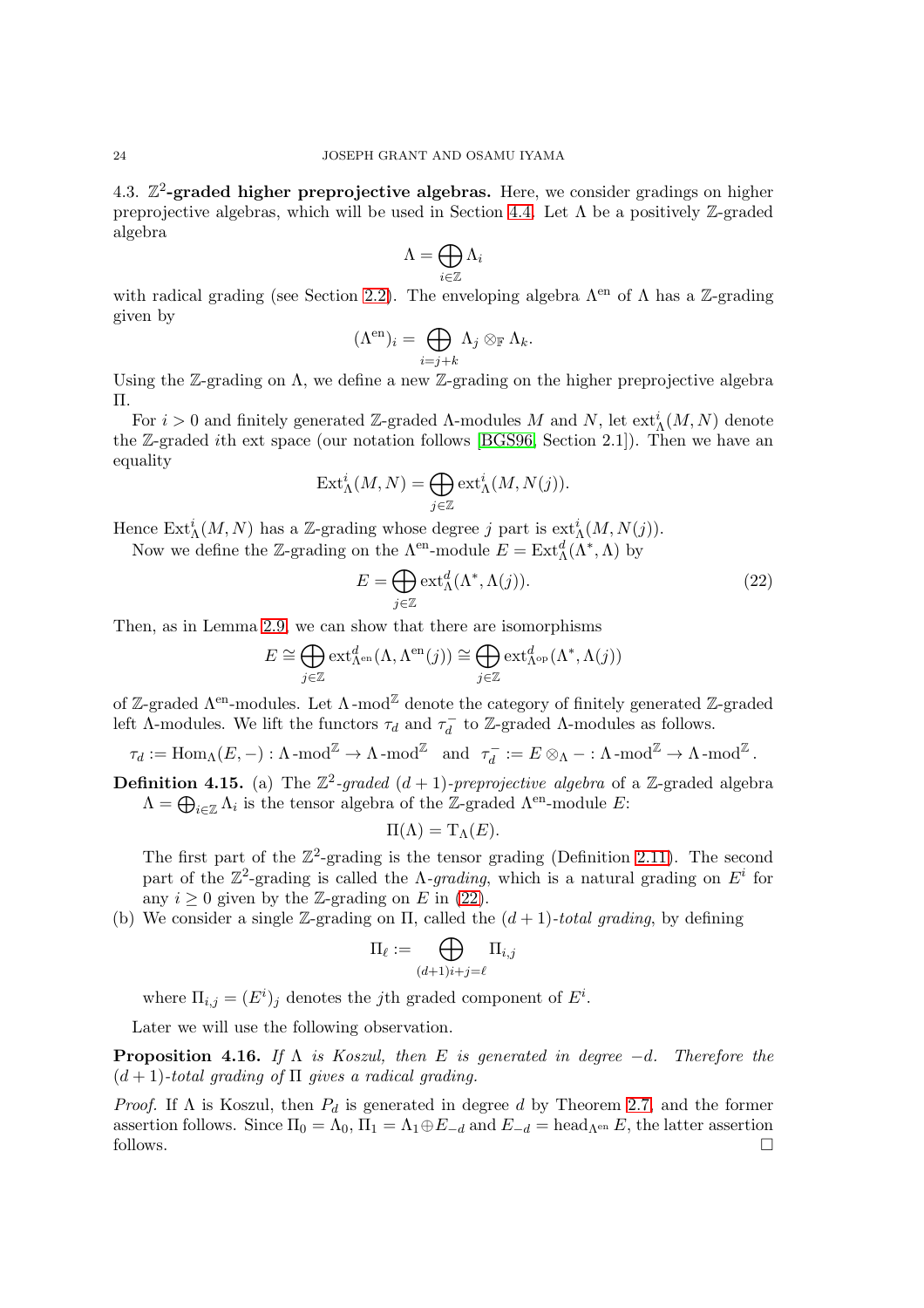<span id="page-24-0"></span>4.4. Koszul properties of higher preprojective algebras. Let  $\Lambda$  be a d-hereditary **F**-algebra. In this section, we further assume that  $\Lambda$  is a Z-graded algebra  $\Lambda = \bigoplus_{i \in \mathbb{Z}} \Lambda_i$ . We denote by  $D^b(\Lambda\text{-mod}^{\mathbb{Z}})$  the bounded derived category of  $\Lambda\text{-mod}^{\mathbb{Z}}$ . As in the ungraded case, we define an autoequivalence

$$
\nu_d = \Lambda^*[-d] \otimes_{\Lambda}^{\mathbb{L}} - :D^b(\Lambda \text{-mod}^{\mathbb{Z}}) \to D^b(\Lambda \text{-mod}^{\mathbb{Z}})
$$

and a full subcategory

$$
\mathscr{U}^{\mathbb{Z}} := \mathrm{add} \{ \nu_d^{-i}(\Lambda)(j) \mid i, j \in \mathbb{Z} \} \subseteq \mathrm{D}^{\mathrm{b}}(\Lambda \text{-}\mathrm{mod}^{\mathbb{Z}}).
$$

We have the following graded version of Theorem [4.9.](#page-19-1)

<span id="page-24-1"></span>**Theorem 4.17.** Let  $\Lambda$  be a  $\mathbb{Z}$ -graded d-hereditary algebra.

(a) If  $\Lambda$  is d-RI, then any indecomposable object X (respectively, Y) in  $\mathscr{U}^{\mathbb{Z}}$  has a d-almost split sequence in  $\mathscr{U}^{\mathbb{Z}}$ 

$$
Y \xrightarrow{f_d} C_{d-1} \xrightarrow{f_{d-1}} C_{d-2} \xrightarrow{f_{d-2}} \cdots \xrightarrow{f_2} C_1 \xrightarrow{f_1} C_0 \xrightarrow{f_0} X.
$$

Moreover, we have  $Y \cong \nu_d(X)$  (respectively,  $X \cong \nu_d^{-1}$ )  $d^{-1}(Y)$ ).

(b) If  $\Lambda$  is d-RF, then any indecomposable object X (respectively, Y) in  $\mathscr{U}^{\mathbb{Z}}$  has a weak d-almost split sequence in  $\mathscr{U}^{\mathbb{Z}}$ 

$$
Y \xrightarrow{f_d} C_{d-1} \xrightarrow{f_{d-1}} C_{d-2} \xrightarrow{f_{d-2}} \cdots \xrightarrow{f_2} C_1 \xrightarrow{f_1} C_0 \xrightarrow{f_0} X.
$$

Moreover, we have  $Y \cong \nu_d(X)$  (respectively,  $X \cong \nu_d^{-1}$  $d_d^{-1}(Y)$ ), Ker $(f_{d*}) = \text{soc Hom}_{\mathscr{U}}(-, Y)$ and  $\text{Ker}(f_0^*) = \text{soc Hom}_{\mathscr{U}}(X, -).$ 

Proof. The proof is very similar to Theorem [4.9.](#page-19-1)

Let  $\Pi$  be the  $\mathbb{Z}^2$ -graded  $(d+1)$ -preprojective algebra. Recall from Definition 4.15 that the first entry of the  $\mathbb{Z}^2$ -grading is the tensor grading, and the second one is the  $\Lambda$ -grading.

On the other hand, we consider the action of  $\mathbb{Z}^2$  on  $\mathscr{U}^{\mathbb{Z}}$  given by  $(i, j) \mapsto \nu_d^{-i}$  $\bar{d}^{i}(j).$ The following description of the category  $\mathscr{U}^{\mathbb{Z}}$  follows directly from Lemma [4.10](#page-21-1) and the definition.

Proposition 4.18. (a) There are equivalences of additive categories

$$
G^{\mathbb{Z}} = \bigoplus_{i,j \in \mathbb{Z}} \text{Hom}_{\mathcal{D}^b(\Lambda \text{-}\mathbf{mod}^{\mathbb{Z}})}(\Lambda, \nu_d^{-i}(-)(j)) : \mathscr{U}^{\mathbb{Z}} \cong \text{proj}^{\mathbb{Z}^2} \text{-}\Pi,
$$
  

$$
H^{\mathbb{Z}} = \bigoplus_{i,j \in \mathbb{Z}} \text{Hom}_{\mathcal{D}^b(\Lambda \text{-}\mathbf{mod}^{\mathbb{Z}})}(-, \nu_d^{-i}(\Lambda)(j)) : \mathscr{U}^{\mathbb{Z}} \cong \Pi \text{-}\text{proj}^{\mathbb{Z}^2}.
$$

(b) The following diagram commutes up to natural isomorphism.

$$
\mathscr{U}^{\mathbb{Z}} \xrightarrow{\qquad G^{\mathbb{Z}} \qquad \text{proj}^{\mathbb{Z}^2} \text{-} \Pi}
$$
\n
$$
\downarrow^{\mathbb{Z}} \xrightarrow{\qquad \text{Hom}_{\Pi}(-,\Pi)} \left\| \text{Hom}_{\Pi^{\text{op}}(-,\Pi)} \right\|
$$
\n
$$
\mathscr{U}^{\mathbb{Z}} \xrightarrow{\qquad \qquad H^{\mathbb{Z}}} \Pi \text{-} \text{proj}^{\mathbb{Z}^2}.
$$

(c) We have the following commutative diagrams.

$$
\begin{array}{ccc}\n\mathcal{U}^{\mathbb{Z}} & \xrightarrow{G^{\mathbb{Z}}} \text{proj}^{\mathbb{Z}^2 - \Pi} & \mathcal{U}^{\mathbb{Z}} & \xrightarrow{H^{\mathbb{Z}}} \Pi - \text{proj}^{\mathbb{Z}^2} \\
\downarrow \nu_d^{-1} & \downarrow (1,0) & \downarrow \nu_d & \downarrow (1,0) \\
\mathcal{U}^{\mathbb{Z}} & \xrightarrow{G^{\mathbb{Z}}} \text{proj}^{\mathbb{Z}^2 - \Pi} & \mathcal{U}^{\mathbb{Z}} & \xrightarrow{H^{\mathbb{Z}}} \Pi - \text{proj}^{\mathbb{Z}^2}\n\end{array}
$$

$$
\Box
$$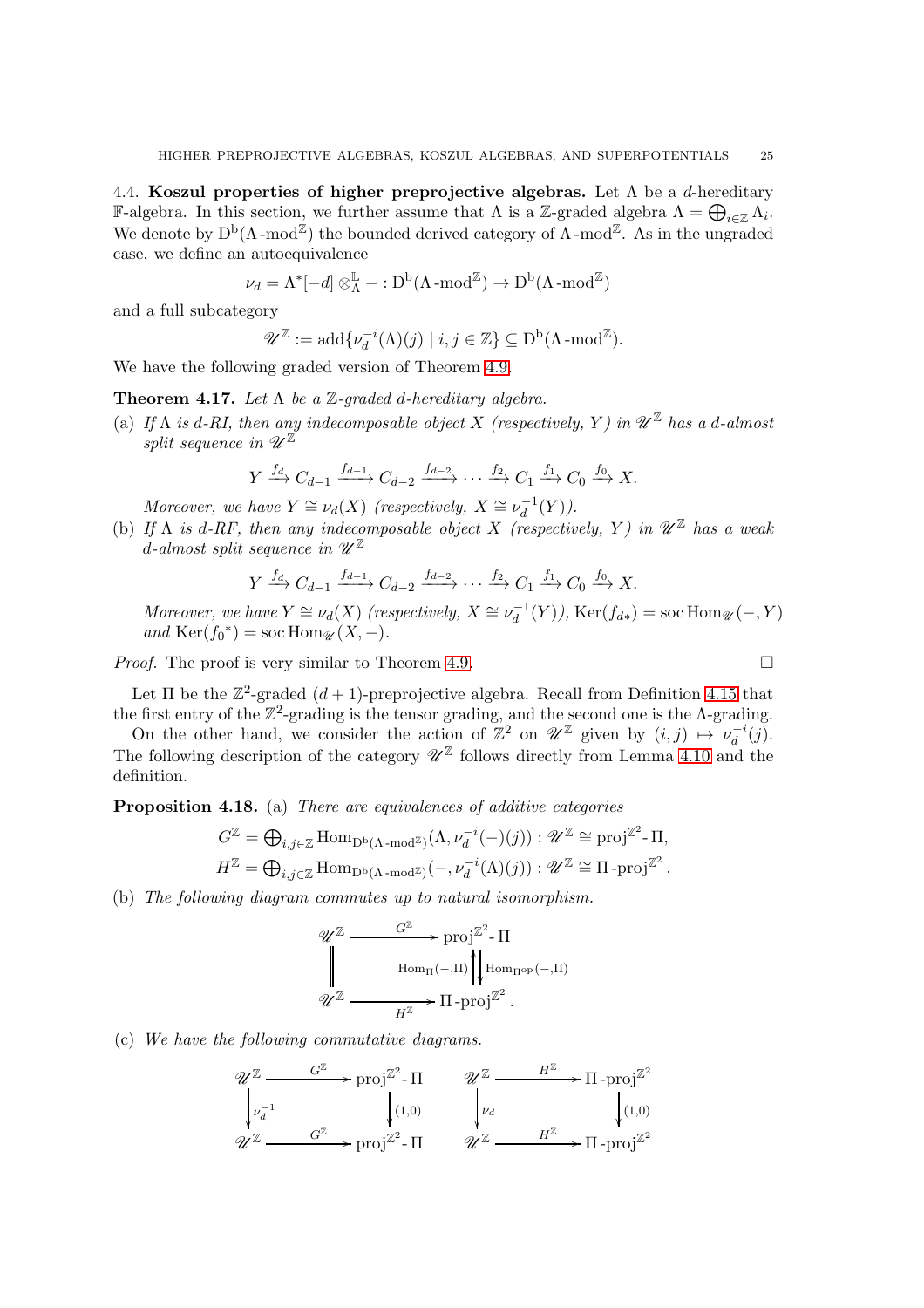Immediately, we have the following Z-graded version of Theorem [4.12.](#page-21-0)

<span id="page-25-1"></span>**Theorem 4.19.** Let  $\Lambda$  be a  $\mathbb{Z}$ -graded d-hereditary algebra. For an indecomposable object X in  $\mathscr{U}^{\mathbb{Z}}$ , we consider a d-almost split sequence in  $\mathscr{U}^{\mathbb{Z}}$ :

$$
Y \xrightarrow{f_d} C_{d-1} \xrightarrow{f_{d-1}} C_{d-2} \xrightarrow{f_{d-2}} \cdots \xrightarrow{f_2} C_1 \xrightarrow{f_1} C_0 \xrightarrow{f_0} X.
$$

(a) There exist exact sequences

$$
G^{\mathbb{Z}}Y \xrightarrow{G^{\mathbb{Z}}f_d} G^{\mathbb{Z}}C_{d-1} \xrightarrow{G^{\mathbb{Z}}f_{d-1}} \cdots \xrightarrow{G^{\mathbb{Z}}f_2} G^{\mathbb{Z}}C_1 \xrightarrow{G^{\mathbb{Z}}f_1} G^{\mathbb{Z}}C_0 \xrightarrow{G^{\mathbb{Z}}f_0} G^{\mathbb{Z}}X \to S \to 0
$$
  

$$
H^{\mathbb{Z}}X \xrightarrow{H^{\mathbb{Z}}f_0} H^{\mathbb{Z}}C_0 \xrightarrow{H^{\mathbb{Z}}f_1} H^{\mathbb{Z}}C_1 \xrightarrow{H^{\mathbb{Z}}f_2} \cdots \xrightarrow{H^{\mathbb{Z}}f_{d-1}} H^{\mathbb{Z}}C_{d-1} \xrightarrow{H^{\mathbb{Z}}f_d} H^{\mathbb{Z}}Y \to T \to 0
$$

in mod<sup> $\mathbb{Z}^2$ </sup>-  $\Pi$  and  $\Pi$ -mod<sup> $\mathbb{Z}^2$ </sup>, where S and T are simple.

- (b) If  $\Lambda$  is d-RI, then  $G^{\mathbb{Z}} f_d$  and  $H^{\mathbb{Z}} f_0$  are monomorphisms.
- (c) If  $\Lambda$  is d-RF, then  $\mathop{\rm Ker} G^{\mathbb{Z}} f_d = \mathop{\rm soc} G^{\mathbb{Z}} Y$  and  $\mathop{\rm Ker} H^{\mathbb{Z}} f_0 = \mathop{\rm soc} H^{\mathbb{Z}} X$  hold. Moreover these are simple.

Proof. The assertions follow from Theorem [4.17](#page-24-1) by a similar argument to the proof of Theorem [4.12.](#page-21-0)

In the rest of this section, we further assume that  $\Lambda = \bigoplus_{i \geq 0} \Lambda_i = T_S(V)/I$  is a Koszul algebra and  $S = \Lambda_0$  is a semisimple F-algebra.

We now recall the theory of almost Koszul duality due to Brenner, Butler, and King [\[BBK02\]](#page-33-6). Let S be a semisimple finite-dimensional F-algebra and  $A = \bigoplus_{i \geq 0} A_i$  a nonnegatively Z-graded S-algebra with  $A_0 = S$ .

**Definition 4.20.** The Z-graded algebra A is almost Koszul, or  $(p, q)$ -Koszul, if there exist integers  $p, q \ge 1$  such that  $A_i = 0$  for all  $i > p$  and there is an exact sequence

$$
0 \to S' \to P_q \to \cdots \to P_0 \to S \to 0
$$

of Z-graded A-modules with projective A-modules  $P_i$  generated in degree i and a semisimple A-module S' concentrated in degree  $p + q$ .

Note that it does not matter whether we consider left or right A-modules [\[BBK02,](#page-33-6) Proposition 3.4].

<span id="page-25-0"></span>**Theorem 4.21.** Let  $\Lambda$  be a Koszul d-hereditary algebra, and  $\Pi$  its  $(d + 1)$ -preprojective algebra with the  $(d+1)$ -total grading given in Definition 4.15.

(a) If  $\Lambda$  is d-RI, then  $\Pi$  is Koszul.

(b) If  $\Lambda$  is d-RF, then  $\Pi$  is almost Koszul. It is  $(p, d + 1)$ -Koszul, where  $p = \max\{i \geq 0\}$  $\Pi_i \neq 0$  with respect to the total grading.

*Proof.* Let mod<sup> $\mathbb{Z}$ -  $\Pi$  be the category of  $\mathbb{Z}$ -graded  $\Pi$ -modules with respect to the  $(d+1)$ -</sup> total grading on Π. Let S be a Z-graded simple  $\Pi$ -module S concentrated in degree 0. Consider the functor  $F: \text{mod}^{\mathbb{Z}^2} \to \text{mod}^{\mathbb{Z}^2} \to \text{mod}^{\mathbb{Z}^2}$  and  $\bigoplus_{(i,j)\in \mathbb{Z}^2} X_{i,j} \mapsto \bigoplus_{\ell \in \mathbb{Z}} X_{\ell}$ , where  $X_{\ell} = \bigoplus_{(d+1)i+j=\ell} X_{i,j}$ . Let  $G' = F \circ G^{\mathbb{Z}}$  and  $H' = F \circ H^{\mathbb{Z}}$ . Then Theorem [4.19\(](#page-25-1)a) gives the first  $d+1$  terms of minimal Z-graded projective resolution

<span id="page-25-2"></span>
$$
G'Y \xrightarrow{G'f_d} G'C_{d-1} \xrightarrow{G'f_{d-1}} \cdots \xrightarrow{G'f_2} G'C_1 \xrightarrow{G'f_1} G'C_0 \xrightarrow{G'f_0} G'X \to S \to 0
$$
 (23)

and the exact sequence

<span id="page-25-3"></span>
$$
H'X \xrightarrow{H'f_0} H'C_0 \xrightarrow{H'f_1} H'C_1 \xrightarrow{H'f_2} \cdots \xrightarrow{H'f_{d-1}} H'C_{d-1} \xrightarrow{H'f_d} H'Y \to T \to 0. \tag{24}
$$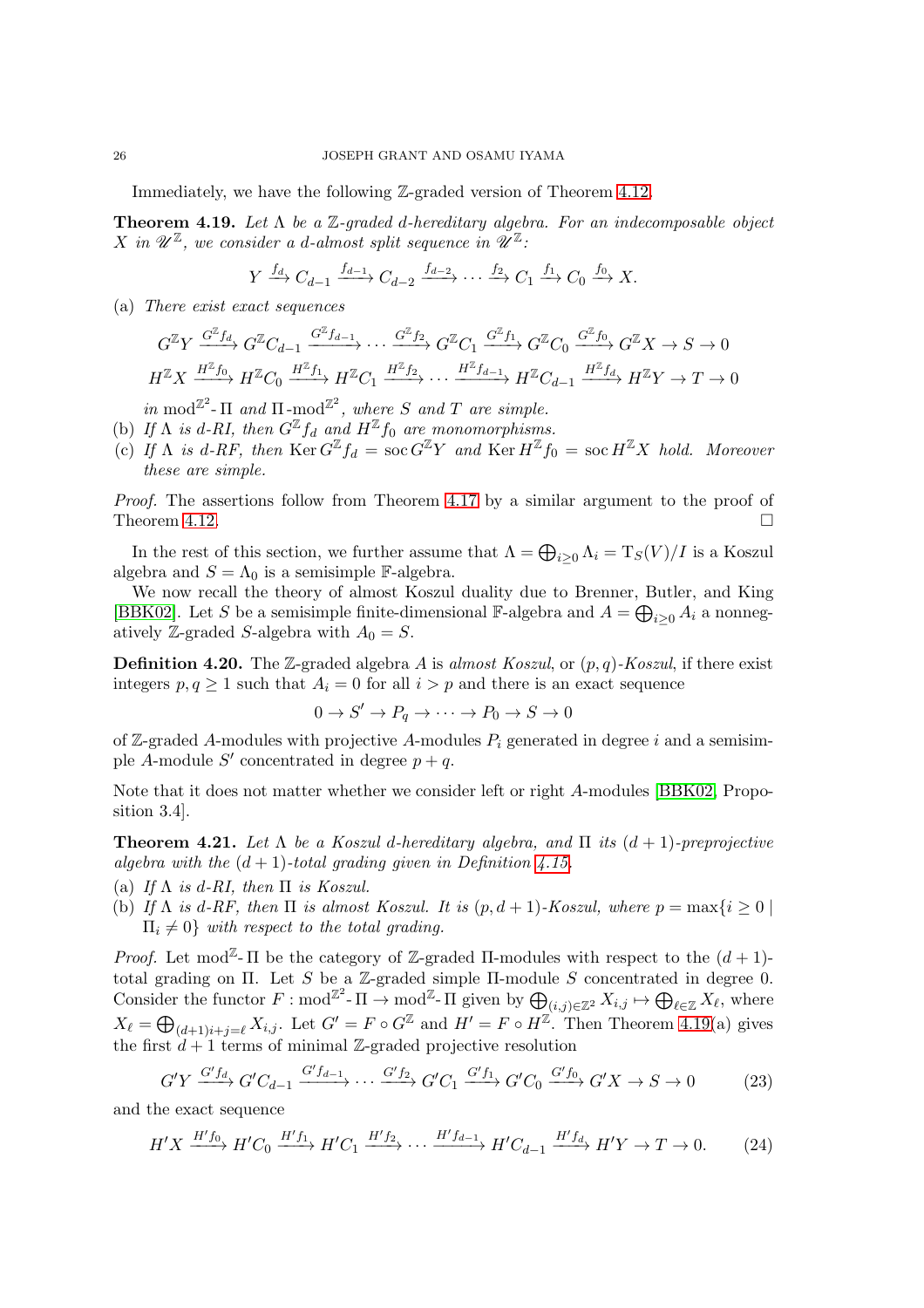To prove both assertions, we only have to show that  $G'C_i$  is generated in degree  $i + 1$ . Since  $\Lambda$  is Koszul, by Proposition [4.16,](#page-23-1) the  $(d+1)$ -total grading and the radical grading on  $\Pi$  agree. Since  $G'X$  is generated in degree 0 and [\(23\)](#page-25-2) is minimal,  $G'C_i$  is generated in degrees at least  $i + 1$ .

By Proposition 4.18(c), we have  $G^{\mathbb{Z}}Y = G^{\mathbb{Z}}\nu_d(X) = (G^{\mathbb{Z}}X)(-1,0)$  and hence  $G'Y =$  $(G'X)(-d-1)$ . Thus  $G'Y$  is generated in degree  $d+1$ , and hence  $H'Y$  is generated in degree  $-d-1$  by Proposition 4.18(b). Since [\(24\)](#page-25-3) is minimal,  $H'C_i$  is generated in degrees at least  $-i-1$  and hence  $G'C_i$  is generated in degrees at most  $i+1$ . Thus the assertion follows.  $\Box$ 

### 5. Quadratic duals of higher preprojective algebras

The aim of this section is to compare the quadratic duals of the higher preprojective algebras and certain twisted trivial extension algebras of the quadratic duals for Koszul algebras.

<span id="page-26-0"></span>5.1. Graded trivial extension algebras. For any finite dimensional F-algebra Γ, there is a well-known way to construct a new algebra called the trivial extension algebra. We describe a graded version of this, which can be seen as an extension of  $\Gamma$  by a twist of the dual bimodule Γ<sup>∗</sup> .

**Definition 5.1.** Let  $\Gamma$  be a non-negatively Z-graded finite-dimensional algebra and  $n \in \mathbb{Z}$ . The graded (d+1)-trivial extension algebra of Γ, denoted  $\text{Triv}_{d+1}(\Gamma)$ , is the Z-graded vector space  $\Gamma \oplus \Gamma^*(-d-1)$  with multiplication given by

$$
(a, f) \cdot (b, g) = (ab, ag + (-1)^{di} fb)
$$

when  $b \in \Gamma_i$  is a homogeneous element of degree *i*.

We have used the fact that  $\Gamma$ , and hence  $\Gamma^*$ , has a natural structure of a  $\Gamma^{\text{en}}$ -module.

One can interpret Z-graded d-trivial extensions in the following way. First, let  $\sigma : \Gamma \to \Gamma$ be the algebra automorphism defined by  $\sigma(a) = (-1)^i a$  for  $a \in \Gamma_i$ . Then Triv<sub>d+1</sub>(Γ) is the trivial extension of  $\Gamma$  by the twisted bimodule  $_{\sigma^d}\Gamma^*$ . Note that another multiplication rule  $(a, f) \cdot (b, g) = (ab, (-1)^{di}ag + fb)$  with  $a \in \Gamma_i$  used in [\[Gra19\]](#page-34-25) gives an isomorphic Z-graded algebra.

In the rest of this section, we assume that

<span id="page-26-1"></span>
$$
\Lambda = \mathrm{T}_S(V)/(R) \tag{25}
$$

is a Koszul algebra with a separable F-algebra S, and  $\Gamma$  is its quadratic dual  $\Gamma = \Lambda^!$ . Recall that we have  $S^{en}$ -modules  $K_i$  with  $K_0 = S$ ,  $K_1 = V$  and  $K_2 = R$  and maps  $\iota_i^{\ell}: K_i \hookrightarrow V \otimes_S K_{i-1}$  and  $\iota_i^r: K_i \hookrightarrow K_{i-1} \otimes_S V$ . By Lemma [2.6,](#page-7-2) we have an isomorphism of Z-graded algebras

$$
\Lambda^! = \bigoplus_{i \geq 0} (\Lambda^!)_i \cong \bigoplus_{i \geq 0} K_i^{* \ell}
$$

where the algebra structure on  $\bigoplus_{i\geq 0} K_i^{*\ell}$  is given by  $(\iota_i^{\ell})^{*\ell}: K_{i-1}^{*\ell} \otimes_S V^{*\ell} \to K_i^{*\ell}$  and  $(\iota_i^r)^{*\ell}: V^{*\ell} \otimes_S K_{i-1}^{*\ell} \to K_i^{*\ell}$ . Since  $(\Lambda^!)_i = \text{Ext}^i_{\Lambda}(S, S)$ , the global dimension d of  $\Lambda$  is the maximal *i* such that  $(\Lambda^!)_i \neq 0$ , and we have

$$
\operatorname{Triv}_{d+1}(\Lambda^!)_i = K_i^{*\ell} \oplus K_{d+1-i}^{*\ell *}
$$

where  $K_i = 0$  for  $i < 0$  or  $i > n$ , and  $Triv_{d+1}(\Lambda^!)$  is concentrated in degrees 0 to  $d+1$ .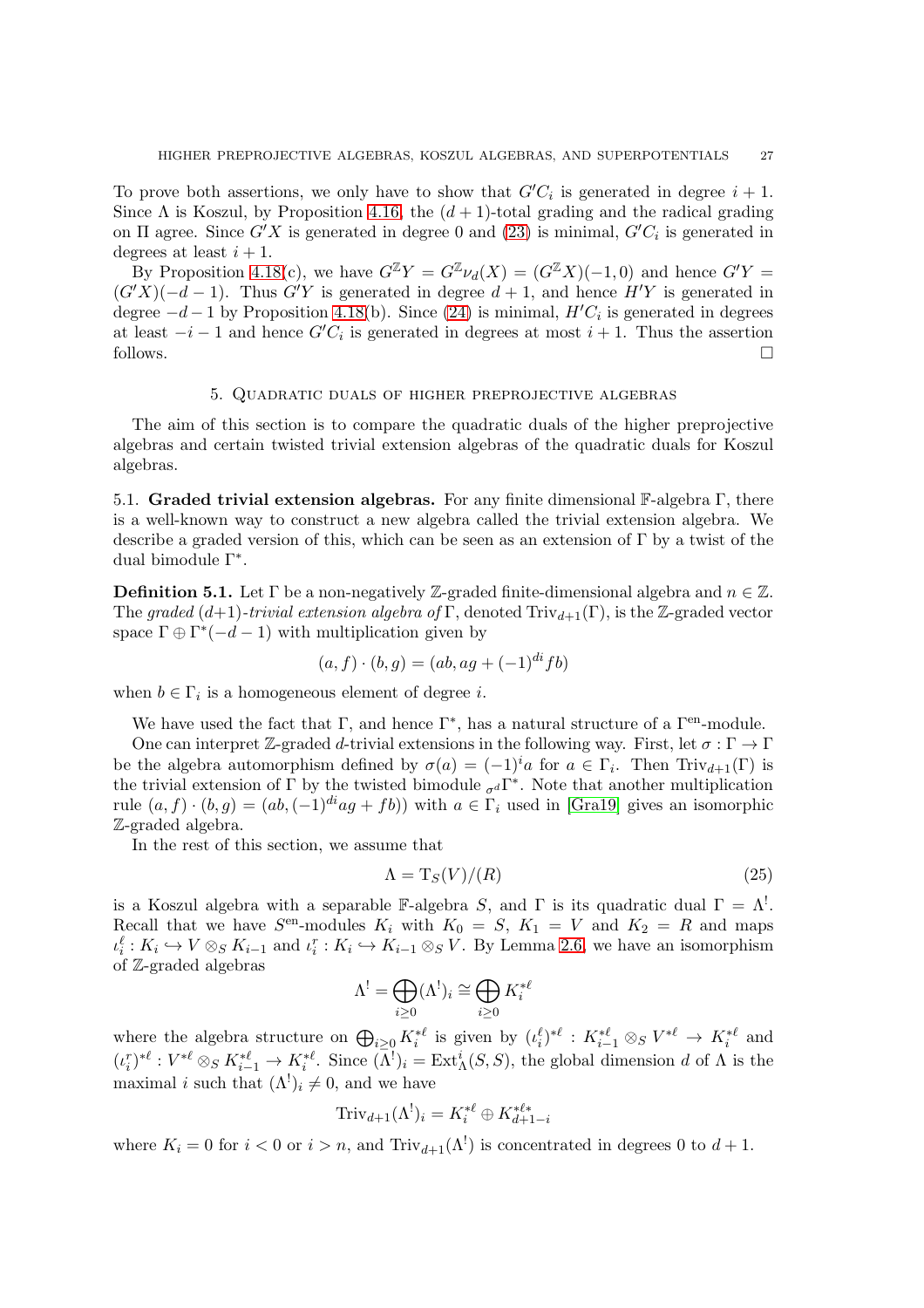Recall from Proposition [3.12](#page-14-1) that, if  $\Lambda$  is a Koszul algebra, then its higher preprojective algebra  $\Pi$  is quadratic. We are now able to state the following result for the quadratic dual  $\Pi^!$  of  $\Pi$ .

<span id="page-27-0"></span>**Theorem 5.2.** Let  $\Lambda$  be a finite dimensional Koszul F-algebra of global dimension d such that  $S = \Lambda_0$  is a separable F-algebra, and let  $\Pi$  be its higher preprojective algebra with radical grading.

- (a) There exists a morphism  $\phi : \Pi^! \to \text{Triv}_{d+1}(\Lambda^!)$  of Z-graded F-algebras, which is an isomorphism in degrees 0 and 1 and is injective in degree 2.
- (b)  $\phi$  is surjective if and only if  $(\Lambda^!)_d = \text{soc}_{\Lambda^!}(\Lambda^!)$ . In this case  $\phi$  is an isomorphism in degrees 0, 1 and 2.
- (c)  $\phi$  is an isomorphism if and only if  $(\Lambda^!)_d = \text{soc}_{\Lambda^{\text{len}}}(\Lambda^!)$  holds and  $\text{Triv}_{d+1}(\Lambda^!)$  is quadratic.

To prove this, we need the following technical observation. Consider the Z-graded  $\Lambda^{\rm len}\textrm{-module}$ 

$$
L:=\bigoplus_{i\in\mathbb{Z}}K_{d+1-i}^{\vee*\ell}
$$

whose structure is given by  $(\theta_i^{\ell})^{*\ell}: V^{*\ell} \otimes_S K_{i-1}^{\vee * \ell} \to K_i^{\vee * \ell}$  and  $(\theta_i^r)^{*\ell}: K_{i-1}^{\vee * \ell} \otimes_S V^{*\ell} \to K_i^{\vee * \ell}$ obtained from [\(15\)](#page-13-2).

<span id="page-27-1"></span>**Lemma 5.3.** We have an isomorphism  $\Lambda^{!*} \cong L$  of Z-graded  $\Lambda^{!en}\text{-modules.}$ 

*Proof.* Applying Lemma 2.4 and its dual to the Z-graded  $\Lambda^{len}$ -module  $\bigoplus_{i\in\mathbb{Z}} K_i^{*\ell}$ , we obtain *i* from the set of  $\mathbb{Z}$ -graded  $\Lambda^{!*} = \bigoplus_{i \in \mathbb{Z}} K_i^{*\ell *} \cong \bigoplus_{i \in \mathbb{Z}} K_i^{*\ell * r} \cong \bigoplus_{i \in \mathbb{Z}} K_i$ . Sim-<br>isomorphisms of  $\mathbb{Z}$ -graded  $\Lambda^{!*}$ -modules  $\Lambda^{!*} = \bigoplus_{i \in \mathbb{Z}} K_i^{*\ell * r} \cong \bigoplus_{i \in \mathbb{Z}} K_i$ . Similarly we obtain isomorphisms of Z-graded  $\Lambda^{len}$ -modules  $L = \bigoplus_{i \in \mathbb{Z}} K_i^{\vee \ast \ell} \cong \bigoplus_{i \in \mathbb{Z}} K_i^{\vee \vee} \cong$  $\bigoplus_{i\in\mathbb{Z}}K_i$ . Thus the assertion follows.  $\Box$ 

We are ready to prove Theorem [5.2.](#page-27-0)

*Proof of Theorem [5.2.](#page-27-0)* Twisting the right action of  $\Lambda^!$  on L as  $f \cdot a := (-1)^{di} fa$  for  $f \in L$ and  $a \in (\Lambda^!)_i$ , we obtain an  $\Lambda^{len}$ -module L'. Thanks to Lemma [5.3,](#page-27-1) we can regard Triv<sub>d+1</sub>( $\Lambda^!$ ) as Triv<sub>d+1</sub>( $\Lambda^!$ ) =  $\Lambda^! \oplus L' = \bigoplus_{i \in \mathbb{Z}} (K_i^{*\ell} \oplus K_{d+1-i}^{\vee * \ell})$ .

(a) By Proposition [3.2,](#page-9-4)  $\Pi$  is a quotient of  $T_S(\overline{V})$ , so  $\Pi^!$  is a quotient of  $T_S(\overline{V}^{*\ell})$ . Since

$$
\mathrm{T}_S(\overline{V}^{*\ell})_0 = S = \mathrm{Triv}_{d+1}(\Lambda^!)_0 \text{ and } \mathrm{T}_S(\overline{V}^{*\ell})_1 = \overline{V}^{*\ell} = V^{*\ell} \oplus K_d^{\vee * \ell} = \mathrm{Triv}_{d+1}(\Lambda^!)_1,
$$

we have a morphism  $\phi': \mathrm{T}_S(\overline{V}^{*\ell}) \to \mathrm{Triv}_{d+1}(\Lambda^!)$  of  $\mathbb{F}\text{-algebras}$ 

By Proposition [3.12,](#page-14-1) Π is a quadratic algebra whose degree 2 part is

$$
\Pi_2 = \frac{V \otimes_S V}{R} \oplus \frac{(V \otimes_S K_d^{\vee}) \oplus (K_d^{\vee} \otimes_S V)}{\delta_d^{\prime}(K_{d-1}^{\vee})} \oplus K_d^{\vee} \otimes_S K_d^{\vee}
$$

where we use the notation [\(25\)](#page-26-1). Therefore  $\Pi^!$  is also a quadratic algebra whose degree 2 part is

$$
(\Pi^!)_2 = \frac{V^{*\ell} \otimes_S V^{*\ell}}{R^\perp} \oplus \frac{(K_d^{\vee * \ell} \otimes_S V^{*\ell}) \oplus (V^{*\ell} \otimes_S K_d^{\vee * \ell})}{\delta_d'(K_{d-1}^\vee)^\perp} \oplus \frac{K_d^{\vee * \ell} \otimes_S K_d^{\vee * \ell}}{K_d^{\vee * \ell} \otimes_S K_d^{\vee * \ell}}.
$$

On the other hand, we have

$$
\operatorname{Triv}_{d+1}(\Lambda^!)_2 = (\Lambda^! \oplus L')_2 = \frac{V^{*\ell} \otimes_S V^{*\ell}}{R^\perp} \oplus K_{d-1}^{\vee * \ell}.
$$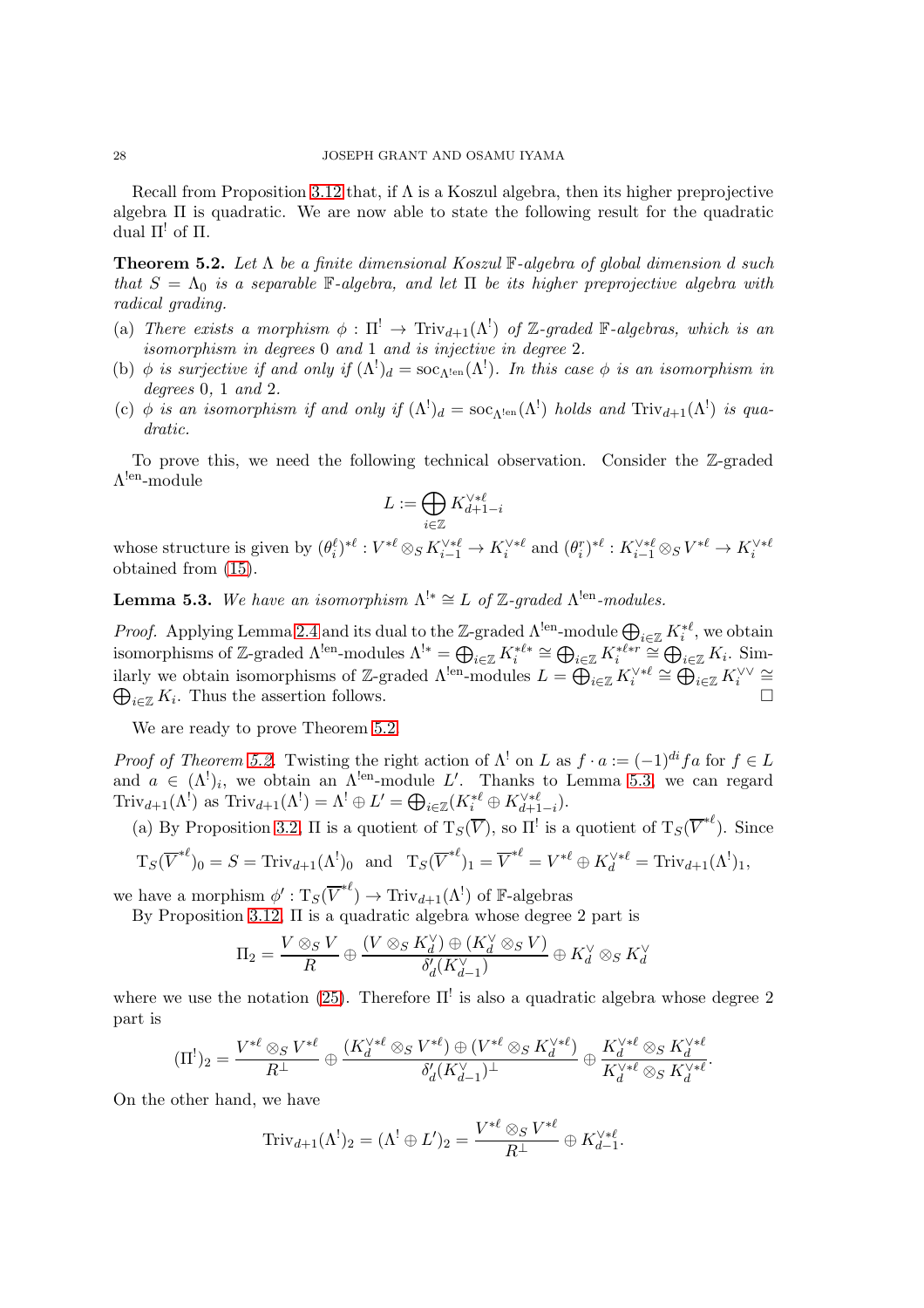Now we compare  $(\Pi^!)_2$  with  $\text{Triv}_{d+1}(\Lambda^!)_2$ . To prove that  $\phi'$  induces the desired morphism  $\phi: \Pi^! \to \text{Triv}_{d+1}(\Lambda^!)$ , it suffices to show that the following sequence is exact.

<span id="page-28-1"></span>
$$
0 \to \delta_d'(K_{d-1}^{\vee})^{\perp} \to (V^{*\ell} \otimes_S K_d^{\vee * \ell}) \oplus (K_d^{\vee * \ell} \otimes_S V^{*\ell}) \xrightarrow{\phi'} K_{d-1}^{\vee * \ell} \tag{26}
$$

By our definition of the  $\Lambda^{\text{len}}$ -module structure on L', the morphism  $\phi'$  in [\(26\)](#page-28-1) is  $(\theta_d^{\ell} +$  $(-1)^d \theta_d^r$ <sup>\*</sup>. Since  $\theta_d^{\ell} + (-1)^d \theta_d^r : K_{d-1}^{\vee} \to (K_d^{\vee} \otimes_S V) \oplus (V \otimes_S K_d^{\vee})$  is the restriction of  $\delta'_{d}$ , the sequence [\(26\)](#page-28-1) is exact. In fact, for a morphism  $\gamma: X \to Y$  of  $S^{en}$ -modules, the sequence  $0 \to \gamma(X)^{\perp} \to Y^{*\ell} \xrightarrow{\gamma^*\ell} X^{*\ell}$  is clearly exact. This completes the proof.

(b) Since  $\phi$  is an isomorphism in degrees 0 and 1 by (a), we have that  $\phi$  is surjective if and only if  $Triv_{d+1}(\Lambda^!)$  is generated in degrees 0 and 1 as an algebra. We know that the algebras  $\Pi^!$  and  $\text{Triv}_{d+1}(\Lambda^!)$  are generated by  $V^{*\ell} \oplus K_d^{\vee * \ell}$  and  $V^{*\ell} \oplus \text{head}_{\Lambda^{\text{len}}} L'$  respectively. So  $\phi$  is surjective if and only if  $\phi$  gives a surjection  $V^{*\ell} \oplus K_d^{\vee * \ell} \to V^{*\ell} \oplus \text{head}_{\Lambda^{len}} L'$  if and only if  $L'_1 = \text{head}_{\Lambda^{\text{len}}} L'$  if and only if  $(\Lambda^{\text{lg}})_1 = \text{head}_{\Lambda^{\text{len}}}(\Lambda^{\text{lg}})$ . Applying  $(-)^*$ , this is equivalent to  $(\Lambda^!)_d = \operatorname{soc}_{\Lambda^{\text{len}}}(\Lambda^!)$ .

The latter assertion is immediate from (a).

(c) The 'only if' part is clear from part (b) and the fact that  $\Pi^!$  is quadratic. The 'if' part follows from Lemma [2.5](#page-6-1) because both algebras are quadratic and  $\phi$  is an isomorphism in degrees  $0, 1,$  and  $2.$ 

We have the following nice property of  $\phi$ .

<span id="page-28-0"></span>**Theorem 5.4.** If  $\Lambda$  is Koszul and d-hereditary, then the natural morphism  $\phi : \Pi^! \rightarrow$  $\text{Triv}_{d+1}(\Lambda^!)$  is surjective.

To prove this, we need the following.

<span id="page-28-2"></span>**Lemma 5.5.** Let  $\Lambda$  be a Koszul algebra and  $i \geq 0$ . Then  $\text{Ext}_{\Lambda^{\text{en}}}^i(\Lambda, \Lambda^{\text{en}})_{-i} \cong (\text{soc}_{\Lambda^{\text{len}}}(\Lambda^!))_i$ .

*Proof.* Recall that  $Ext^i_{\Lambda^{en}}(\Lambda, \Lambda^{en})$  is the cohomology of the complex

$$
\Lambda\otimes_S K_{i-1}^\vee\otimes_S\Lambda\xrightarrow{\delta_i'}\Lambda\otimes_S K_i^\vee\otimes_S\Lambda\xrightarrow{\delta_{i+1}'}\Lambda\otimes_S K_{i+1}^\vee\otimes_S\Lambda.
$$

Taking the degree  $-i$  part,  $\text{Ext}_{\Lambda^{en}}^i(\Lambda, \Lambda^{en})_{-i}$  is the kernel of the morphism

$$
\delta'_{i+1} = \theta_{i+1}^{\ell} + (-1)^{i+1} \theta_{i+1}^r : K_i^{\vee} \to (K_{i+1}^{\vee} \otimes_S V) \oplus (V \otimes_S K_{i+1}^{\vee}) \subset \Lambda \otimes_S K_{i+1}^{\vee} \otimes_S \Lambda.
$$

By adjunctions,  $f \in K_i^{\vee}$  is in the kernel if and only if  $V^{*r} \cdot f = 0 = f \cdot V^{*\ell}$ .

On the other hand, we have  $(\Lambda^!)_i = K_i^{*\ell}$  and  $(\text{soc}_{\Lambda^!\text{en}}(\Lambda^!))_i = \{f \in K_i^{*\ell} \mid V^{*\ell} \cdot f = 0 = 0\}$  $i$  and  $\left(\text{soc}_{\Lambda^{[\text{en}}(1)})/i - 1\right) \subset \Lambda_i$  $f \cdot V^{*\ell}$ . By Lemma 2.4 and its dual, the isomorphism  $K_i^{*\ell} \cong K_i^{\vee}$  induces an isomorphism

$$
(\operatorname{soc}_{\Lambda^{\operatorname{len}}}(\Lambda^{\mathfrak{l}}))_i \cong \{ f \in K_i^{\vee} \mid V^{*r} \cdot f = 0 = f \cdot V^{*\ell} \} = \operatorname{Ext}_{\Lambda^{\operatorname{en}}}^i(\Lambda, \Lambda^{\operatorname{en}})_{-i}.
$$

Now we are ready to prove Theorem [5.4.](#page-28-0)

*Proof.* Suppose  $\phi$  is not surjective, so  $\operatorname{soc}_{\Lambda^{len}}(\Lambda^!) \neq (\Lambda^!)_d$  holds by Theorem [5.2\(](#page-27-0)b). By Lemma [5.5,](#page-28-2) we have  $Ext^i_{\Lambda^{en}}(\Lambda, \Lambda^{en}) \neq 0$ , a contradiction to our assumption that  $\Lambda$  is  $d$ -hereditary.

Now we look at the case  $d = 1$ .

<span id="page-28-3"></span>**Example 5.6.** Let Q be a connected quiver and  $\Lambda = \mathbb{F}Q$ . Assume that  $\Lambda$  is 1-hereditary, that is,  $Q$  is not of type  $A_1$  by our convention.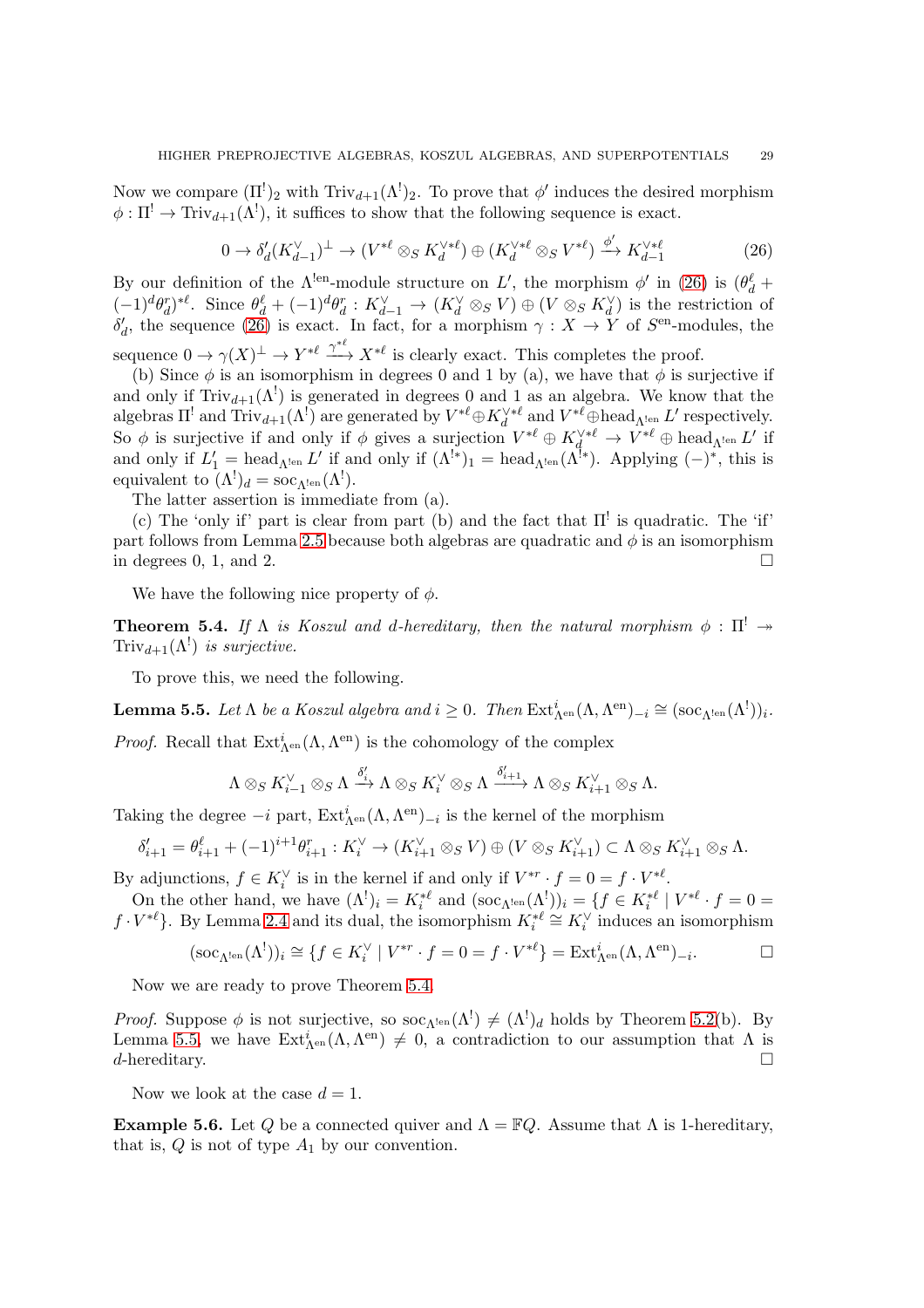Then  $\Pi^!$  is given by the double quiver  $\overline{Q}$  with the following relations, where we denote by  $(-)^*$  the canonical involution of  $\overline{Q}$ : For any arrows  $\alpha$  and  $\beta$  in  $\overline{Q}$ ,  $\alpha\beta = 0$  if  $\beta \neq \alpha^*$ , and  $\alpha \alpha^* = \pm \beta \beta^*$  if  $\alpha$  and  $\beta$  start at the same vertex.

This implies that, if Q is not of type  $A_2$ , then  $(\Pi^!)_i$  is non-zero if and only if  $i = 0, 1$  or 2.

If Q is of type  $A_2$ , then  $\Pi^!$  is the path algebra of  $[1 \rightleftarrows 2]$  and hence infinite dimensional, while  $\text{Triv}_2(\Lambda^!)$  is the factor algebra of  $\Pi^!$  by the ideal generated by paths of length 3.

For other cases in  $d = 1$ , we have the following.

<span id="page-29-0"></span>**Theorem 5.7.** Let Q be a connected acyclic quiver which is not of type  $A_1$  and  $\Lambda := \mathbb{F} Q$ its path algebra. Then the natural morphism  $\phi : \Pi^! \to \text{Triv}_2(\Lambda^!)$  is an isomorphism if and only if Q is not of type  $A_2$ .

*Proof.* By Example [5.6,](#page-28-3) we only have to show the 'if' part. Clearly  $\Lambda^!$  is the factor algebra of  $\mathbb{F}Q^{\text{op}}$  by the ideal generated by all paths of length 2. Thus  $(\Lambda^!)_i$  is non-zero only when  $i = 0$  or 1, and  $(\Lambda^!)_1 = \text{soc}_{\Lambda^{!}}(\Lambda^!)$  holds since Q is not of type  $A_1$ . By Theorem [5.2\(](#page-27-0)b), we have that  $\phi$  is surjective morphism which is an isomorphism in degrees 0, 1 and 2. On the other hand,  $\text{Triv}_2(\Lambda^!)_i$  is non-zero only when  $i = 0, 1, \text{ or } 2$ , while  $(\Pi^!)_i$  is non-zero only when  $i = 0, 1$ , or 2 by Example [5.6.](#page-28-3) Thus the assertion follows.

As an application of Theorem [5.7,](#page-29-0) we recover a well-known result, which is mentioned in Section 5.1 of [\[BBK02\]](#page-33-6) and in the introduction of [\[HK01\]](#page-34-26):

**Corollary 5.8.** Let Q be a connected quiver which is not of type  $A_1$  or  $A_2$  and has bipartite orientation, and  $\Lambda := \mathbb{F}Q$  its path algebra. Then

$$
\Pi^! \cong \operatorname{Triv}(\Lambda).
$$

*Proof.* This is a consequence of Theorem [5.7](#page-29-0) because, when  $Q$  has bipartite orientation, we have  $\Lambda^! \cong \Lambda^{\text{op}}$  and Triv $(\Lambda^{\text{op}}) \cong \text{Triv}(\Lambda)$ . Moreover, as Q is bipartite, the algebra automorphism  $\sigma$  is inner: it is induced by a change of sign at either the sources or the sinks. Thus Triv<sub>2</sub>( $\Lambda$ ) ≅ Triv( $\Lambda$ ).

**Example 5.9.** Note that our map  $\phi$  is not necessarily injective nor surjective. Let  $\Lambda$  be the Koszul algebra given by taking the quotient of the path algebra of the quiver

$$
1 \stackrel{\alpha}{\rightarrow} 2 \stackrel{\beta}{\rightarrow} 3 \stackrel{\gamma}{\rightarrow} 4
$$

by the ideal  $(\alpha\beta)$ . Then  $\Pi^!$  is infinite dimensional and Triv<sub>3</sub>( $\Lambda^!$ ) is 16-dimensional. The kernel of  $\phi$  is the infinite-dimensional space  $(\Pi^!)_{\geq 4}$  and the cokernel is 2-dimensional, generated by  $\gamma \in K_1 \subseteq \text{Triv}_3(\Lambda^!)_2$  and  $e_4 \in K_0 \subseteq \text{Triv}_3(\Lambda^!)_3$ .

5.2. Type A examples. We finish this article by applying our theory to higher type A d-representation finite algebras [\[Iya11,](#page-34-21) [IO11\]](#page-34-8).

Let  $1 \leq d < \infty$  and  $2 \leq s < \infty$ . Let  $\overline{Q}^{(d,s)}$  denote the quiver whose vertices are  $d+1$ tuples  $x = (x_1, \ldots, x_{d+1})$  of nonnegative integers that sum to  $s - 1$ , and whose arrows are

$$
\alpha_{x,i}: x \to x + f_i
$$

for  $1 \leq i \leq d+1$  whenever  $x_i \geq 1$ , where

$$
f_i = (0, \ldots, 0, -1, +1, 0, \ldots, 0)
$$
 and  $f_{d+1} = (1, \ldots, 0, \ldots, 0, -1).$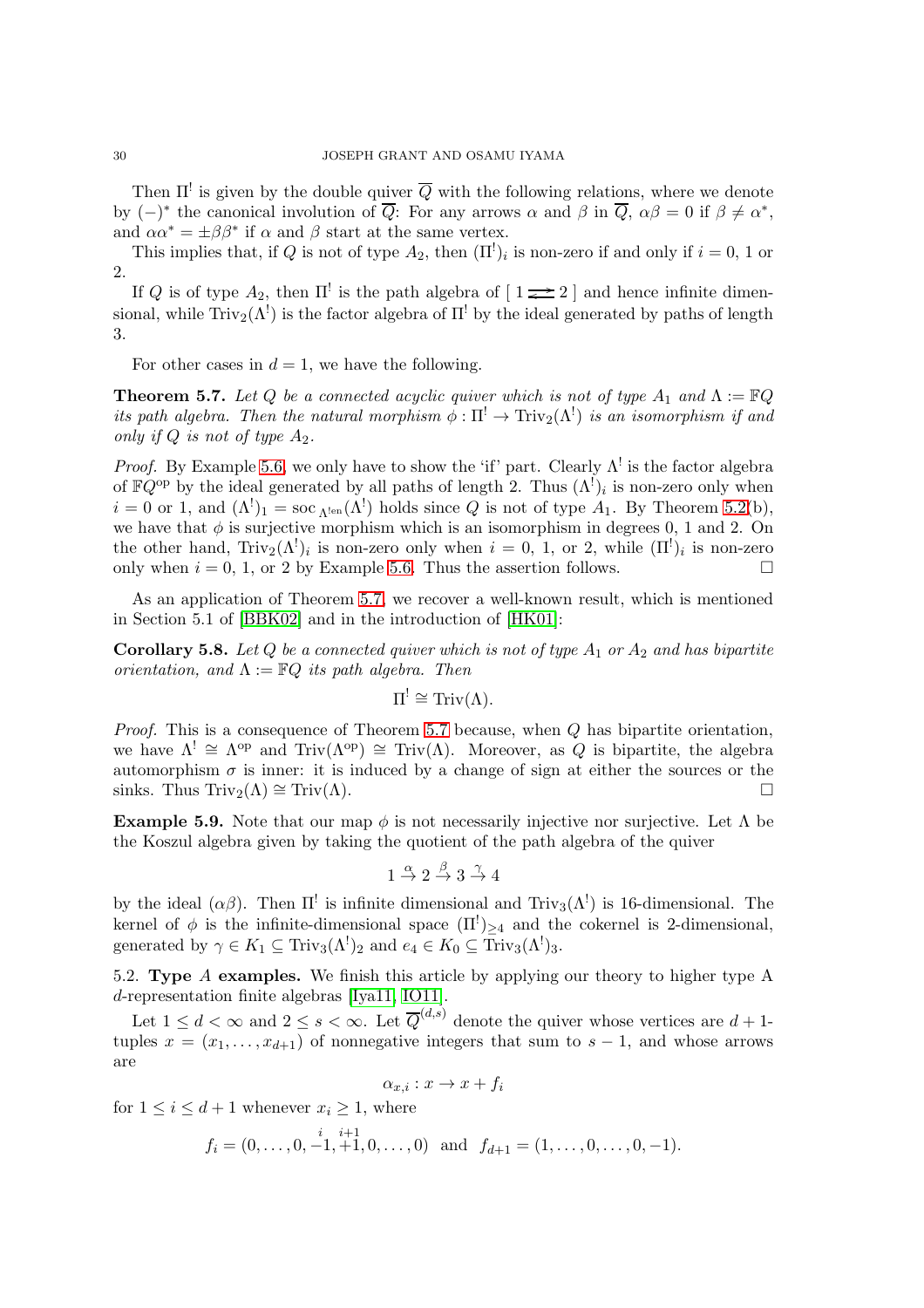Let  $Q^{(d,s)}$  be the quiver obtained by removing all arrows of the form  $\alpha_{x,d+1}$  from  $\overline{Q}^{(d,s)}$ . For example, the quivers  $\overline{Q}^{(2,5)}$  and  $Q^{(2,5)}$  are the following.



Let  $I^{(d,s)}$  denote the ideal of  $\mathbb{F}Q^{(d,s)}$  generated by elements:

$$
\alpha_{x,i}\alpha_{x+f_i,j} = \alpha_{x,j}\alpha_{x+f_j,i}
$$
 if  $x_i, x_j \ge 1$ ;  
\n
$$
\alpha_{x,i}\alpha_{x+f_i,i+1} = 0
$$
 if  $x_i \ge 1$  and  $x_{i+1} = 0$ ,

where  $x \in Q_0^{(d,s)}$  $\binom{a,s}{0}$  and  $1 \leq i < j \leq d$ . For a field F, let

$$
\Lambda^{(d,s)} = \mathbb{F} Q^{(d,s)}/I^{(d,s)}.
$$

Then  $\Lambda^{(d,s)}$  is d-RF [\[Iya11,](#page-34-21) Theorems 1.18, 6.12]. Also, as  $I^{(d,s)}$  is a homogeneous ideal with respect to the path length grading on  $\mathbb{F}Q^{(d,s)}$ ,  $\Lambda^{(d,s)}$  inherits this grading.

The following notation will be useful: for a vertex x in  $Q^{(d,s)}$ , let  $e_x$  denote the idempotent of  $\Lambda$  corresponding to the vertex x, and let

$$
\alpha_i = \sum \alpha_{x,i}.
$$

Then the relations in  $\Lambda^{(d,s)}$  can be rewritten as:

$$
e_x(\alpha_i\alpha_j - \alpha_j\alpha_i) = 0
$$
 for all vertices x and all  $i \neq j$ .

We have a natural morphism  $\phi : \Pi^! \to \text{Triv}_{d+1}(\Lambda^!)$ . We know by Theorem [5.2](#page-27-0) and Corollary [5.4](#page-28-0) that  $\phi$  is always surjective. If  $s \geq 3$ , then it is shown in [\[Gra19,](#page-34-25) Section 3] that  $\phi$  is an isomorphism.

We will make use of the following result:

**Proposition 5.10** ([\[Gra19,](#page-34-25) Proposition 3.4]).  $\Lambda$  is a Koszul algebra.

<span id="page-30-0"></span>**Lemma 5.11.** The space  $K_d$  has an  $S^{en}$ -module basis  $\{k_x \mid x \in Q_0, x_1 \neq 0\}$ , where

$$
k_x = e_x \sum_{\sigma \in S_d} (\operatorname{sgn} \sigma) \alpha_{\sigma(1)} \alpha_{\sigma(2)} \cdots \alpha_{\sigma(d)}.
$$

*Proof.* Fix  $0 \le r \le d - 2$ . First we show that  $k_x \in V^r R V^{d-r-2}$ . For any vertex y and any  $i \neq j$  we have  $e_y(\alpha_i \alpha_j - \alpha_j \alpha_i) \in R$ . Thus, for any indices  $i_1, \ldots, i_{d-2}$  such that  $\{i, j, i_1, \ldots, i_{d-2}\} = \{1, 2, \ldots, d\}$  we have  $e_x \alpha_{i_1} \ldots \alpha_{i_r} (\alpha_i \alpha_j - \alpha_j \alpha_i) \alpha_{r+1} \ldots \alpha_{d-2} \in$  $V^r R V^{d-r-2}$ . Summing over all such sets  $\{i_1, \ldots, i_{d-2}\}$ , with sign, we get that  $k_x \in$  $V^r R V^{d-r-2}$ . But this did not depend on r, so we have  $k_x \in K_d = \bigcap_{r=0}^{d-2} V^r R V^{d-r-2}$ .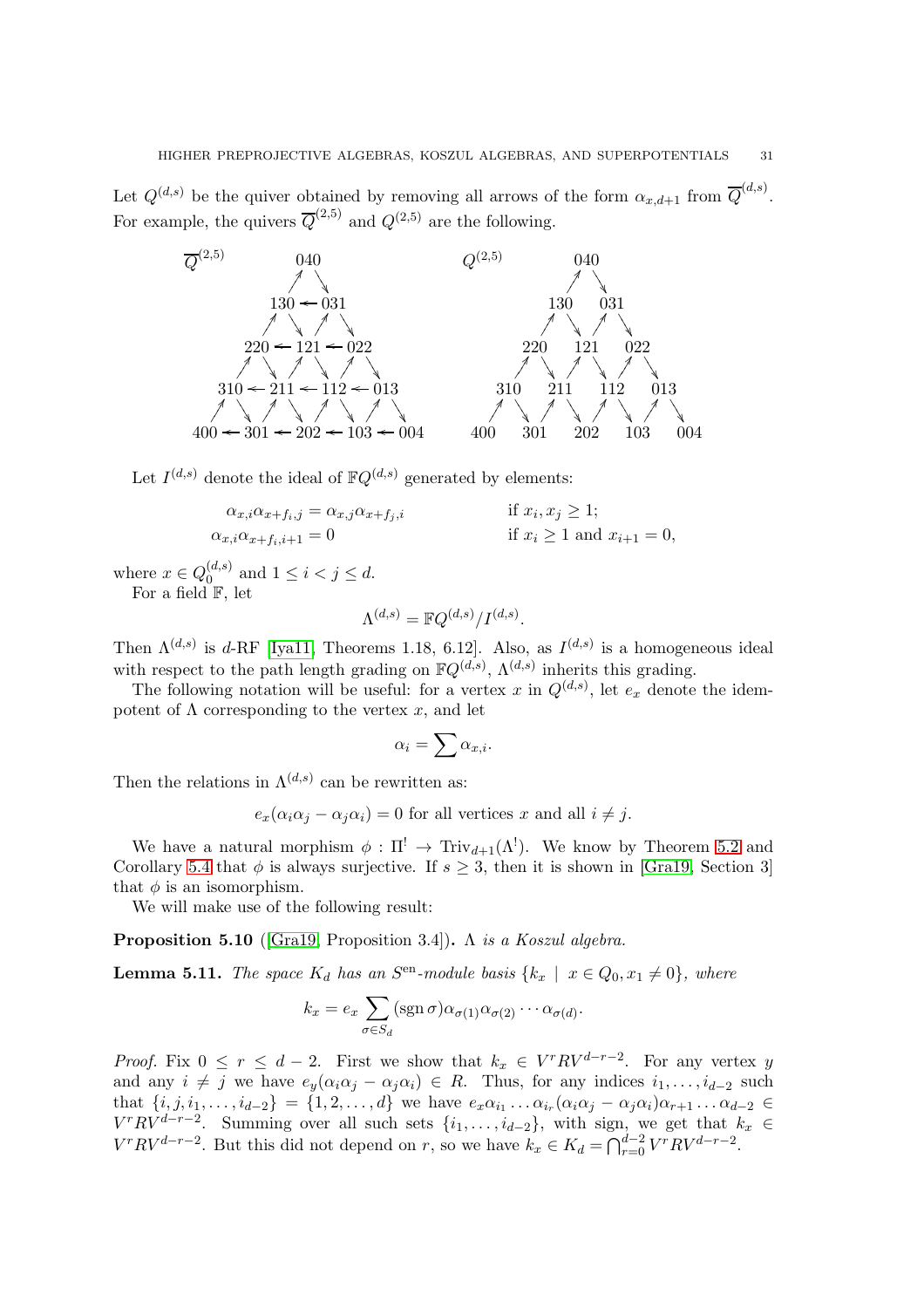Conversely, consider an element  $k \in K_d$ . Without loss of generality,  $k = e_x k$  for some vertex x. No summand of k can be of the form  $p\alpha_i\alpha_i q$  with  $p \in V^r$  and  $q \in V^{d-r-2}$ , or else  $k \notin V^r R V^{d-r-2}$ . So we must have

$$
k = e_x \sum_{\sigma \in S_d} \lambda_\sigma \alpha_{\sigma(1)} \alpha_{\sigma(2)} \cdots \alpha_{\sigma(d)}
$$

for some scalars  $\lambda_{\sigma} \in \mathbb{F}$ . But this can only be in  $RV^{d-2}$  if  $\lambda_{\sigma} + \lambda_{(12)\sigma} = 0$ . Similarly, we have  $\lambda_{\sigma} + \lambda_{(i,i+1)\sigma} = 0$  for all  $1 \leq i < d$ . Thus sgn  $\sigma = \text{sgn } \tau$  implies  $\lambda_{\sigma} = \lambda_{\tau}$ , and  $\text{sgn}\,\sigma = -\text{sgn}\,\tau \text{ implies } \lambda_{\sigma} = -\lambda_{\tau}.$  So k is a scalar multiple of  $k_x$ .

Let  $\overline{I}^{(d,s)}$  denote the ideal of  $\mathbb{F}_{Q}^{\overline{Q}^{(d,s)}}$  generated by elements:

$$
\alpha_{x,i}\alpha_{x+f_i,j} = \alpha_{x,j}\alpha_{x+f_j,i}
$$
 if  $x_i, x_j \ge 1$ ;  
\n
$$
\alpha_{x,i}\alpha_{x+f_i,i+1} = 0
$$
 if  $x_i \ge 1$  and  $x_{i+1} = 0$ ,

where  $x \in \overline{Q}_0^{(d,s)}$  $0 \n\in (a, b)$  and  $1 \leq i \leq j \leq d+1$ . Here,  $\alpha_{x+f_{d+1},d+2}$  should be interpreted as  $\alpha_{x+f_{d+1},1}$ . As an application of our results in this paper, we give the following description of the higher preprojective algebra of Λ, which recovers the quiver with relations in [\[IO11,](#page-34-8) Definition 5.1, Proposition 5.48].

**Theorem 5.12.** Let  $\Pi = \Pi(\Lambda)$ . The quiver  $\overline{Q}$  of  $\Pi$  is  $\overline{Q}^{(d,s)}$ , and we have an isomorphism  $\Pi\cong \mathbb{F}\overline{Q}^{(d,s)}/\overline{I}^{(d,s)}.$ 

Proof. The former statement follows from Proposition [3.2.](#page-9-4) We prove the latter one. From Lemma [5.11](#page-30-0) we obtain the superpotential

$$
W = \sum_{\sigma \in S_d} (\operatorname{sgn} \sigma) \alpha_{\sigma(1)} \alpha_{\sigma(2)} \cdots \alpha_{\sigma(d)} \alpha_{d+1}
$$

for  $\overline{Q}$ . By differentiating this superpotential with respect to all paths of length  $d-1$  in  $\overline{Q}$ , we have the isomorphism.

We now apply Theorem [4.21](#page-25-0) to obtain a large family of pairs of almost Koszul algebras. This statement generalizes [\[BBK02,](#page-33-6) Corollary 4.3] for type A quivers. It appears to be the first construction of  $(p, q)$ -Koszul algebras for all  $p, q \geq 2$ .

**Proposition 5.13.** If  $s \geq 3$  and  $n \geq 1$ , then  $\Pi$  and  $\Pi'$  are an almost Koszul pair:  $\Pi$  is  $(s-1, d+1)$ -Koszul and  $\Pi^!$  is  $(d+1, s-1)$ -Koszul.

*Proof.* Theorem [4.21](#page-25-0) tells us that  $\Pi$  is  $(p, d + 1)$ -Koszul if  $\Pi$  is concentrated in degrees 0 to p, and [\[BBK02,](#page-33-6) Proposition 3.11] tells us that the quadratic dual of a  $(p, q)$ -Koszul ring with  $p, q \geq 2$  is a  $(q, p)$ -Koszul ring. So we just need to show that  $\Pi$  is concentrated in degrees 0 to  $s - 1$ .

We use Martínez-Villa's result that all projective modules for a  $\mathbb{Z}$ -graded self-injective algebra have the same Loewy length [\[MV99,](#page-34-27) Theorem 3.3]. Thus we only need to show that there is a projective  $\Pi$ -module concentrated in degrees 0 to  $s-1$ . Consider the left projective II-module  $\text{He}_{(s-1,0,...,0)}$  associated to the vertex  $x = (s-1,0,...,0)$ . First we claim that all paths starting at x are of the form  $e_x \alpha_1^d$ . To see this, note that the arrows in  $\overline{Q}$  ensure that every path not of this form starting at x must begin  $e_x \alpha_1^m \alpha_2$  for some  $m \geq 1$ . But then the commutation relations in  $\Pi$  show that  $e_x \alpha_1^m \alpha_2 = e_x \alpha_1 \alpha_2 \alpha_1^{m-1}$ . But  $e_x\alpha_1\alpha_2=0$ . Next we note that  $e_x\alpha_1^d$  is nonzero for  $0 \leq d \leq s-1$  and is zero for  $d \geq s$ . So  $\Pi e_{(s-1,0,\ldots,0)}$  is nonzero precisely in degrees 0 to  $s-1$ .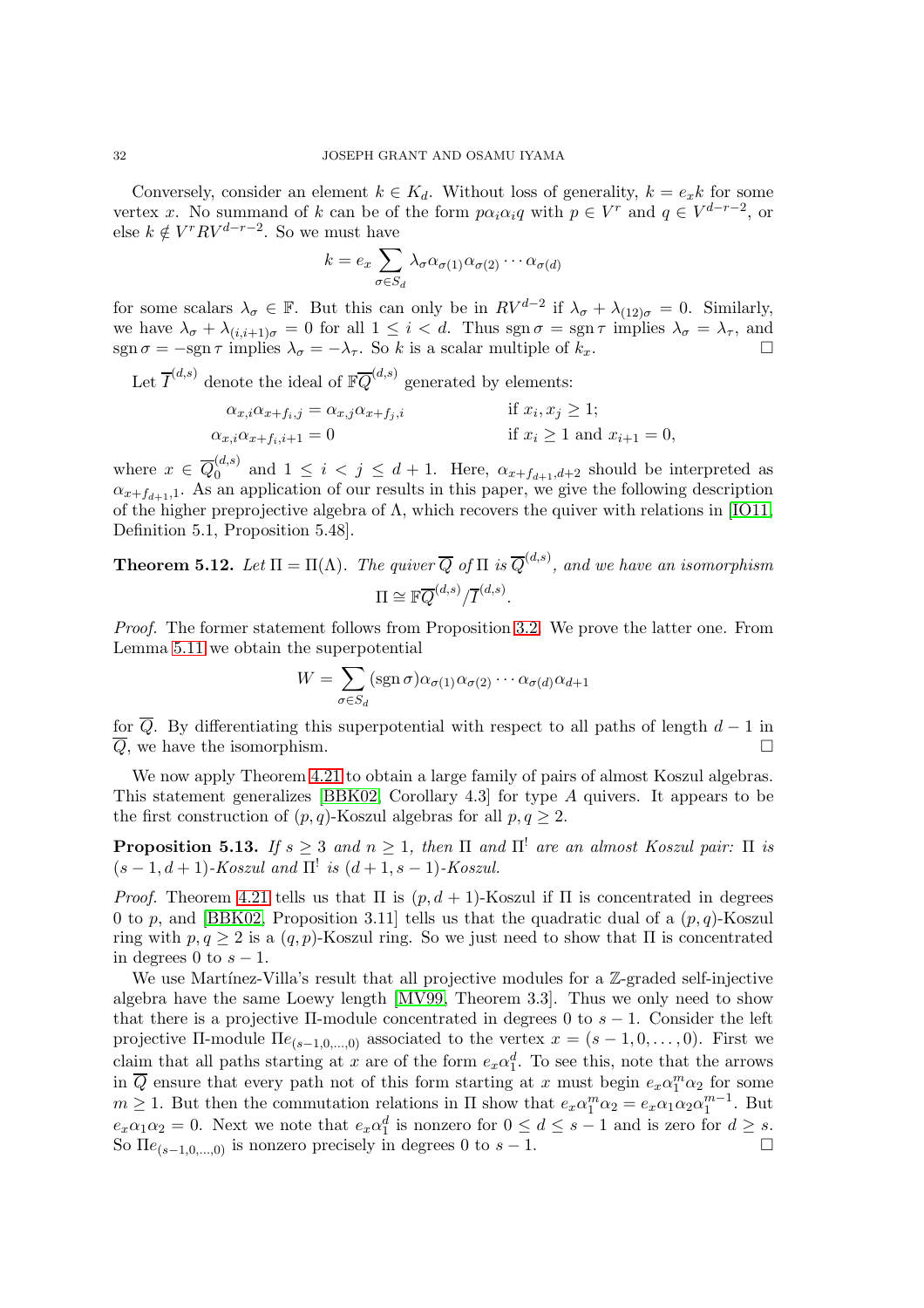#### APPENDIX A. ON GLOBAL DIMENSION OF Z-GRADED RINGS

The aim of this appendix is to remark that several possible definitions of global dimensions of Z-graded rings coincide.

For a ring A, we denote by A -Mod the abelian category of all left A-modules. For a Z-graded ring  $A = \bigoplus_{i \in \mathbb{Z}} A_i$ , we denote by  $A$ -Mod<sup>Z</sup> the abelian category of all Z-graded left A-modules. We denote by Mod- A and  $\text{Mod}^{\mathbb{Z}}$ - A the right versions. If  $A_i = 0$  for all  $i < 0$ , then by [\[NV79,](#page-35-13) I.7.8] (see also [\[MR01,](#page-34-28) 7.6.18(ii)]) and [\[NV04,](#page-35-14) 2.4.8], we have

<span id="page-32-1"></span>gl.dim  $(A \cdot Mod) = \text{gl.dim}(A \cdot Mod^{\mathbb{Z}}) = \sup\{\text{proj.dim}_A X \mid X \in A \cdot Mod^{\mathbb{Z}} : \text{cyclic}\}(27)$ 

gl.dim (Mod- A) = gl.dim (Mod<sup>Z</sup>- A) = sup{proj.dim  $X_A \mid X \in \text{Mod}^{\mathbb{Z}}-A$  : cyclic}.(28)

The aim of this section is to prove the following general observation.

<span id="page-32-0"></span>**Theorem A.1.** Let  $A = \bigoplus_{i \geq 0} A_i$  be a Z-graded ring. If  $A_0$  is artinian, then

gl.dim  $(A - Mod) = \sup \{ \text{proj. dim}_A X \mid X \in A - Mod^{\mathbb{Z}} : simple \}$ 

= gl.dim (Mod- A) = sup{proj. dim  $X_A | X \in Mod^{\mathbb{Z}}$ - A : simple}.

It is well-known that [\(27\)](#page-32-1) fails if we drop the condition  $A_i = 0$  for  $i < 0$ , e.g.  $A =$  $k[x, x^{-1}]$  with field  $A_0 = k$  and deg  $x = 1$ . Also Theorem [A.1](#page-32-0) fails if  $A_0$  is not artinian, e.g.  $A = A_0 \oplus A_1 = \mathbb{Z} \oplus \mathbb{Q}x$  is a subring of  $\mathbb{Q}[x]/(x^2)$ .

Theorem [A.1](#page-32-0) follows immediately from [\(27\)](#page-32-1), [\(28\)](#page-32-1) and the following observation.

<span id="page-32-2"></span>**Lemma A.2.** Let  $A = \bigoplus_{i \geq 0} A_i$  be a Z-graded ring. If  $A_0$  is left artinian, then

gl.dim  $(A \cdot \text{Mod}^{\mathbb{Z}}) \leq \sup \{ \text{proj.} \dim X_A \mid X \in \text{Mod}^{\mathbb{Z}} \text{-} A : simple \}.$ 

To prove this, we need a preparation. For  $i \in \mathbb{Z}$ , let  $\mathscr{P}^i$  be the full subcategory of A-Mod<sup> $\mathbb Z$ </sup> consisting of arbitrary direct sums of modules of the form  $Ae(-i)$  for some idempotents  $e \in A_0$ . Let  $\mathscr P$  be the full subcategory of A-Mod<sup> $\mathbb Z$ </sup> consisting of arbitrary direct sums of objects from  $\mathscr{P}^i$  for all  $i \in \mathbb{Z}$ .

<span id="page-32-3"></span>**Lemma A.3.** Let  $A = \bigoplus_{i \geq 0} A_i$  be a Z-graded ring such that  $A_0$  is left artinian, and  $J := (\text{rad } A_0) \oplus (\bigoplus_{i \geq 1} A_i)$ . For any  $X \in A$ -Mod<sup>Z</sup> such that  $X_j = 0$  for  $j \ll 0$ , there exists a surjective morphism  $f: P \to X$  in A-Mod<sup>Z</sup> with  $P \in \mathscr{P}$  such that Ker  $f \subset JP$ and  $(\text{Ker } f)_i = 0$  for  $j \ll 0$ .

*Proof.* Without loss of generality, we can assume  $X_j = 0$  for all  $j < 0$ . We take a morphism  $f^0: P^0 \to X$  in A-Mod<sup>Z</sup> with  $P^0 \in \mathscr{P}^0$  such that  $(f^0)_0: (P^0)_0 \to X_0$  is a projective cover of the  $A_0$ -module  $X_0$ . Assume that  $f^j: P^j \to X$  with  $P^j \in \mathscr{P}^j$  are constructed for  $0 \leq j \leq i$  such that

$$
f^{[0,i)} := (f^0, \dots, f^{i-1}) : P^{[0,i)} := \bigoplus_{0 \le j < i} P^j \to X
$$

satisfies  $(\text{Cok } f^{[0,i)})_j = 0$  for all  $j < i$ . We take a morphism  $g^i : P^i \to \text{Cok } f^{[0,i)}$  in A-Mod<sup>Z</sup> with  $P^i \in \mathscr{P}^i$  such that  $(g^i)_i : (P^i)_i \to (\text{Cok } f^{[0,i)})_i$  is a projective cover of the  $A_0$ -module  $(\text{Cok } f^{[0,i)})_i$ . We lift  $g^i$  to  $f^i: P^i \to X$ . Then  $f^j$  with  $0 \leq j \leq i$  satisfy the same assumption.

Now we show that the morphism  $f := (f^j)_{j \leq 0} : P := \bigoplus_{0 \leq j} P^j \to X$  satisfies the desired properties. Clearly f is surjective, and  $P \in \mathscr{P}$  and  $(\text{Ker } \tilde{f})_j = 0$  holds for all  $j < 0$ . It remains to show Ker  $f \subset JP$ . Take any  $x=(x^j)_{j\geq 0} \in \text{Ker } f$  with  $x^j \in P^j$ . Then the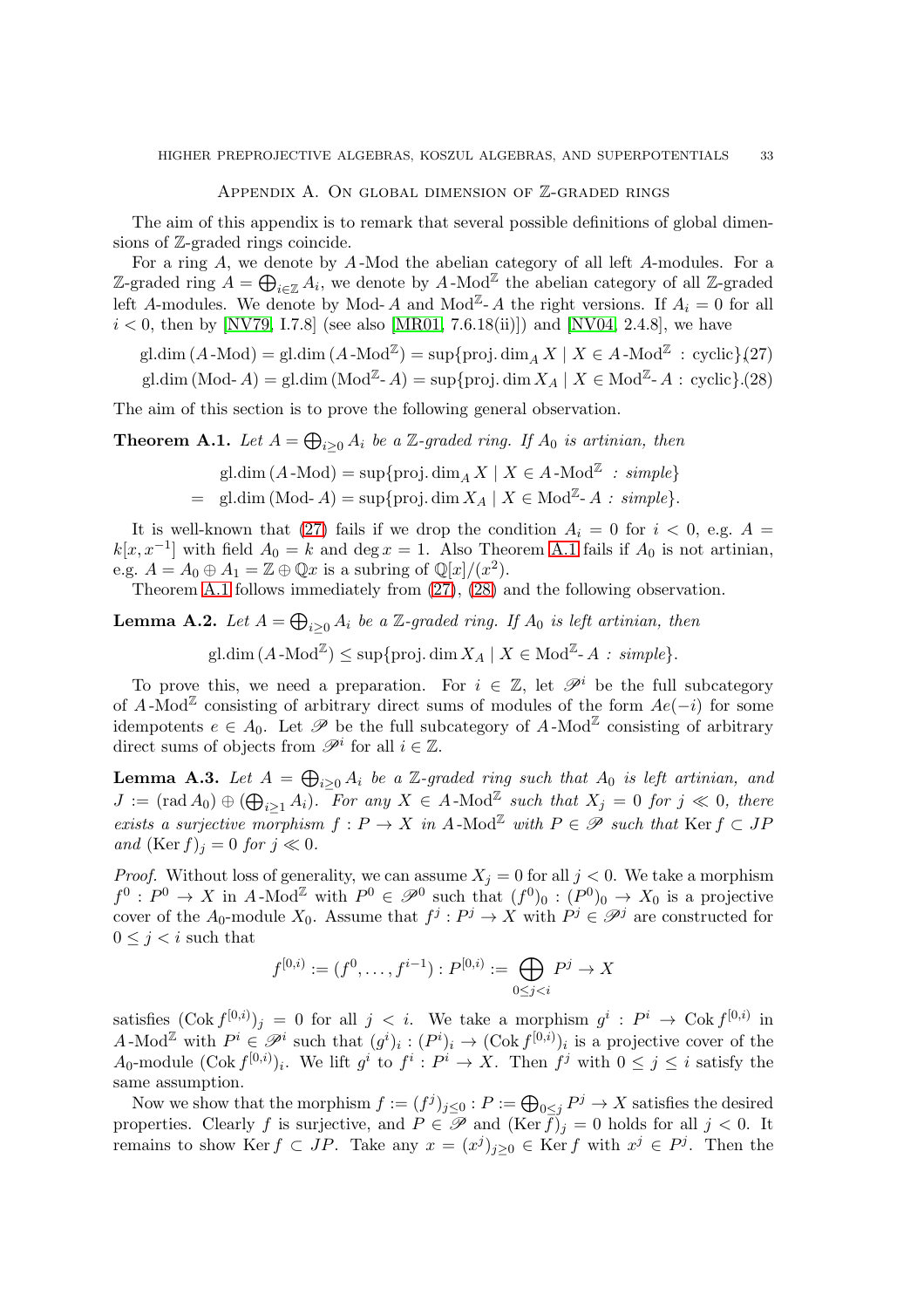composition  $P \xrightarrow{f} X \to \text{Cok } f^{[0,i)}$  sends  $(x^j)_{j\geq i}$  to zero, and  $(x^j)_{j>i}$  to an element in  $(\text{Cok } f^{[0,i]})_{>i}$ . Thus  $g^i(x^i)$  belongs to  $(\text{Cok } f^{[0,i]})_{>i}$ . Since  $(g^i)_i : (P^i)_i \to (\text{Cok } f^{[0,i]})_i$  is a projective cover,  $x^i \in JP^i$  holds, as desired.

Now we are ready to prove Lemma [A.2.](#page-32-2)

*Proof of Lemma [A.2.](#page-32-2)* Since  $A_0$  is left artinian,  $A/J = A_0/\text{rad } A_0$  is a semisimple ring and  $A/J$  is a semisimple right A-module. Let  $\ell = \text{proj.dim}(A/J)_A$ . Thanks to [\(27\)](#page-32-1), it suffices to show that proj.  $\dim_A X \leq \ell$  holds for any  $X \in A$ -Mod<sup>Z</sup> which is cyclic. Since  $X_i = 0$ holds for  $i \ll 0$ , by applying Lemma [A.3](#page-32-3) to X and its syzygies repeatedly, we obtain an exact sequence

$$
\cdots \xrightarrow{f^3} Q^2 \xrightarrow{f^2} Q^1 \xrightarrow{f^1} Q^0 \to X \to 0
$$

such that  $Q^i \in \mathscr{P}$  and  $f^i(Q^i) \subset JQ^{i-1}$  for all i. Since  $(A/J) \otimes f^i = 0$  for all  $i > 0$ , we have

$$
Q^{\ell+1}/JQ^{\ell+1} = (A/J) \otimes_A Q^{\ell+1} = \text{Tor}_{\ell+1}^A (A/J, X) = 0.
$$

Thus  $Q^{\ell+1} = 0$  and hence proj.  $\dim_A X \leq \ell$ .

### **REFERENCES**

- <span id="page-33-7"></span>[AO14] C. Amiot, S. Oppermann, *Higher preprojective algebras and stably Calabi-Yau properties*, Math. Res. Lett. 21 (2014), no. 4, 617–647.
- <span id="page-33-15"></span>[AS87] M. Artin and W. Schelter, Graded algebras of global dimension 3, Advances in Math 66 (1987), 171–216.
- <span id="page-33-0"></span>[Aus86] M. Auslander, Rational singularities and almost split sequences, Trans. Amer. Math. Soc. 293 (1986), no. 2, 511–531.
- <span id="page-33-3"></span>[BGL87] D. Baer, W. Geigle, and H. Lenzing, The preprojective algebra of a tame hereditary Artin algebra, Comm. Algebra 15 (1987), no. 1-2, 425–457.
- <span id="page-33-13"></span>[BL15] R. Bautista, D. López-Aguayo, Potentials for some tensor algebras, [arXiv:1506.05880.](http://arxiv.org/abs/1506.05880)
- <span id="page-33-17"></span>[BGS96] A. Beilinson, V. Ginzburg, and W. Soergel, Koszul duality patterns in representation theory, J. Amer. Math. Soc. 9 (1996), no. 2, 473–527.
- <span id="page-33-12"></span>[BSW10] R. Bocklandt, T. Schedler, and M. Wemyss, Superpotentials and higher order derivations, J. Pure Appl. Algebra 214 (2010), no. 9, 1501–1522.
- <span id="page-33-18"></span>[BG96] A. Braverman and D. Gaitsgory, *Poincaré-Birkhoff-Witt Theorem for Quadratic Algebras of* Koszul Type, J. Algebra 181 (1996) 315–328.
- <span id="page-33-6"></span>[BBK02] S. Brenner, M. Butler, and A. King, Periodic algebras which are almost Koszul, Algebr. Represent. Theory 5 (2002), no. 4, 331–367.
- <span id="page-33-10"></span>[BS10] T. Bridgeland, D. Stern, Helices on del Pezzo surfaces and tilting Calabi-Yau algebras, Adv. Math. 224 (2010), no. 4, 1672–1716
- <span id="page-33-8"></span>[BH] R. O. Buchweitz, L. Hille, *Endomorphism rings of geometric tilting objects*, in preparation.
- <span id="page-33-9"></span>[BHI] R. O. Buchweitz, L. Hille, O. Iyama, *Cluster tilting for projective varieties*, in preparation.
- <span id="page-33-16"></span><span id="page-33-5"></span>[BK99] M. Butler and A. King, *Minimal resolutions of algebras*, J. Algebra 212 (1999), no. 1, 323–362. [CB98] W. Crawley-Boevey, Notes on homological properties of preprojective algebras, unpublished man-
- <span id="page-33-4"></span>uscript, November 1998. [CB99] W. Crawley-Boevey, Preprojective algebras, differential operators and a Conze embedding for deformations of Kleinian singularities, Comment. Math. Helv., 74 (1999), 548–574.
- <span id="page-33-1"></span>[CB00] W. Crawley-Boevey, On the exceptional fibres of Kleinian singularities, Amer. J. Math. 122 (2000), no. 5, 1027–1037.
- <span id="page-33-11"></span>[DWZ08] H. Derksen, J. Weyman, and A. Zelevinsky, Quivers with potentials and their representations I: Mutations, Selecta Math. (N.S.) 14 (2008), no. 1, 59–119.
- <span id="page-33-2"></span>[DR80] V. Dlab and C. Ringel, *The preprojective algebra of a modulated graph*, Representation theory, II (Proc. Second Internat. Conf., Carleton Univ., Ottawa, Ont., 1979), pp. 216–231, Lecture Notes in Math., 832, Springer, Berlin-New York, 1980.
- <span id="page-33-14"></span>[Dug12] A. Dugas, Periodicity of d-cluster-tilted algebras, J. Algebra 368 (2012), 40–52.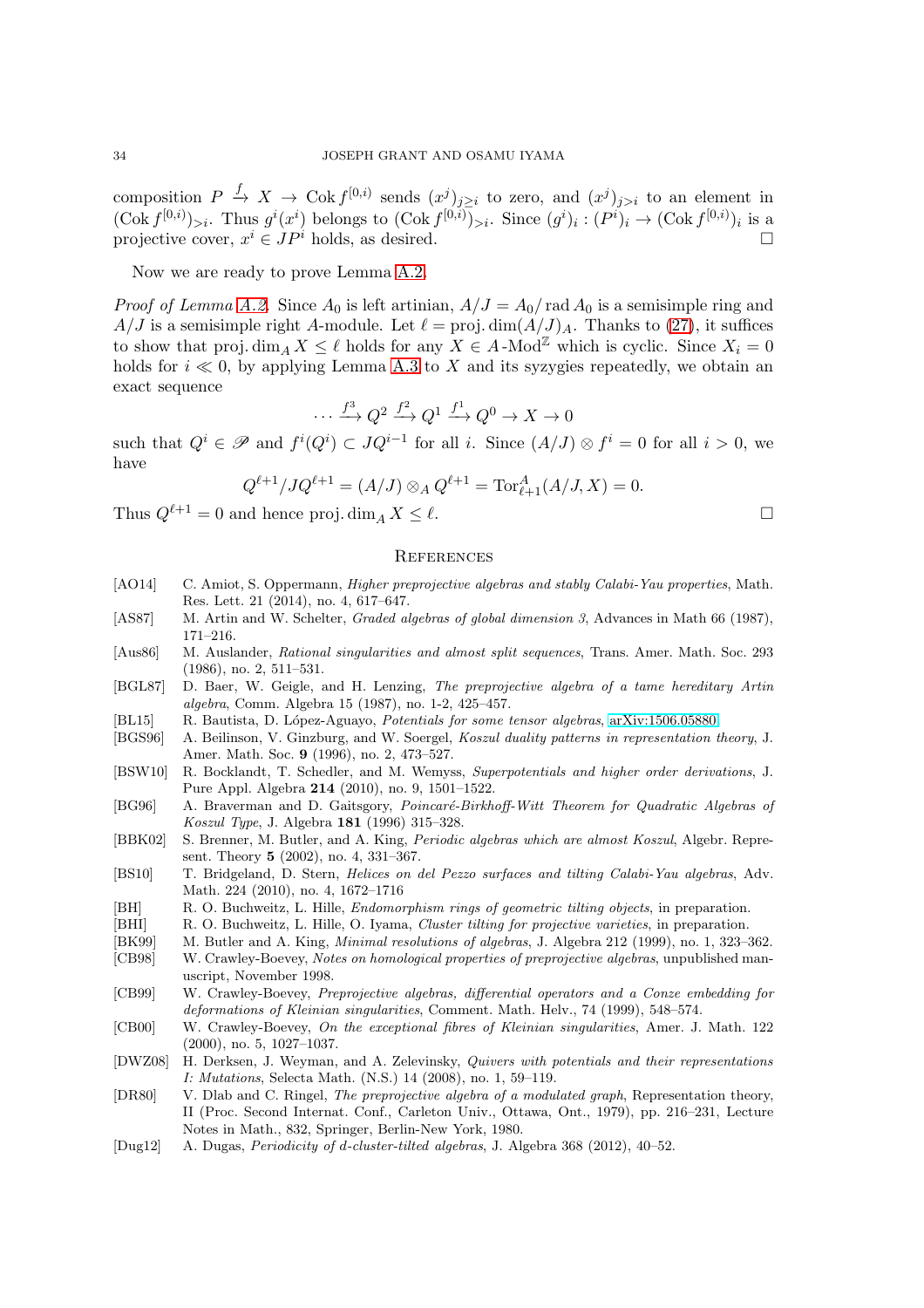- <span id="page-34-15"></span>[DV07] M. Dubois-Violette, Multilinear forms and graded algebras, J. Algebra 317 (2007), no. 1, 198– 225.
- <span id="page-34-11"></span>[EP12a] D. Evans and M. Pugh, The Nakayama automorphism of the almost Calabi-Yau algebras associated to  $SU(3)$  modular invariants, Comm. Math. Phys. 312 (2012), no. 1, 179–222.
- <span id="page-34-12"></span>[EP12b] D. Evans and M. Pugh, On the homology of almost Calabi-Yau algebras associated to SU(3) modular invariants, J. Algebra 368 (2012), 92–125.
- <span id="page-34-0"></span>[GL91] W. Geigle and H. Lenzing, Perpendicular categories with applications to representations and sheaves, J. Algebra 144 (1991), no. 2, 273–343.
- <span id="page-34-1"></span>[GLS13] C. Geiss, B. Leclerc, J. Schröer, Cluster algebras in algebraic Lie theory, Transform. Groups 18 (2013), no. 1, 149–178.
- <span id="page-34-4"></span>[GP79] I. M. Gelfand and V. A. Ponomarev, Model algebras and representations of graphs, Funktsional. Anal. i Prilozhen. 13 (1979), no. 3, 1–12.
- <span id="page-34-25"></span>[Gra19] J. Grant, Higher zigzag algebras, Doc. Math. 24, 749–814 (2019).
- <span id="page-34-23"></span>[GSS03] E. Green, N. Snashall, and Ø. Solberg, The Hochschild cohomology ring of a selfinjective algebra of finite representation type, Proc. Amer. Math. Soc. 131 (2003), no. 11, 3387–3393.
- <span id="page-34-19"></span>[Guo19] J. Guo, On trivial extensions and higher preprojective algebras, [arXiv:1902.04772.](http://arxiv.org/abs/1902.04772)
- <span id="page-34-7"></span>[HI11] M. Herschend and O. Iyama, *Selfinjective quivers with potential and 2-representation-finite* algebras, Compos. Math. 147 (2011), no. 6, 1885–1920.
- <span id="page-34-13"></span>[HIMO14] M. Herschend, O. Iyama, H. Minamoto, S. Oppermann, Representation theory of Geigle-Lenzing complete intersections, to appear in Mem. Amer. Math. Soc., [arXiv:1409.0668.](http://arxiv.org/abs/1409.0668)
- <span id="page-34-10"></span>[HIO14] M. Herschend, O. Iyama, S. Oppermann, n-representation infinite algebras, Adv. Math. 252 (2014), 292–342.
- <span id="page-34-20"></span>[Hil95] L. Hille, Consistent algebras and special tilting sequences, Math. Z. 220 (1995), no. 2, 189–205.
- <span id="page-34-26"></span>[HK01] R. S. Huerfano and M. Khovanov, A category for the adjoint representation, J. Algebra 246 (2001), no. 2, 514–542.
- <span id="page-34-24"></span>[IV14] S. O. Ivanov and Y. V. Volkov, Stable Calabi–Yau dimension of self-injective algebras of finite type, J. Algebra 413 (2014) 72–99.
- <span id="page-34-6"></span>[Iya07] O. Iyama, Higher-dimensional Auslander-Reiten theory on maximal orthogonal subcategories, Adv. Math. 210 (2007), no. 1, 22–50.
- <span id="page-34-21"></span>[Iya11] O. Iyama, Cluster tilting for higher Auslander algebras, Adv. Math. 226 (2011), no. 1, 1–61.
- <span id="page-34-8"></span>[IO11] O. Iyama and S. Oppermann, n-representation-finite algebras and n-APR tilting, Trans. Amer. Math. Soc. 363 (2011), no. 12, 6575–6614.
- <span id="page-34-9"></span>[IO13] O. Iyama and S. Oppermann, *Stable categories of higher preprojective algebras*, Adv. Math. 244 (2013), 23–68.
- <span id="page-34-22"></span>[IY08] O. Iyama and Y. Yoshino, Mutation in triangulated categories and rigid Cohen-Macaulay modules, Invent. Math. 172 (2008), no. 1, 117–168.
- <span id="page-34-2"></span>[KS97] M. Kashiwara and Y. Saito, Geometric construction of crystal bases, Duke Math. J. 89 (1997), no. 1, 9–36.
- <span id="page-34-5"></span>[Kel11] B. Keller, Deformed Calabi-Yau completions, with an appendix by M. Van den Bergh, J. Reine Angew. Math. 654 (2011), 125–180.
- <span id="page-34-16"></span>[LFZ16] D. Labardini-Fragoso, A. Zelevinsky, Strongly primitive species with potentials I: mutations, Bol. Soc. Mat. Mex. (3) 22 (2016), no. 1, 47–115.
- <span id="page-34-3"></span>[Lus91] G. Lusztig, Quivers, perverse sheaves, and quantized enveloping algebras, J. Amer. Math. Soc. 4 (1991), no. 2, 365–421.
- <span id="page-34-28"></span>[MR01] J. C. McConnell and J. C. Robson, Noncommutative Noetherian rings, Graduate Studies in Mathematics, 30. American Mathematical Society, Providence, RI, 2001.
- <span id="page-34-17"></span>[MV98] R. Martínez-Villa, Serre duality for generalized Auslander regular algebras, Trends in the representation theory of finite-dimensional algebras (Seattle, WA, 1997), 237–263, Contemp. Math., 229, Amer. Math. Soc., Providence, RI, 1998.
- <span id="page-34-27"></span>[MV99] R. Martínez-Villa, *Graded, Selfinjective, and Koszul Algebras*, J. Algebra 215 (1999), no. 1, 34–72.
- <span id="page-34-18"></span>[MS11] R. Martínez-Villa, O. Solberg, Artin-Schelter regular algebras and categories, J. Pure Appl. Algebra 215 (2011), no. 4, 546–565.
- <span id="page-34-14"></span>[Mi12] H. Minamoto, Ampleness of two-sided tilting complexes, Int. Math. Res. Not. IMRN 2012, no. 1, 67–101.